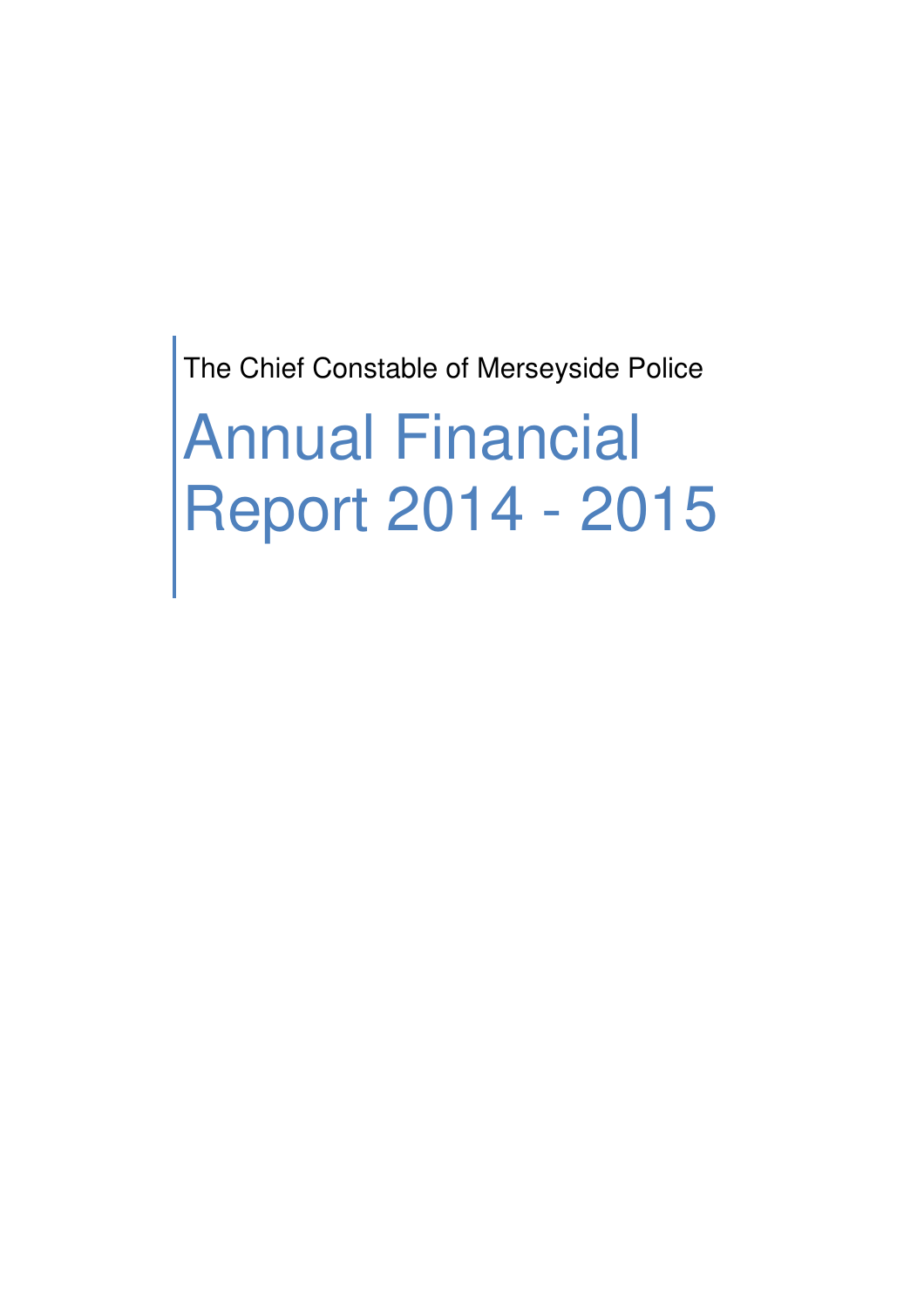# **Contents**

|                                                                          | Page    |
|--------------------------------------------------------------------------|---------|
|                                                                          | $1 - 4$ |
| <b>The Statement of Accounts</b>                                         |         |
| Independent Auditor's Report to the Chief Constable of Merseyside Police | $5 - 7$ |
|                                                                          | 8       |
|                                                                          | -9      |
|                                                                          | 10      |
|                                                                          | 11      |
|                                                                          | 12      |
| Notes to the Statement of Accounts:-                                     |         |
|                                                                          |         |
|                                                                          | -19     |
|                                                                          |         |
|                                                                          | 28      |
|                                                                          |         |
|                                                                          |         |
|                                                                          | 37      |
|                                                                          |         |
|                                                                          |         |
|                                                                          |         |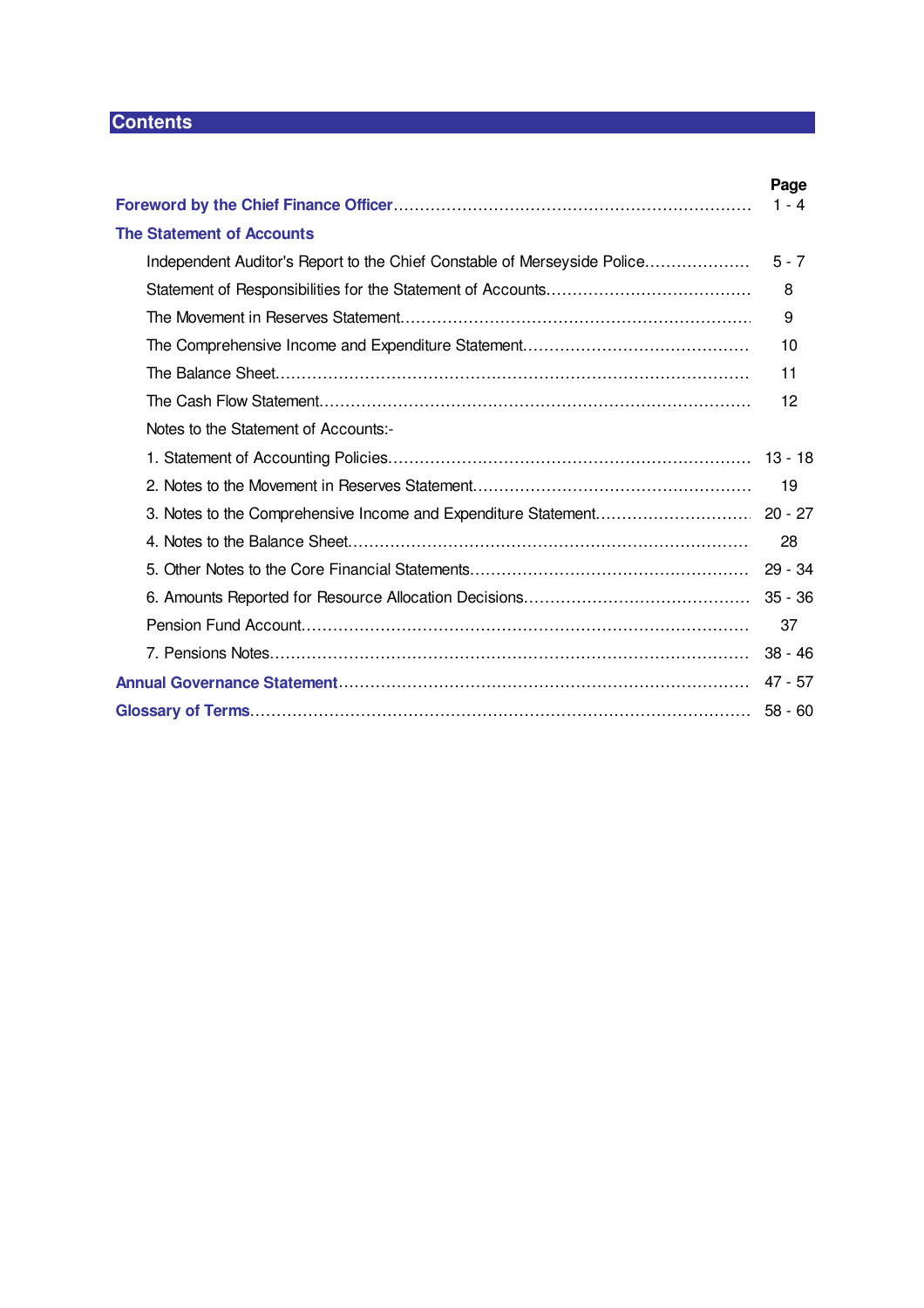#### **By the Chief Finance Officer**

The annual financial report includes the Statement of Accounts and the Annual Governance Statement for 2014/15.

#### **INTRODUCTION**

The Police Reform and Social Responsibility Act 2011 (PRSR Act) established two separate legal entities as 'corporations sole', i.e. the Police and Crime Commissioner for Merseyside (PCC) and the Chief Constable of Merseyside Police (CC). These accounts set out the overall financial position of the CC. The financial position of the PCC and of the consolidated Group of the PCC and CC are set out in the Statement of Accounts of the PCC.

#### **STATEMENT OF ACCOUNTS**

The purpose of the Statement of Accounts is to provide details of the CC's financial activities for the year ending 31<sup>st</sup> March 2015. The accounts are prepared in accordance with the Code of Practice on Local Authority Accounting. The statements may not always appear straightforward since they have to meet technical, legal and professional standards. This foreword provides a brief explanation and overview of the financial performance of the CC and highlights any significant features.

The accounts that follow this foreword provide further detail of the financial affairs of the CC and are comprised of:-

- **Independent Auditor's Report**, this sets out the opinion of the external auditor, Grant Thornton UK LLP, on whether the CC accounts presented give a 'true and fair view' of the financial position and operations of the CC for 2014/15;
- **Statement of Responsibilities for the Statement of Accounts**, this statement sets out the responsibilities of the Chief Constable and the Chief Constable's Chief Finance Officer;
- **the Movement in Reserves Statement**, this statement shows the movement in the year on the reserves held by the CC;
- **the Comprehensive Income and Expenditure Statement,** This statement shows the accounting cost in the year of providing services in accordance with generally accepted accounting practices. It summarises the resources that have been generated and consumed in providing policing and crime reduction services during the year;
- **the Balance Sheet**, this statement shows the value as at the Balance Sheet date of the assets and liabilities recognised by the CC. The CC is not responsible for the acquisition, disposal or maintenance of assets, however the CC does make use of assets in the discharge of policing duties. Details of assets utilised as well as information on other categories of assets and liabilities can be found in the 2014/15 PCC and Group Statement of Accounts. Whilst the CC does not own any long-term assets it does recognise in its balance sheet, assets and liabilities relating to police officers and police staff under the direction and control of the CC. The net assets of the CC (assets less liabilities) are matched by reserves held by the CC;
- **the Cash Flow Statement**, this statement shows the changes in cash and cash equivalents of the CC during the reporting period. However as all payments were made from the Police Fund which is held by the PCC, and similarly all income and funding is received by the PCC, the CC does not have any cash flows from operating activities;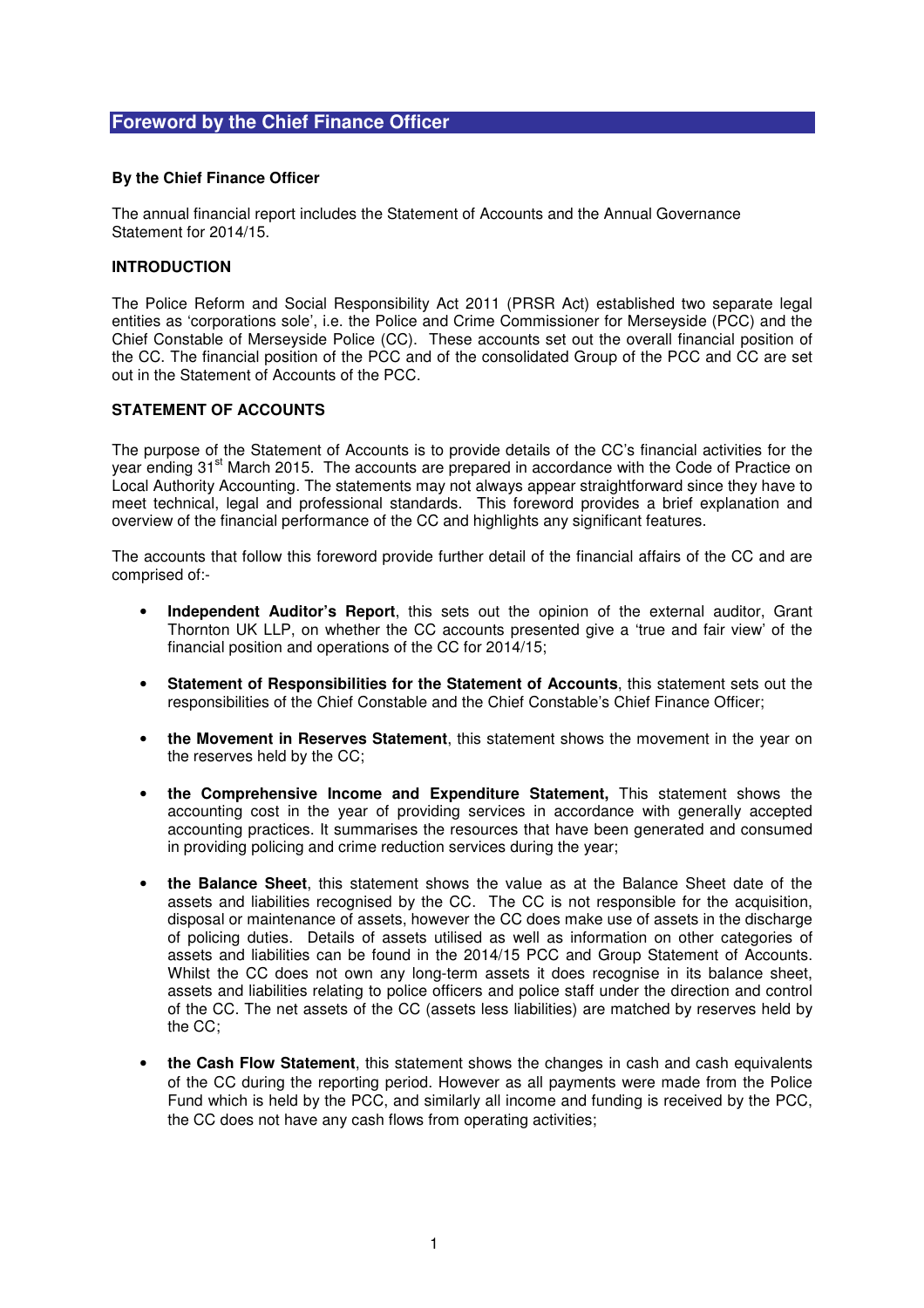- **notes to the Financial Statements**, these notes include a Statement of the Accounting Policies used as the basis of preparing the financial statements, information required by the Code of Practice that is not presented elsewhere in the financial statements, i.e. notes that break down lines presented on the face of the financial statements into their significant components and information that is not provided elsewhere in the financial statements, but is relevant to an understanding of any of them; and
- **the Pension Fund Account,** which summarises the amounts received into and paid out of the police officer pension fund which the CC is responsible for administering. All payments and receipts are made to and from the Police Fund via the PCC.

A glossary of terms has also been prepared and is included at the end of the Statement of Accounts to assist readers in understanding the technical accounting terminology.

#### **Significant Changes to the Accounting Policies**

Accounting policies are the principles applied to show the effect of transactions and events on the financial statements. The financial statements for 2014/15 have been prepared in accordance with The Code of Practice on Local Authority Accounting in the UK 2014/15 (the Code) issued by the Chartered Institute of Public Finance and Accountancy (CIPFA), which is recognised by statute as representing proper accounting practice. This Code of Practice is based on International Financial Reporting Standards (IFRS) and also draws on approved accounting standards issued by the International Public Sector Accounting Standards Board and the UK Accounting Standards Board where these provide additional quidance.

The PCC, CC and the Group accounts have adopted consistent accounting policies. It is noted that the policies remain largely unchanged from those applied in 2013/14. However, there are new requirements for collaborative arrangements under the amended provisions of the 2014-15 Code of Practice (the Code) following the issue of five new (or amended) accounting standards.

There were previously three options to consider for joint arrangements: jointly controlled operations, jointly controlled assets and jointly controlled entities. Under the 2014-15 Code there are just two options: joint operations and joint ventures.

It has been necessary to undertake a review of all collaborative arrangements to ensure the correct accounting treatment in the 2014-15 Statement of Accounts, and to consider the potential impact on the financial statements of any changes in the accounting requirements.

This review has assessed the CC's collaborative arrangements (with the exception of the Joint Control Centre and the National Police Air Service) to be jointly controlled operations. The Comprehensive Income and Expenditure Statement has been debited with the CC's share of expenditure incurred. As the PCC receives all income and funding, the income receivable from the structure of the arrangement is credited to the Comprehensive Income and Expenditure Statement of the PCC. The PCC then credits the CC with an equivalent amount through the intra-group funding. Assets and liabilities arising from the activities of the operation are held on the PCC's balance sheet.

The new requirements for collaborative arrangements has not had any impact upon the net expenditure reported for collaborations.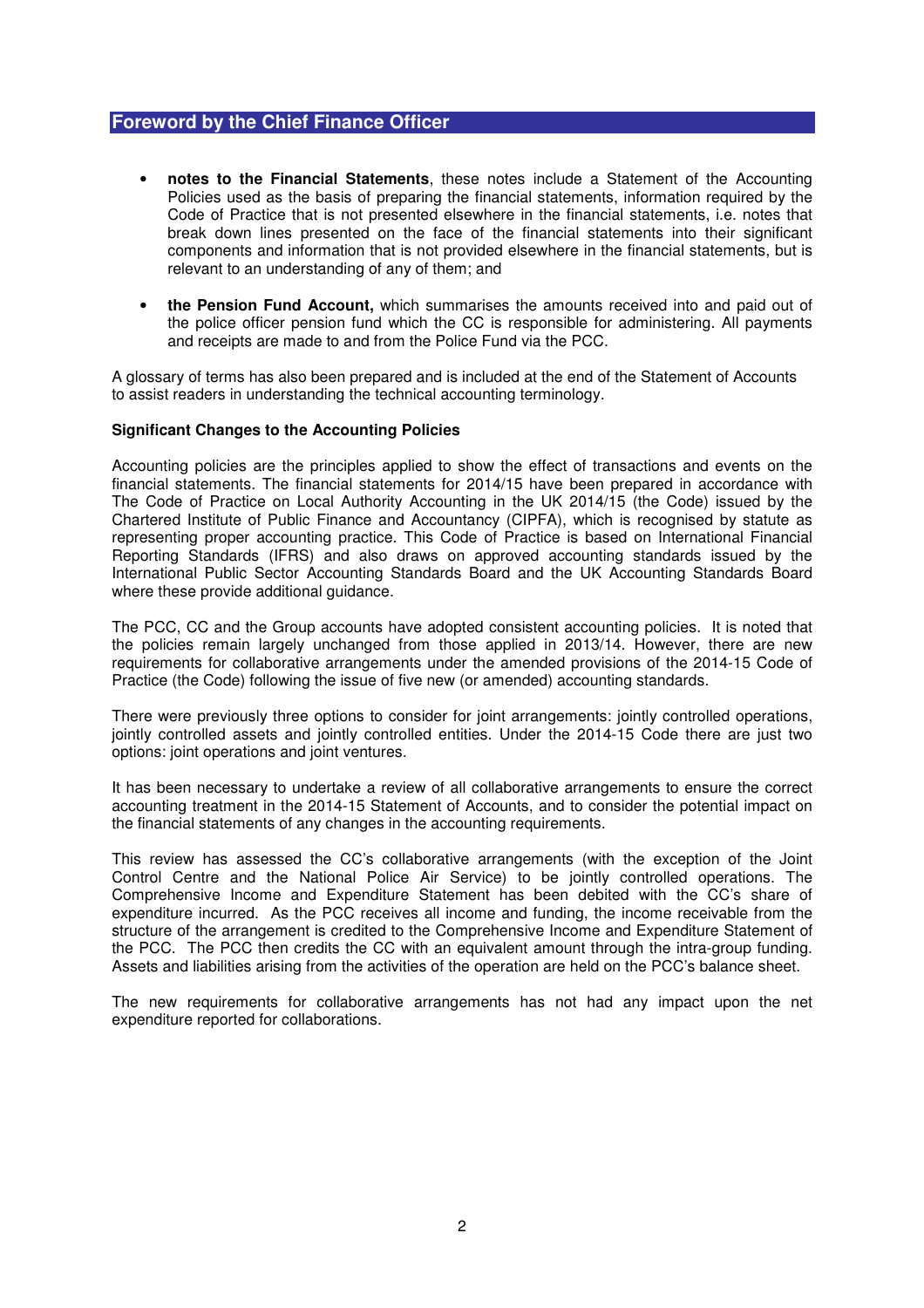### **FINANCIAL PERFORMANCE FOR THE YEAR 2014/15**

#### **Revenue Outturn**

The CC Budget for 2014/15 was constructed under the principle of financial devolution, which allows budget holders to better manage the resources at their disposal and improve accountability to the CC, and ultimately the PCC.

The net revenue expenditure of the CC during 2014/15 amounted to £318.586m. The following chart shows how the CC's money was spent.

| £000<br>170,281<br>42,393 | %<br>51 |
|---------------------------|---------|
|                           |         |
|                           |         |
|                           | 13      |
| 74,322                    | 23      |
| 29,842                    | 9       |
| 1,748                     | 4       |
| 318,586                   |         |
|                           |         |

**This table analyses CC spending over the main types of** 



It is noted that the accounting cost of providing the Police Service on Merseyside, excluding all PCC expenditure and income, in accordance with generally accepted accounting practices was £992.336m as detailed within the Comprehensive Income and Expenditure Statement. This figure is different to the Net Operating Expenditure figure of £318.586m highlighted above due to the accounting requirement to include non-cash items, such pension adjustments and notional charges for the use of assets, within the Comprehensive Income and Expenditure Statement. These non-cash items are notional and therefore are not budgeted for and not reflected within the reported outturn position.

## **Pension Liabilities**

Police Officers and Police Staff are offered retirement benefits by the CC and Group as part of their terms and conditions of employment. Pension liabilities in respect of the officers and staff, whose costs have been recognised in the CC's Comprehensive Income and Expenditure Statement, have been recognised in the Balance Sheet of the CC. As at 31st March 2015 the CC recognised net pension liabilities of £4,385.334m. In accordance with IAS19 the CC's accounts incorporate a negative pensions reserve to show the estimated liability in relation to retirement benefits. However when considering this liability it must be taken into account that:

- The police officer scheme (pension liabilities of £4,219.820m) is a statutory scheme as specified by Police Regulations. If there is insufficient money in the Pension Fund Account to meet all expenditure commitments in any particular year, the Home Office will fund the deficit. In practice, therefore, the significant liability will be met by future employer contributions and Home Office grant monies.
- The Local Government Pension Scheme (net pension liabilities of £165.514m) is likely to be funded in a number of ways, including potential changes to contribution rates and improved performance of the Fund's investments.

Further information on pensions liabilities is provided in the pension notes.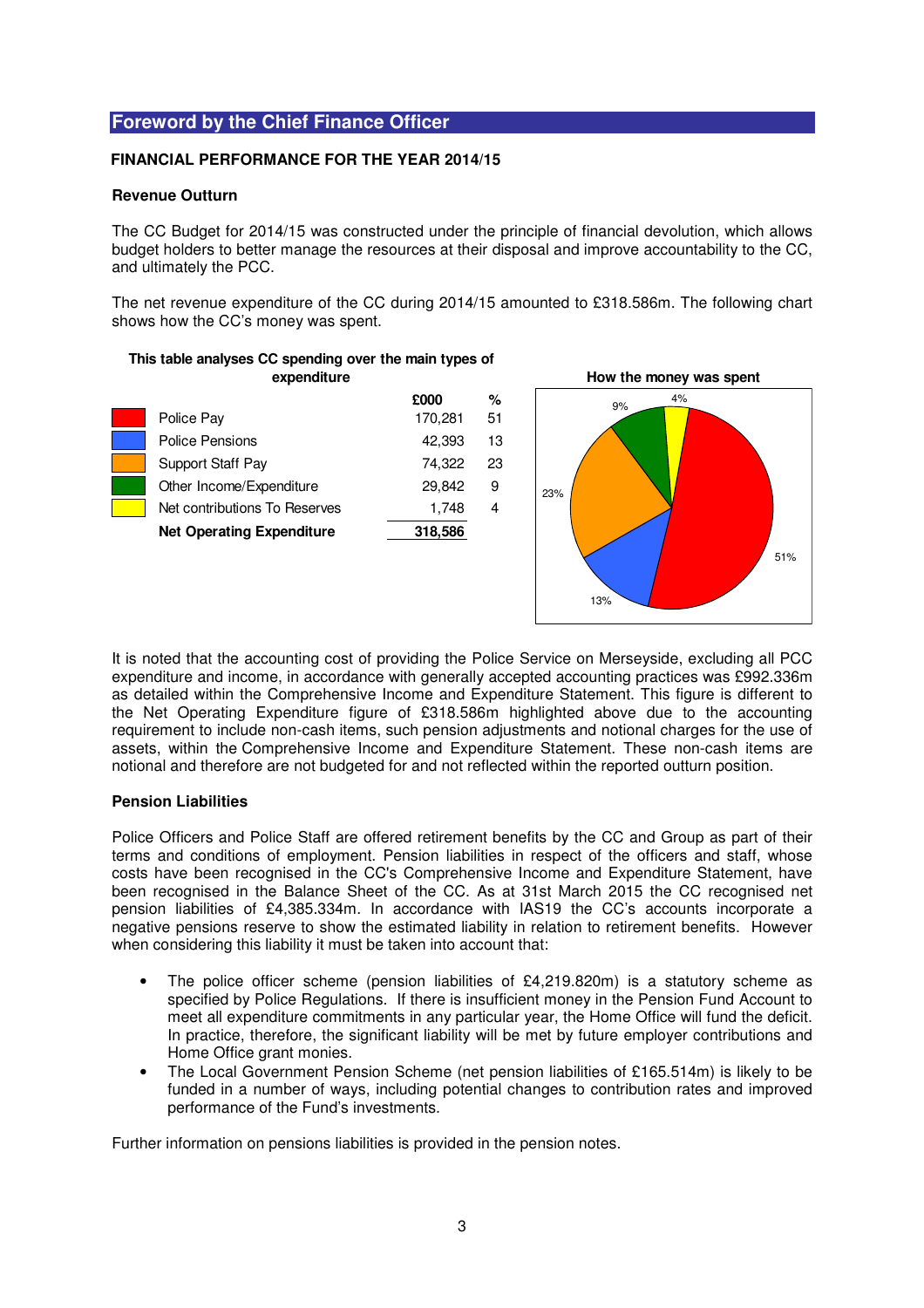### **2015/16 AND BEYOND**

In 2015/16 the PCC was able to set a balanced budget as the result of the Force having delivered £15.396m of savings and the use of £6.131m of reserves and balances. This budget will provide sufficient Resources to enable the CC to maintain a budgeted establishment of 3,678 Police Officers and protect frontline operations during the year.

However, the Medium Term Financial Strategy (MTFS) contained within the 2015/16 Budget Report forecasts further savings requirements over the subsequent three years to 2018/19 of £47.412m. A strategy aimed at addressing this deficit is currently being developed by the CC in partnership with the PCC.

## **FURTHER INFORMATION**

This publication provides a review of the financial performance of the CC for 2014/15. A summary set of accounts has also been produced and published on the CC's website, at ww.merseyside.police.uk. The PCC and Group Statement of Accounts can be viewed on the PCC's website, at www.merseysidepcc.info.

# **The Foreword by the Chief Finance Officer was signed by Geoff Broadhead on 26th June 2015**

**Geoff Broadhead, CPFA Chief Finance Officer to the Chief Constable 26th June 2015**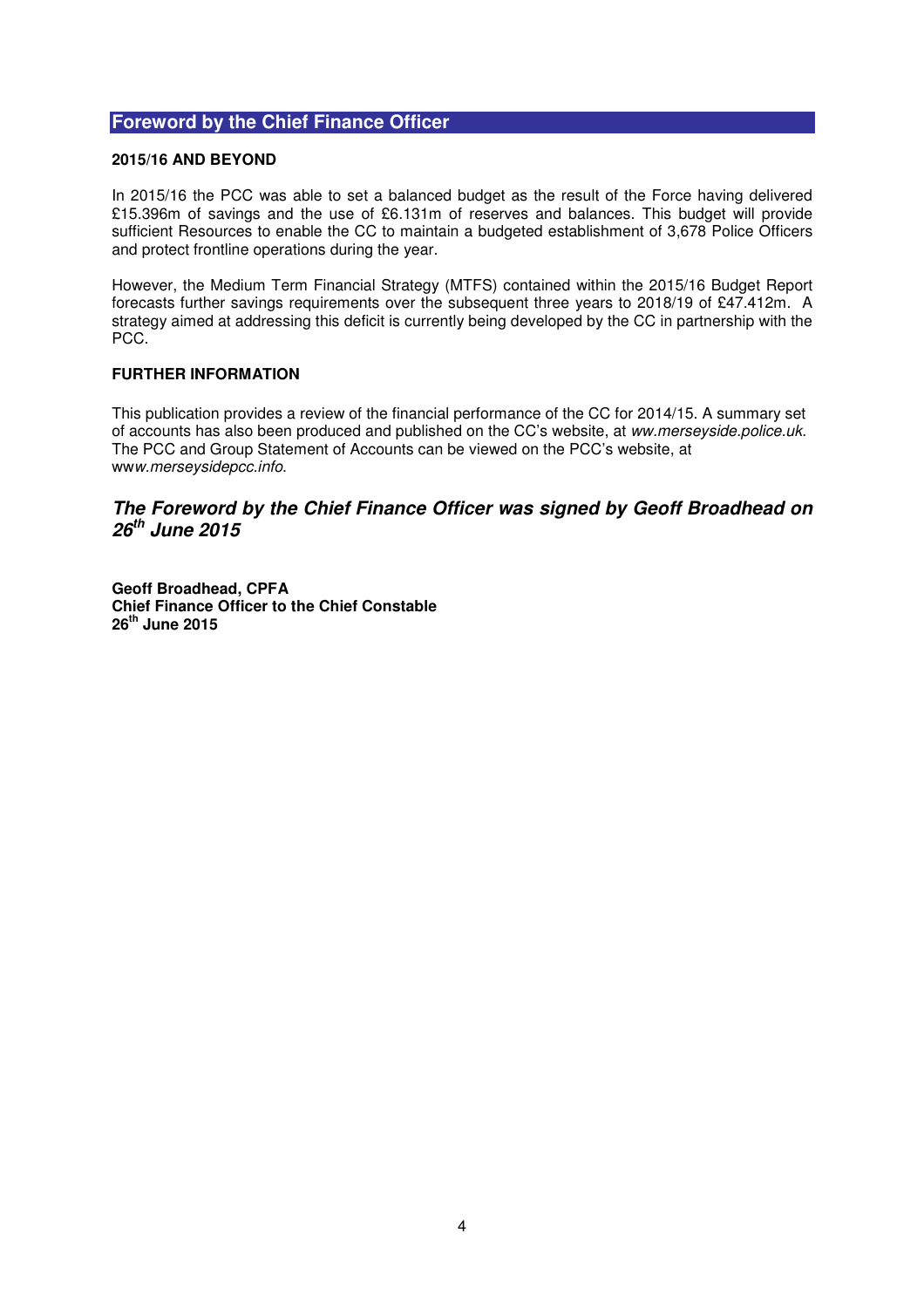# **Independent Auditors Report to the Chief Constable of Merseyside Police**

We have audited the financial statements of the Chief Constable for Merseyside Police for the year ended 31 March 2015 under the Audit Commission Act 1998. The financial statements comprise the Movement in Reserves Statement, the Comprehensive Income and Expenditure Statement, the Balance Sheet, the Cash Flow Statement and the related notes and include the Merseyside Police Pension Fund financial statements comprising the Pension Fund Account, the Net Assets Statement and related notes. The financial reporting framework that has been applied in their preparation is applicable law and the CIPFA/LASAAC Code of Practice on Local Authority Accounting in the United Kingdom 2014/15.

This report is made solely to the Chief Constable for Merseyside Police, as a body, in accordance with Part II of the Audit Commission Act 1998 and as set out in paragraph 48 of the Statement of Responsibilities of Auditors and Audited Bodies published by the Audit Commission in March 2010. Our audit work has been undertaken so that we might state to the Chief Constable those matters we are required to state to the Chief Constable in an auditor's report and for no other purpose. To the fullest extent permitted by law, we do not accept or assume responsibility to anyone other than the Chief Constable as a body, for our audit work, for this report, or for the opinions we have formed.

## **Respective responsibilities of the Chief Finance Officer and auditor**

As explained more fully in the Statement of Responsibilities for the Statement of Accounts, the Chief Finance Officer is responsible for the preparation of the Statement of Accounts, which includes the financial statements, in accordance with proper practices as set out in the CIPFA/LASAAC Code of Practice on Local Authority Accounting in the United Kingdom 2014/15, and for being satisfied that they give a true and fair view. Our responsibility is to audit and express an opinion on the financial statements in accordance with applicable law and International Standards on Auditing (UK and Ireland). Those standards also require us to comply with the Auditing Practices Board's Ethical Standards for Auditors.

## **Scope of the audit of the financial statements**

An audit involves obtaining evidence about the amounts and disclosures in the financial statements sufficient to give reasonable assurance that the financial statements are free from material misstatement, whether caused by fraud or error. This includes an assessment of: whether the accounting policies are appropriate to the Chief Constable's circumstances and have been consistently applied and adequately disclosed; the reasonableness of significant accounting estimates made by the Chief Finance Officer; and the overall presentation of the financial statements. In addition, we read all the financial and non-financial information in the Foreword by the Chief Finance Officer to identify material inconsistencies with the audited financial statements and to identify any information that is apparently materially incorrect based on, or materially inconsistent with, the knowledge acquired by us in the course of performing the audit. If we become aware of any apparent material misstatements or inconsistencies we consider the implications for our report.

## **Opinion on financial statements**

In our opinion the financial statements:

• give a true and fair view of the financial position of the Chief Constable for Merseyside Police as at 31 March 2015 and of its expenditure and income for the year then ended; and have been properly prepared in accordance with the CIPFA/LASAAC Code of Practice on Local Authority Accounting in the United Kingdom 2014/15 and applicable law.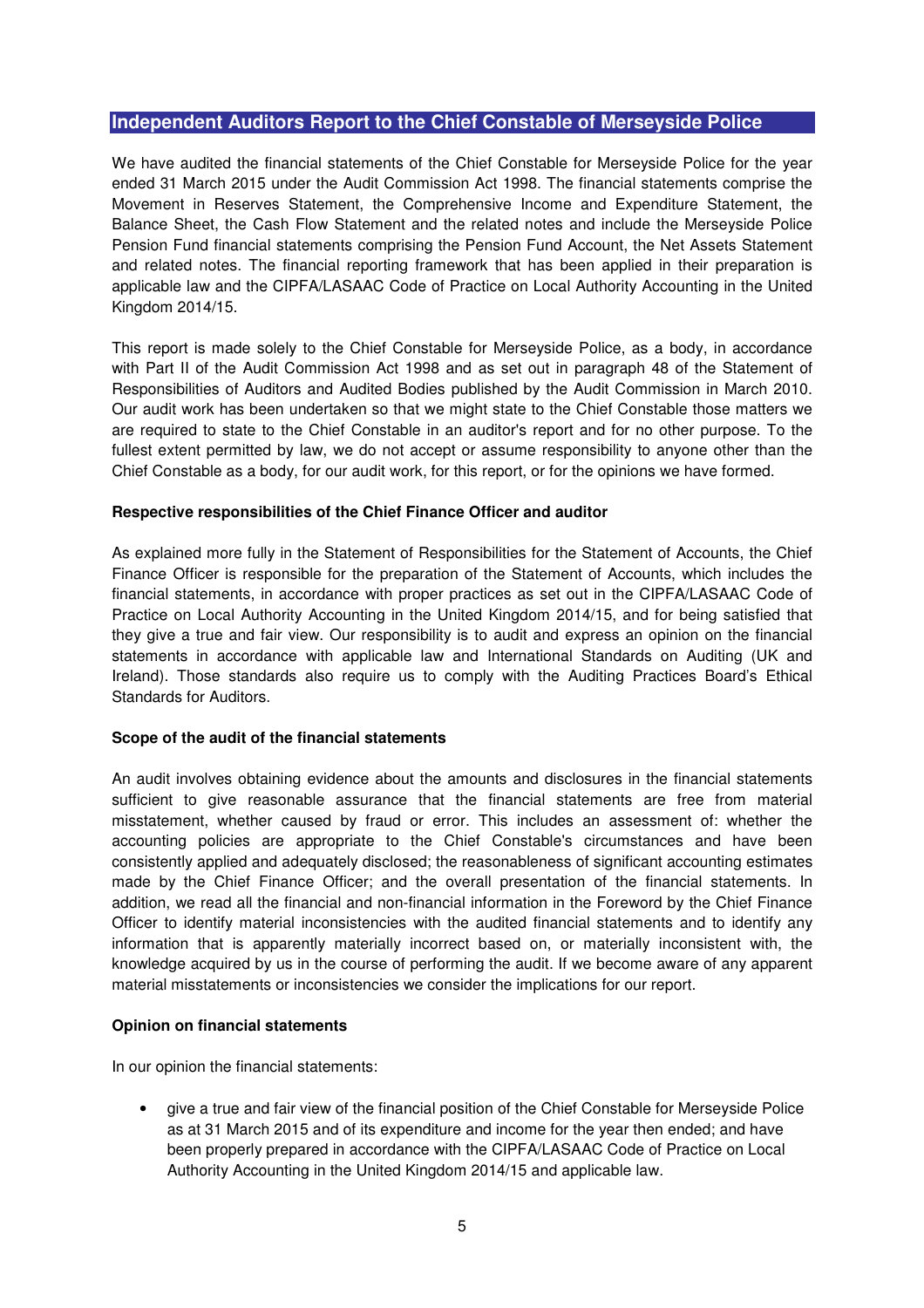# **Independent Auditors Report to the Chief Constable of Merseyside Police**

#### **Opinion on other matters**

In our opinion, the information given in the Foreword by the Chief Finance Officer for the financial year for which the financial statements are prepared is consistent with the financial statements.

#### **Matters on which we report by exception**

We are required to report to you if:

- in our opinion the annual governance statement does not reflect compliance with 'Delivering Good Governance in Local Government: a Framework' published by CIPFA/SOLACE in June 2007; or
- we issue a report in the public interest under section 8 of the Audit Commission Act 1998; or
- we designate under section 11 of the Audit Commission Act 1998 a recommendation as one that requires the Chief Constable to consider it at a public meeting and to decide what action to take in response; or
- we exercise any other special powers of the auditor under the Audit Commission Act 1998.

We have nothing to report in these respects.

# **Conclusion on the Chief Constable's arrangements for securing economy, efficiency and effectiveness in the use of resources**

#### **Respective responsibilities of the Chief Constable and the auditor**

The Chief Constable is responsible for putting in place proper arrangements to secure economy, efficiency and effectiveness in its use of resources, to ensure proper stewardship and governance, and to review regularly the adequacy and effectiveness of these arrangements.

We are required under Section 5 of the Audit Commission Act 1998 to satisfy ourselves that the Chief Constable has made proper arrangements for securing economy, efficiency and effectiveness in its use of resources. The Code of Audit Practice issued by the Audit Commission requires us to report to you our conclusion relating to proper arrangements, having regard to relevant criteria specified by the Audit Commission in October 2014.

We report if significant matters have come to our attention which prevent us from concluding that the Chief Constable has put in place proper arrangements for securing economy, efficiency and effectiveness in its use of resources. We are not required to consider, nor have we considered, whether all aspects of the Chief Constable's arrangements for securing economy, efficiency and effectiveness in its use of resources are operating effectively.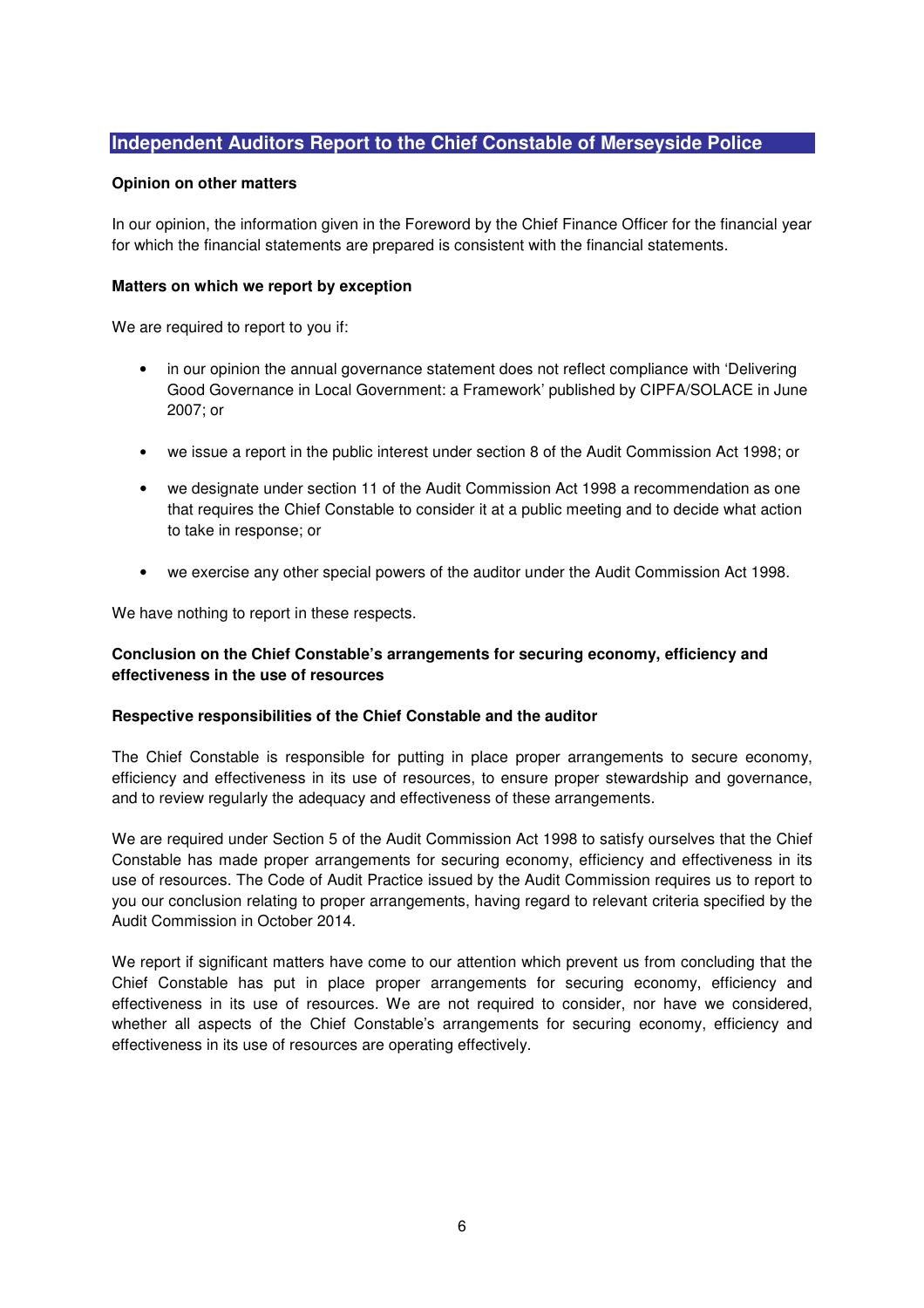# **Independent Auditors Report to the Chief Constable of Merseyside Police**

# **Scope of the review of arrangements for securing economy, efficiency and effectiveness in the use of resources**

We have undertaken our review in accordance with the Code of Audit Practice, having regard to the guidance on the specified criteria, published by the Audit Commission in October 2014, as to whether the Chief Constable has proper arrangements for:

- securing financial resilience; and
- challenging how it secures economy, efficiency and effectiveness.

The Audit Commission has determined these two criteria as those necessary for us to consider under the Code of Audit Practice in satisfying ourselves whether the Chief Constable put in place proper arrangements for securing economy, efficiency and effectiveness in its use of resources for the year ended 31 March 2015.

We planned our work in accordance with the Code of Audit Practice. Based on our risk assessment, we undertook such work as we considered necessary to form a view on whether, in all significant respects, the Chief Constable had put in place proper arrangements to secure economy, efficiency and effectiveness in its use of resources.

#### **Conclusion**

On the basis of our work, having regard to the guidance on the specified criteria published by the Audit Commission in October 2014, we are satisfied that, in all significant respects, the Chief Constable for Merseyside Police put in place proper arrangements to secure economy, efficiency and effectiveness in its use of resources for the year ended 31 March 2015.

## **Certificate**

We certify that we have completed the audit of the financial statements of the Chief Constable for Merseyside Police in accordance with the requirements of the Audit Commission Act 1998 and the Code of Audit Practice issued by the Audit Commission.

# **The Independent Auditor's Report to the Chief Constable of Merseyside Police was signed by Fiona Blatcher on 23rd September 2015**

Fiona Blatcher for and on behalf of Grant Thornton UK LLP, Appointed Auditor Grant Thornton Royal Liver Building Liverpool L3 1PS

23 September 2015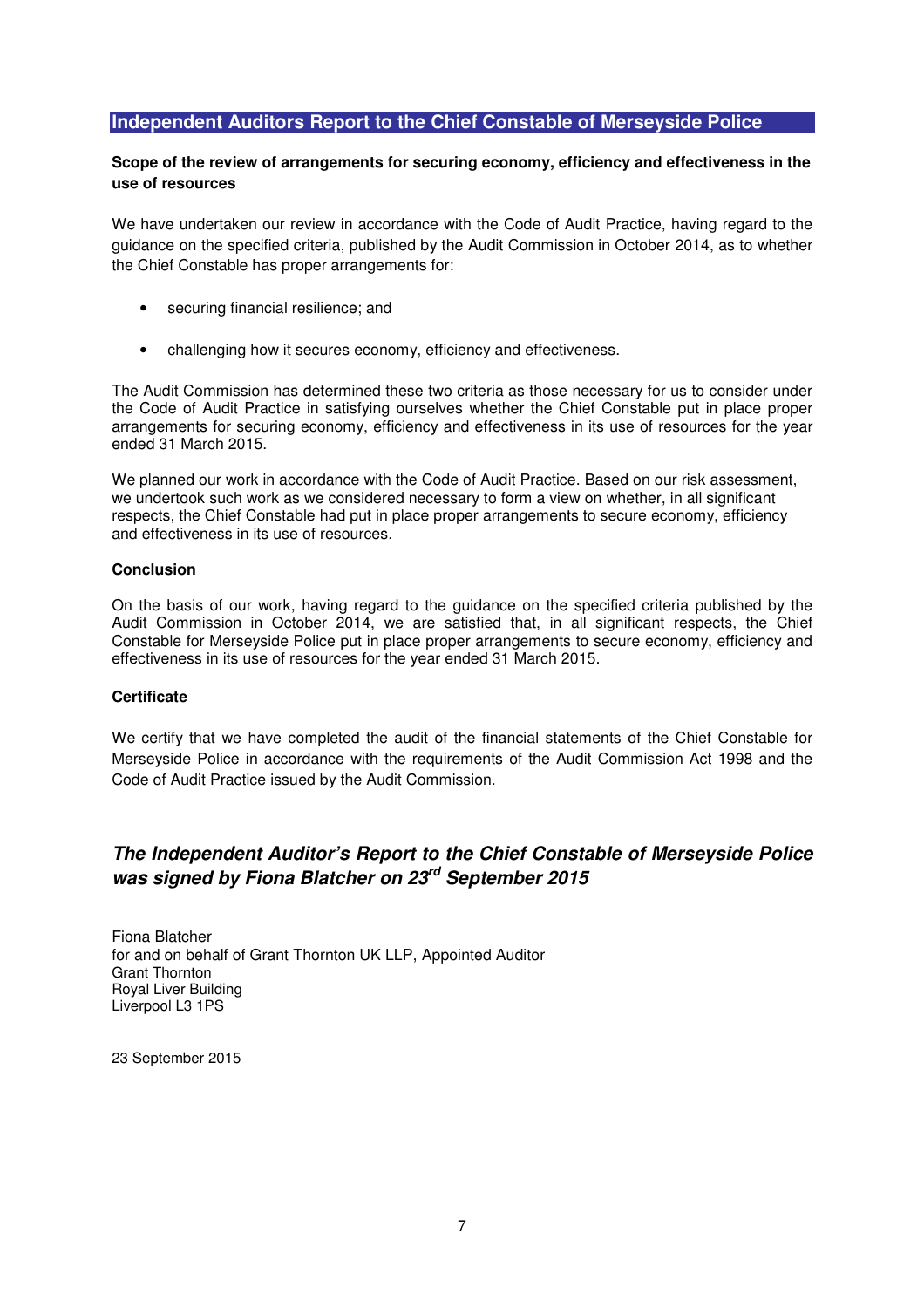# **Statement of Responsibilities for the Statement of Accounts**

#### **The Chief Constable's responsibilities**

The Chief Constable is required to:

- make arrangements for the proper administration of its financial affairs and to ensure that one of its officers (the Chief Finance Officer) has responsibility for the administration of those affairs;
- manage its affairs to secure economic, efficient and effective use of resources and safeguard its assets; and
- approve the Statement of Accounts.

#### **APPROVAL OF STATEMENT OF ACCOUNTS**

I approve this Statement of Accounts

# **The Statement of Responsibilities was signed by Sir Jon Murphy on 18th September 2015.**

#### **Sir Jon Murphy QPM Chief Constable of Merseyside Police**

#### **Chief Finance Officer**

The Chief Finance Officer is responsible for the preparation of the Statement of Accounts for the Chief Constable of Merseyside Police in accordance with proper practices as set out in the CIPFA/LASAAC Code of Practice on Local Authority Accounting in the United Kingdom (the Code).

In preparing this Statement of Accounts, the Chief Finance Officer has:-

- selected suitable accounting policies and then applied them consistently;
- made judgements and estimates that were reasonable and prudent; and
- complied with the Code of Practice on Local Authority Accounting where applicable.

The Chief Finance Officer has also:-

- ensured that proper accounting records have been kept which were up to date; and
- taken reasonable steps for the prevention and detection of fraud and other irregularities.

I certify that the Statement of Accounts gives a true and fair view of the financial position of the Chief Constable of Merseyside Police at the accounting date and of the income and expenditure for the year ended 31st March 2015.

# **The Statement of Responsibilities was signed by Geoff Broadhead on 18th September 2015.**

**Geoff Broadhead, CPFA Chief Finance Officer to the Chief Constable 18th September 2015**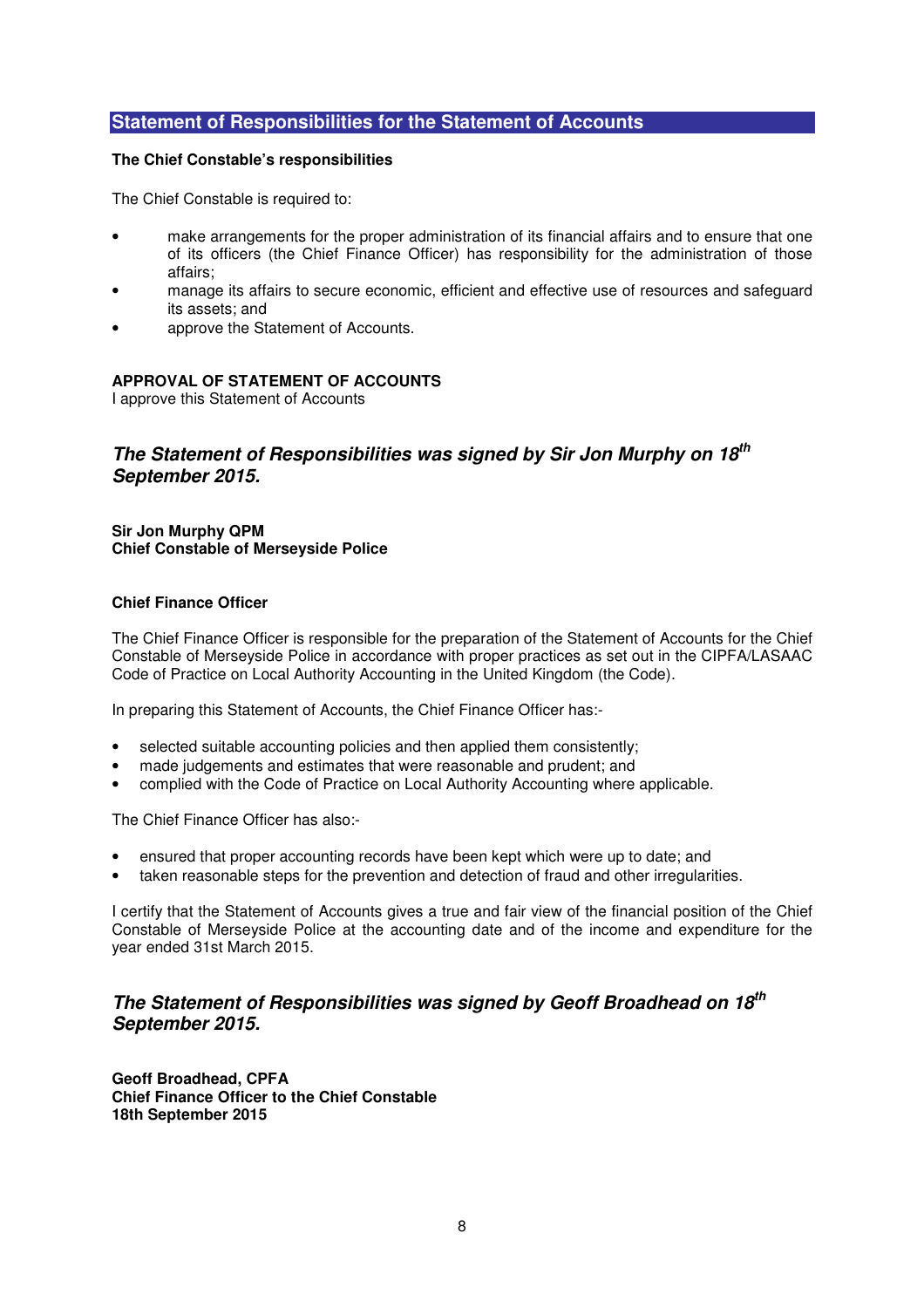# **The Movement in Reserves Statement 2013/14 and 2014/15**

This statement shows the movement in the 2013/14 and 2014/15 financial years on the different reserves held by the CC, analysed into 'usable' reserves (i.e. those that can be used to fund expenditure or reduce local taxation) and 'unusable' reserves. At present, the only transactions shown in this statement relate to the pensions reserve and the accumulated absences account (reflecting movements relating to police officers and police staff under the direction and control of the CC). All other reserves are managed by the PCC. The financial consequences of the operational activities undertaken by the CC can be seen in the Comprehensive Income and Expenditure Statement.

|                                                                                  |             | <b>Usable Reserves</b>                | <b>Unusable Reserves</b>          |                                                         |              |                                 |
|----------------------------------------------------------------------------------|-------------|---------------------------------------|-----------------------------------|---------------------------------------------------------|--------------|---------------------------------|
|                                                                                  | <b>Note</b> | <b>General Fund</b><br><b>Balance</b> | <b>Pensions</b><br><b>Reserve</b> | <b>Accumulated</b><br><b>Absences</b><br><b>Account</b> | <b>Total</b> | <b>Total</b><br><b>Reserves</b> |
|                                                                                  |             | £000                                  | £000                              | £000                                                    | £000         | £000                            |
| Balance as at 1st April 2013                                                     |             | $\bf{0}$                              | (3,825,991)                       | (6, 560)                                                | (3,832,551)  | (3,832,551)                     |
| Deficit on provision of services on an accounting basis                          |             | (202, 301)                            | n                                 | 0                                                       | $\mathbf{0}$ | (202, 301)                      |
| Remeasurements of the net defined benefit liability                              | 7.14        | $\overline{0}$                        | 231,820                           | $\mathbf 0$                                             | 231,820      | 231,820                         |
| <b>Total Comprehensive Income and Expenditure</b>                                |             | (202, 301)                            | 231,820                           | $\overline{0}$                                          | 231,820      | 29,519                          |
| Actual amounts charged against the Pension Fund for the year                     | 7.6         | (56, 935)                             | 56,935                            | $\Omega$                                                | 56,935       |                                 |
| Difference in pension costs between accounting basis (IAS 19) and funding basis  | 7.6         | 260,375                               | (260, 375)                        | 0                                                       | (260, 375)   |                                 |
| Difference in employee remuneration costs (between accounting and funding basis) |             | (1, 139)                              |                                   | 1,139                                                   | 1,139        | $\bf{0}$                        |
| Adjustments between accounting basis and funding basis under regulations:        |             | 202,301                               | (203, 440)                        | 1,139                                                   | (202, 301)   | $\mathbf{0}$                    |
| Net increase or (decrease)                                                       |             | $\mathbf{0}$                          | 28,380                            | 1,139                                                   | 29,519       | 29,519                          |
| Balance as at 31st March 2014 and 1st April 2014                                 |             | $\overline{0}$                        | (3,797,611)                       | (5, 421)                                                | (3,803,032)  | (3,803,032)                     |
| Deficit on provision of services on an accounting basis                          |             | (191,063)                             | $\Omega$                          | 0                                                       | $\mathbf{0}$ | (191,063)                       |
| Remeasurements of the net defined benefit liability                              | 7.14        | $\Omega$                              | (396, 348)                        | 0                                                       | (396, 348)   | (396, 348)                      |
| <b>Total Comprehensive Income and Expenditure</b>                                |             | (191,063)                             | (396, 348)                        | $\overline{0}$                                          | (396, 348)   | (587, 411)                      |
| Actual amounts charged against the Pension Fund for the year                     | 7.6         | (57, 904)                             | 57,904                            | 0                                                       | 57,904       |                                 |
| Difference in pension costs between accounting basis (IAS 19) and funding basis  | 7.6         | 248,210                               | (248, 210)                        | 0                                                       | (248, 210)   |                                 |
| Transfer of pension liabilities from PCC                                         | 7.2         | 1,069                                 | (1,069)                           | 0                                                       | (1,069)      |                                 |
| Difference in employee remuneration costs (between accounting and funding basis) |             | (312)                                 |                                   | 312                                                     | 312          | $\bf{0}$                        |
| Adjustments between accounting basis and funding basis under regulations:        |             | 191,063                               | (191, 375)                        | 312                                                     | (191, 063)   | $\mathbf{0}$                    |
| Net increase or (decrease)                                                       |             |                                       | (587, 723)                        | 312                                                     | (587, 411)   | (587, 411)                      |
| Balance as at 31st March 2015                                                    |             | $\mathbf{0}$                          | (4,385,334)                       | (5, 109)                                                | (4,390,443)  | (4,390,443)                     |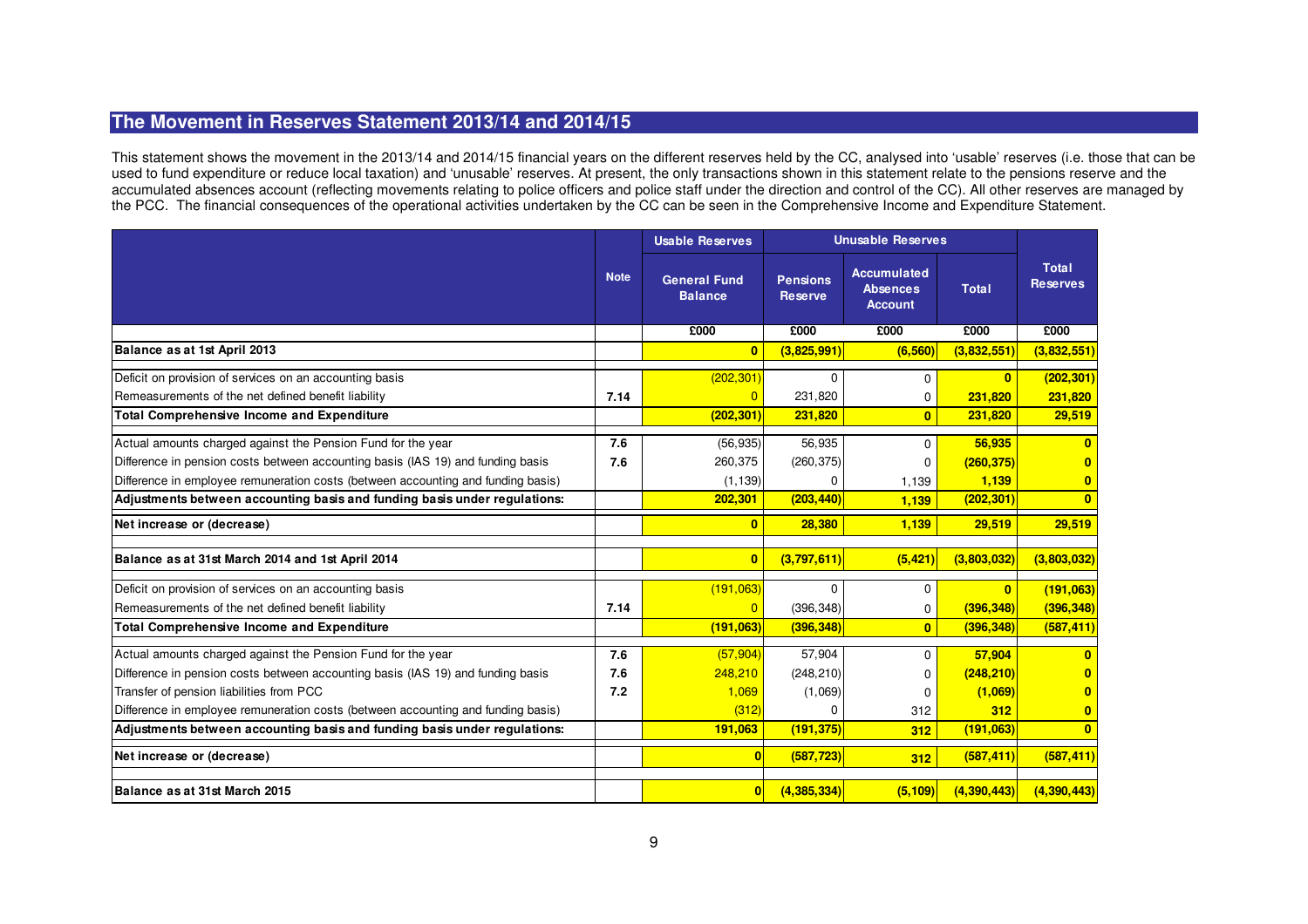# **The Comprehensive Income and Expenditure Statement (CIES)**

This statement shows the accounting cost in the year of providing services in accordance with generally accepted accounting practices. It summarises the resources that have been generated and consumed in providing policing and crime reduction services during the year. It includes all day to day expenses and related income on an accruals basis, as well as transactions measuring the value of property, plant and equipment actually consumed and the real projected value of retirement benefits earned by employees in the year.

| 2013/14 Restated*                  |                     |                                  |                                                               |             | 2014/15                            |            |                                     |
|------------------------------------|---------------------|----------------------------------|---------------------------------------------------------------|-------------|------------------------------------|------------|-------------------------------------|
| <b>Gross</b><br><b>Expenditure</b> | <b>Gross Income</b> | <b>Net</b><br><b>Expenditure</b> |                                                               | <b>Note</b> | <b>Gross</b><br><b>Expenditure</b> |            | <b>Gross Income Net Expenditure</b> |
| £000                               | £000                | £000                             |                                                               |             | £000                               | £000       | £000                                |
| 173,079                            |                     |                                  | 173.079 Local policing                                        |             | 171,520                            |            | 171,520                             |
| 28,560                             |                     |                                  | 28,560 Dealing with the public                                |             | 29,845                             |            | 29,845                              |
| 39,461                             |                     |                                  | 39,461 Criminal justice arrangements                          |             | 33,677                             |            | 33,677                              |
| 15,708                             |                     |                                  | 15.708 Roads policing                                         |             | 15,937                             |            | 15,937                              |
| 41,541                             |                     | 41,541                           | Specialist operations                                         |             | 42,994                             |            | 42,994                              |
| 29,585                             |                     |                                  | 29,585 Intelligence                                           |             | 29,455                             |            | 29,455                              |
| 83,333                             |                     |                                  | 83,333   Investigation                                        |             | 74,693                             |            | 74,693                              |
| 12,160                             |                     |                                  | 12,160 Investigative support                                  |             | 9,894                              |            | 9,894                               |
| 18,084                             |                     |                                  | 18,084 National policing                                      |             | 16,947                             |            | 16,947                              |
| 6,891                              |                     |                                  | 6,891 Non-distributed costs                                   |             | 4,500                              |            | 4,500                               |
| n                                  | (410, 197)          |                                  | (410,197) PCC funding for financial resources consumed        | 3.2         |                                    | (404, 925) | <u>(404,925)</u>                    |
| 448,402                            | (410, 197)          |                                  | 38,205 Cost of services                                       |             | 429,462                            | (404, 925) | 24,537                              |
| 255                                |                     |                                  | 255 Other operating expenditure                               |             | 261                                |            | 261                                 |
| 163,841                            |                     | 163,841                          | Financing and investment income and expenditure               | 3.1         | 166,265                            |            | 166,265                             |
| 612,498                            | (410, 197)          |                                  | 202,301 Deficit on Provision of Services                      |             | 595,988                            | (404, 925) | 191,063                             |
| (231, 820)                         |                     |                                  | (231,820) Remeasurements of the net defined benefit liability | 7.14        | 396,348                            |            | 396,348                             |
| 380,678                            | (410, 197)          |                                  | (29,519) Total Comprehensive Income and Expenditure           |             | 992,336                            | (404, 925) | 587,411                             |

**\*** The 2013/14 CIES has been restated to report the PCC funding for financial resources consumed (£410.197m) within cost of services. In the 2013/14 Statement of Accounts this income was reported below cost of services as part of the deficit on provision of services. This amendment has taken place to improve the consistency in the reporting of this income line in the financial statements of all police forces in England and Wales. The restatement has had no impact on 2013/14 total comprehensive income and expenditure.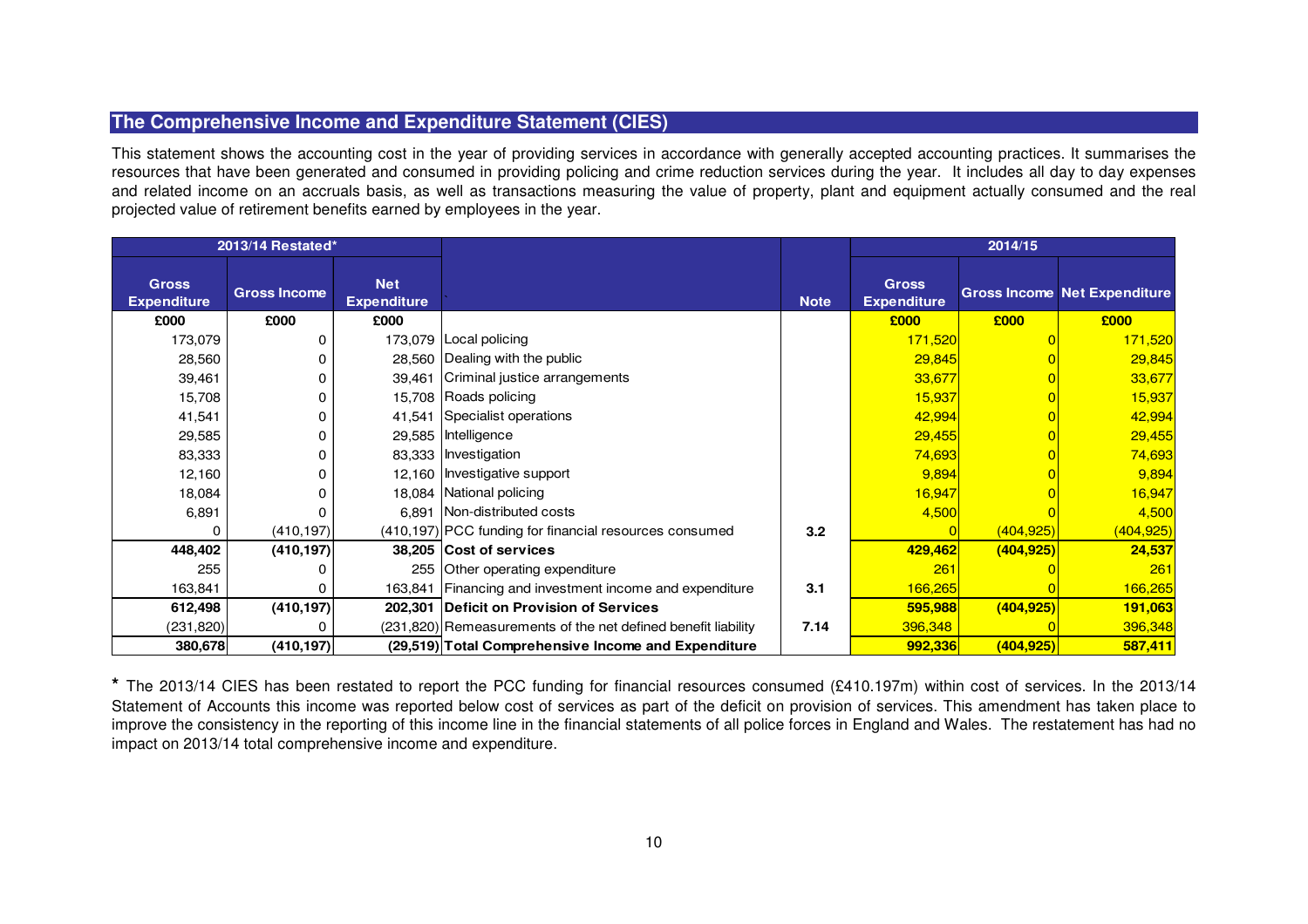# **The Balance Sheet**

The Balance Sheet shows the value, as at the Balance Sheet date, of the assets and liabilities recognised by the CC. The assets and liabilities recognised relate to police officers and police staff under the direction and control of the CC. The net liabilities of the CC are matched by the reserves held.

| As at 31st<br><b>March 2014</b> |                                                                                                                            | <b>Note</b>                | As at 31st<br><b>March 2015</b>   |
|---------------------------------|----------------------------------------------------------------------------------------------------------------------------|----------------------------|-----------------------------------|
| £000                            |                                                                                                                            |                            | £000                              |
| 853<br>853                      | <b>Current Assets</b><br>Short-term debtors<br><b>Total Current Assets</b>                                                 | 4.1                        | 9,644<br>9,644                    |
| (6, 274)<br>ი<br>(6, 274)       | <b>Current Liabilities</b><br>Short-term creditors<br>Provisions<br><b>Total Current Liabilities</b>                       | 4.2                        | (14, 345)<br>(408)<br>(14, 753)   |
| (3,797,611)<br>(3,797,611)      | <b>Long-term Liabilities</b><br>Liability relating to defined benefit pension scheme<br><b>Total Long-term Liabilities</b> | 7.7                        | (4,385,334)<br>(4, 385, 334)      |
| (3,803,032)                     | <b>Net Liabilities</b><br><b>Reserves</b>                                                                                  | Movement<br>Reserves<br>크. | (4,390,443)                       |
| (3,803,032)<br>(3,803,032)      | Unusable reserves<br><b>Total Reserves</b>                                                                                 |                            | <u>(4,390,443)</u><br>(4,390,443) |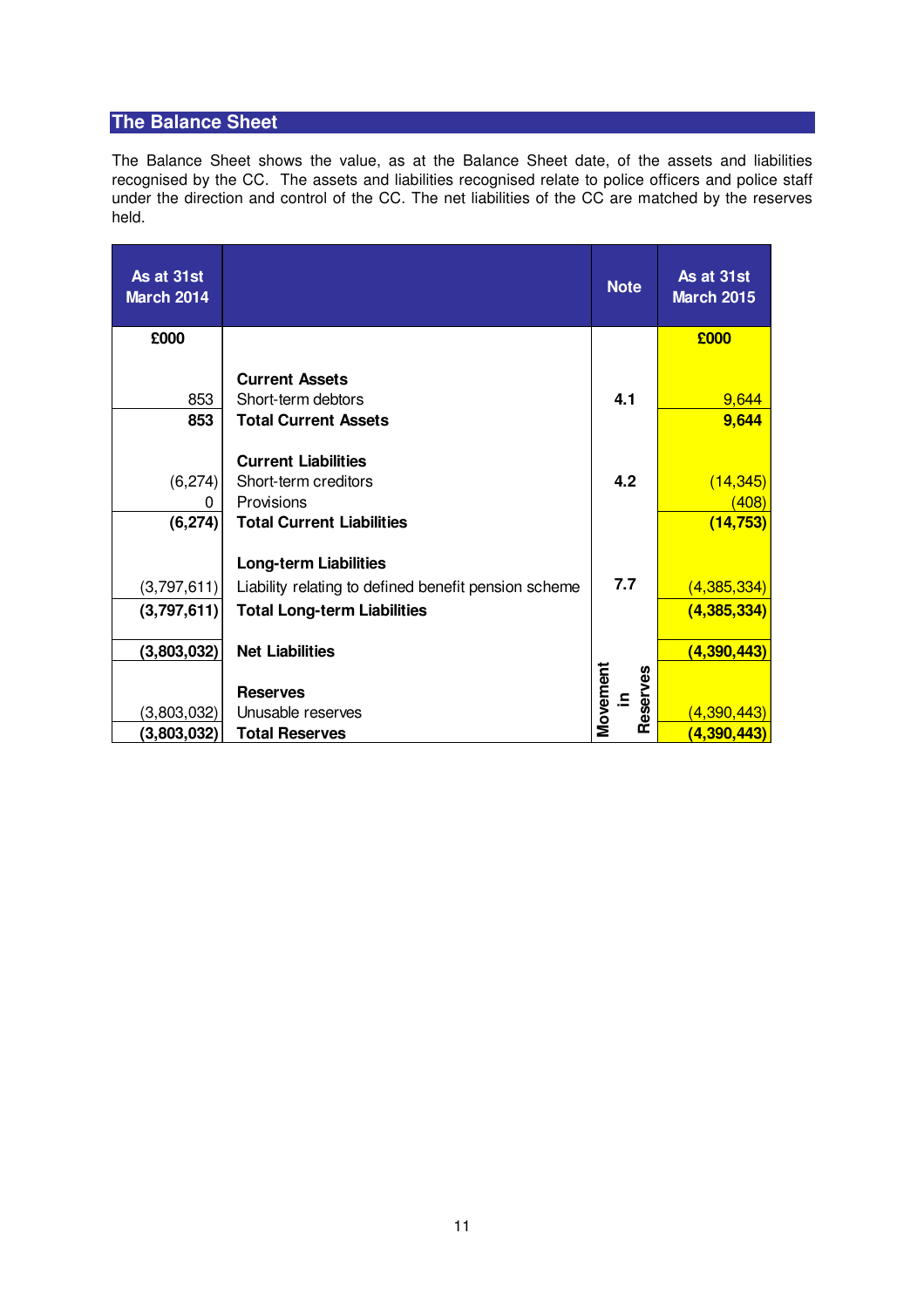# **The Cash Flow Statement**

The Cash Flow Statement shows the changes in cash and cash equivalents of the CC during the reporting period. However as all payments were made from the Police Fund which is held by the PCC, and similarly all income and funding is received by the PCC, the CC does not have any cash flows from operating activities<sup>1</sup>.

| 2013/14                      |                                                                                                         | 2014/15                         |
|------------------------------|---------------------------------------------------------------------------------------------------------|---------------------------------|
| £000                         |                                                                                                         | £000                            |
| 202,301                      | Net deficit on the provision of services                                                                | 191,063                         |
|                              | Adjust net deficit on the provision of services for non-cash<br>movements:                              |                                 |
| (203, 440)<br>(496)<br>1,635 | Pensions movements<br>Increase/(decrease) in debtors<br>(Increase)/decrease in creditors and provisions | (191, 375)<br>8,791<br>(8, 479) |
| 0                            | <b>Net Cash Flows from Operating Activities</b>                                                         | $\bf{0}$                        |
|                              |                                                                                                         |                                 |
| <b>31st March</b><br>2014    |                                                                                                         | 31st March<br>2015              |
| £000                         |                                                                                                         | £000                            |
| 0                            | Cash and Cash equivalents                                                                               | O                               |
| 0                            |                                                                                                         | O                               |

 $\overline{a}$  $1$  Under the funding arrangement between the PCC and the CC, the CC does not engage in investment and financing activities and therefore all cash flows are classified as operating activities.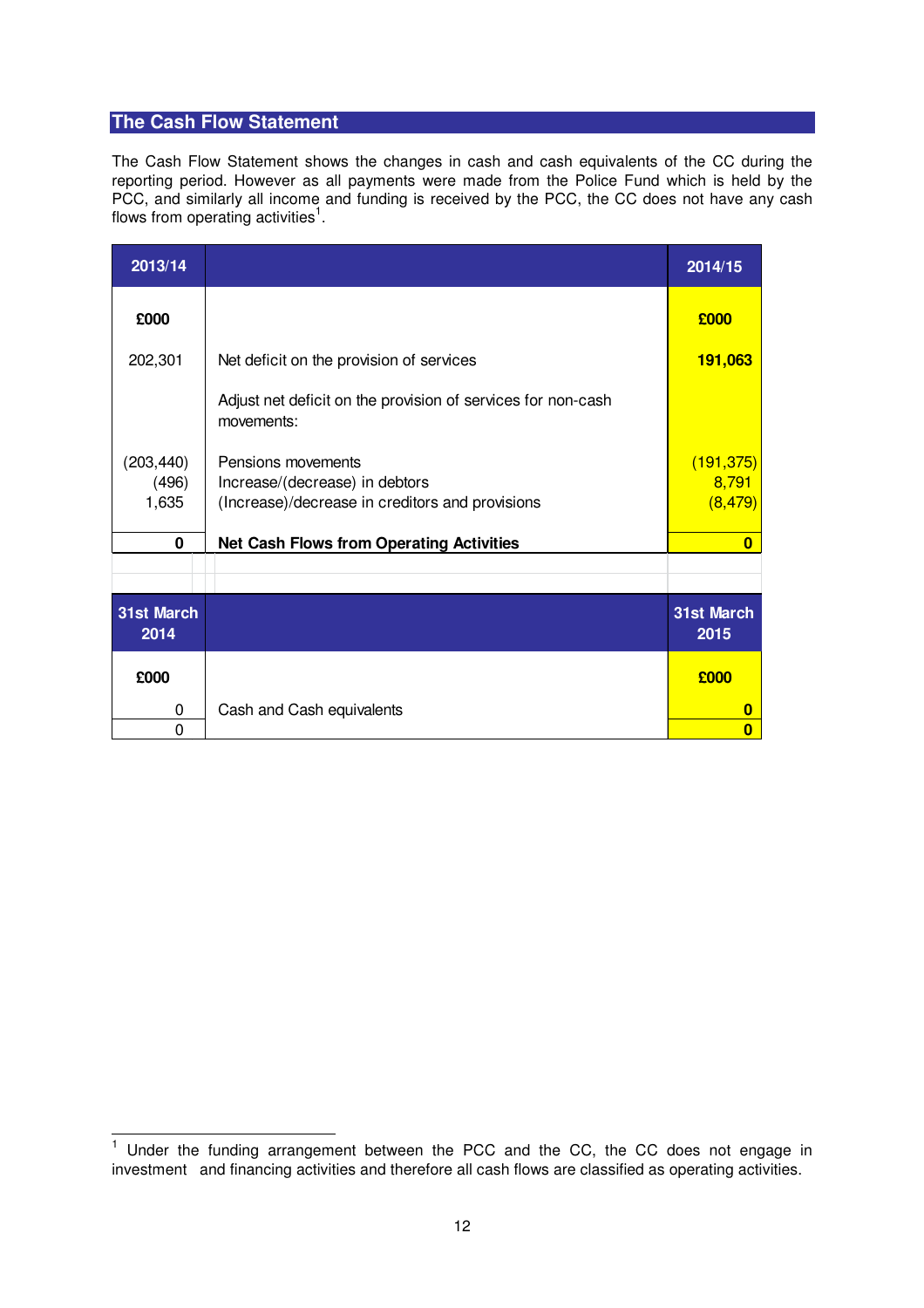## **1.1 General Principles**

Accounting policies are the principles applied to show the effect of transactions and events on the financial statements.

The financial statements have been prepared in accordance with The Code of Practice on Local Authority Accounting in the UK 2014/15 (the Code) issued by the Chartered Institute of Public Finance and Accountancy (CIPFA), which is recognised by statute as representing proper accounting practice. This Code of Practice is based on International Financial Reporting Standards (IFRS) and also draws on approved accounting standards issued by the International Public Sector Accounting Standards Board and the UK Accounting Standards Board, where these provide additional guidance.

The accounting convention adopted is historical cost, modified by the revaluation of certain categories of property, plant and equipment.

The Financial Statements represent the accounts for the CC. The financial statements cover the 12 months to 31st March 2015. The identification of the PCC as the holding organisation and the requirements to produce Group accounts stems from the powers and responsibilities of the PCC under the Police Reform and Social Responsibility Act 2011.

The PCC Group and the CC have adopted consistent accounting policies, which are detailed below in alphabetical order.

## **1.2 Accruals of Income and Expenditure**

The revenue accounts are maintained on an accruals basis, which means that the sums due to or from the CC during the year are included, whether or not the cash has actually been received or paid in the year. In particular:-

- Supplies are recorded as expenditure when they are consumed; and
- Expenses in relation to services received (including services provided by employees) are recorded as expenditure when the services are received rather than when payments are made.

Whilst all expenditure is paid for by the PCC including the wages of police staff and officers, the actual recognition in the respective PCC and CC Financial Statements is based on economic benefit.

## **1.3 Cost and Income Recognition**

All expenditure is paid for by the PCC including the wages of police staff and officers and no cash transactions take place between the two entities. Costs are however recognised within the CC accounts to reflect the financial resources consumed at the request of CC and the economic benefit this brings about. For example an economic benefit is recognised to reflect the utilisation of the PCC assets which mirrors depreciation of property, plant and equipment, amortisation of intangible assets and impairment/revaluation losses. The PCC is the recipient of all funding related to police and crime reduction. The CC recognises the provision of funding and other resources from the PCC through the PCC funding in the Comprehensive Income and Expenditure Statement.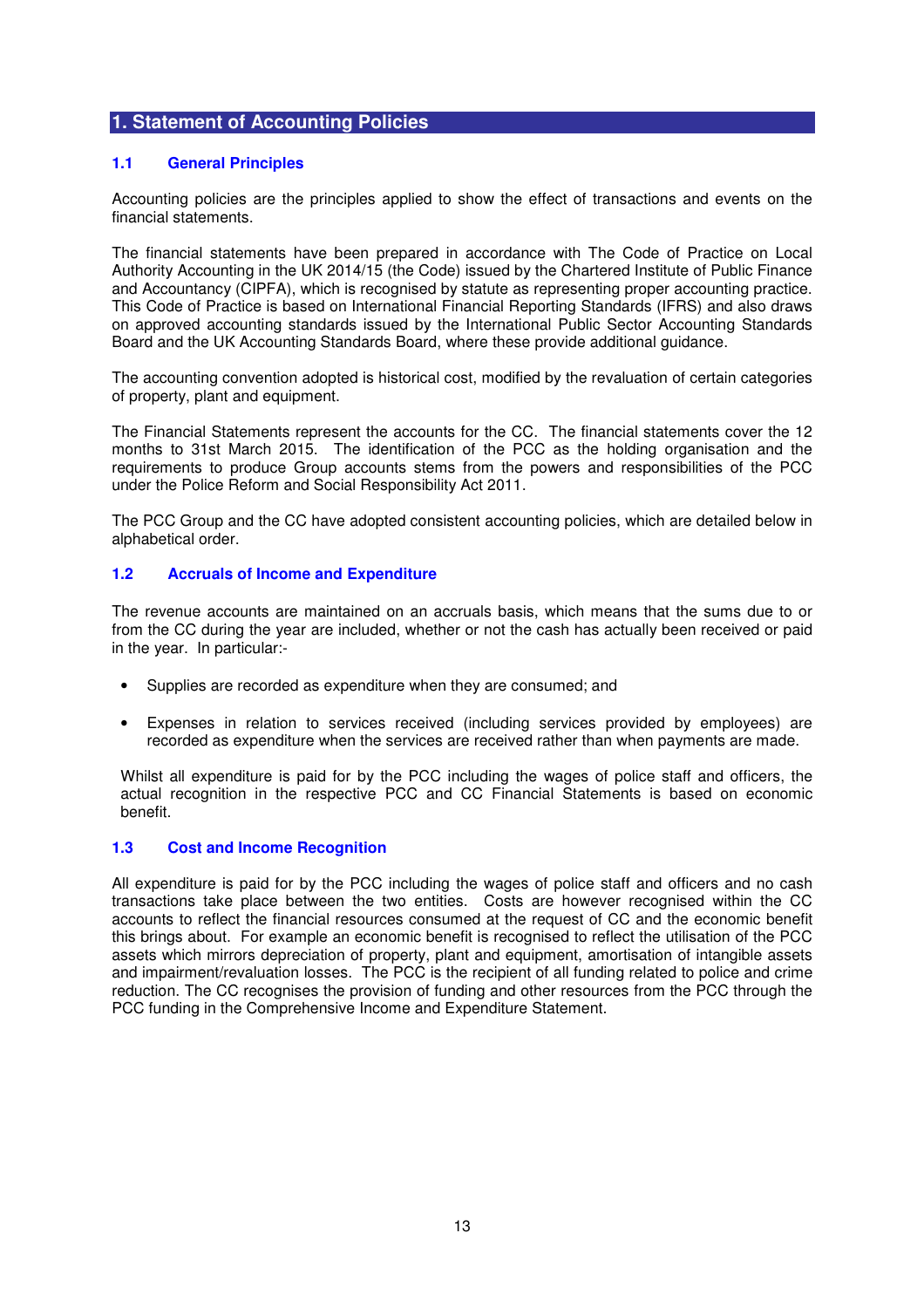## **1.4 Employee Benefits**

#### **Benefits Payable During Employment**

Short-term employee benefits are those due to be settled within 12 months of the year-end. They include such benefits as wages and salaries, paid annual leave and paid sick leave and non-monetary benefits (e.g. cars) for current employees. These benefits are recognised as an expense for services in the year in which the employee renders service to the CC. An accrual is made for the cost of holiday entitlements (or any form of leave, e.g. time off in lieu) earned by employees but not taken before the year-end which employees can carry forward into the next financial year. The accrual is charged to the Comprehensive Income and Expenditure Statement but then reversed out through the Movement in Reserves Statement so that holiday benefits are charged to revenue in the financial year in which the holiday absence occurs.

#### **Termination Benefits**

Termination benefits are amounts payable as a result of a decision by the CC to terminate an employee's employment before the normal retirement date or an employee's decision to accept voluntary redundancy. They are charged on an accruals basis to the appropriate service line in the Comprehensive Income and Expenditure Statement at the earlier of when the authority can no longer withdraw the offer of those benefits or when the authority recognises costs for a restructuring.

Where termination benefits involve the enhancement of pensions, statutory provisions require the General Fund balance to be charged with the amount payable to the pension fund or pensioner in the year, not the amount calculated according to the relevant accounting standards. In the Movement in Reserves Statement, appropriations are required to and from the Pensions Reserve to remove the notional debits and credits for pension enhancement termination benefits and replace them with debits for the cash paid to the pension fund and pensioners and any such amounts payable but unpaid at the year-end.

#### **Post Employment Benefits (Pensions)**

As part of the terms and conditions of employment the CC offers retirement benefits for Police Officers and Police Staff. The schemes provide members with defined benefits as follows:-

#### **Police Officers**

The original Police Pension Scheme (PPS) is governed by the Police Pensions Regulation 1987 (as amended) and related regulations that are made under the Police Pensions Act 1976. The new Police Pension Scheme (NPPS) is also governed by the Police Pensions Act 1976 (as amended by the Police Pension Regulations 2006).

The 1987 and 2006 Police Pension Schemes for police officers are unfunded schemes, which means that there are no investment assets built up to meet the pensions liabilities, and cash has to be generated to meet the actual payments as they fall due. The CC is required by legislation to operate a Pension Fund with the amounts that must be paid into or out of the Pension Fund being specified by regulation. The former Police Authority set up a Pension Fund on  $1<sup>st</sup>$  April 2006 from which pensions payments are made and into which contributions from the PCC and employees are received. The PCC then receives a top-up grant from the Government equal to the sum by which the amount payable for pensions from the Pension Fund exceeds the amount receivable from the PCC into the Pension Fund. The Pension Fund is shown separately in the Accounts.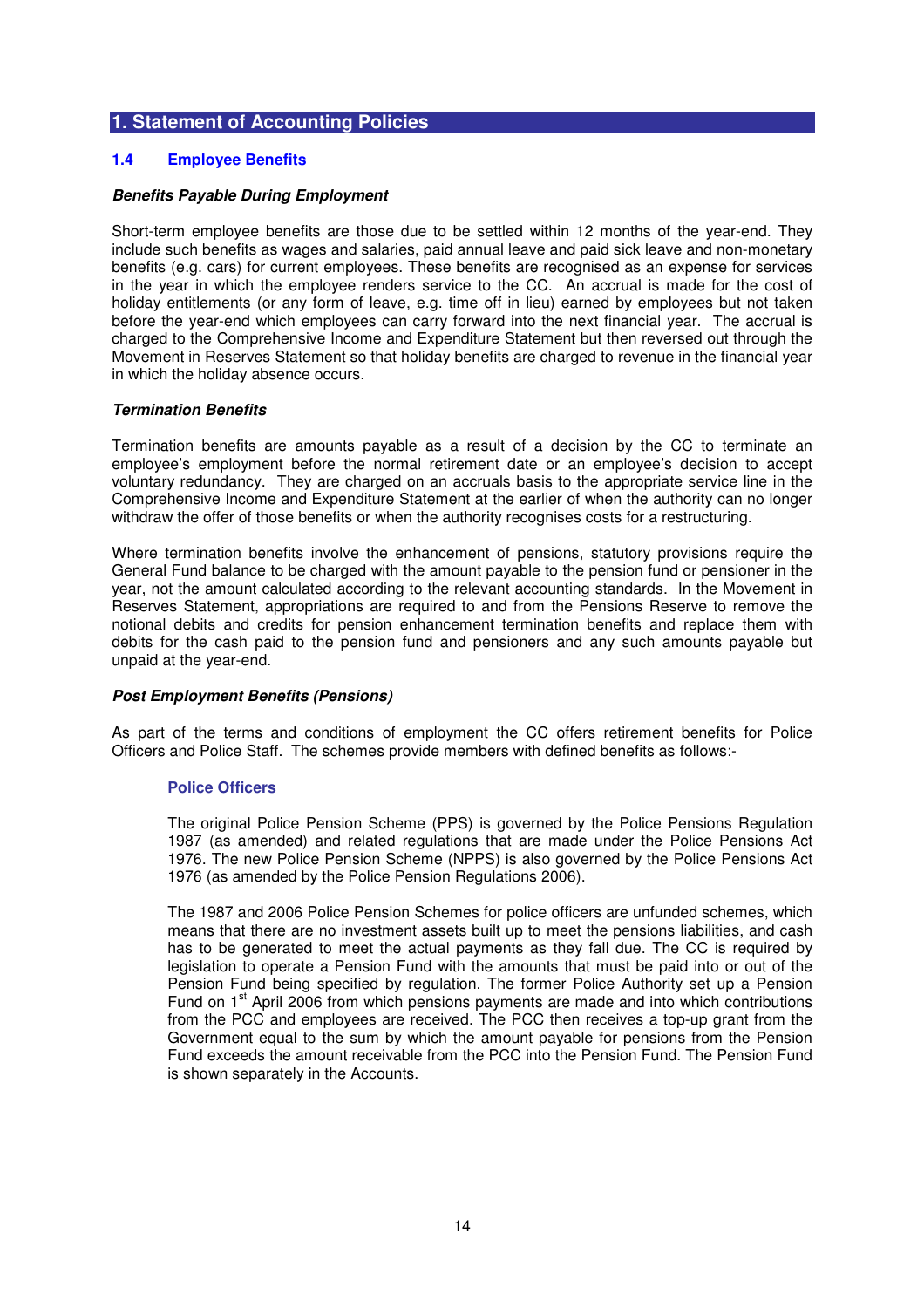## **1.4 Employee Benefits (continued)**

# **Police Staff**

Police staff, subject to certain qualifying criteria, are eligible to join the Local Government Pension Scheme (LGPS), which is a funded defined benefit scheme. Pensions and other retirement benefits are paid from the fund and employers and employees make regular contributions into the fund so that the liabilities are paid for evenly, over the employment period. Actuarial valuations of the fund are undertaken every three years to determine the contribution rates needed to meet its liabilities, the last valuation having been at 31st March 2013. The Governance arrangements for the Merseyside Pension Fund (MPF) are contained within the MPF Governance Policy, which has been prepared in accordance with the requirements of the provisions of the Local Government Pension Scheme (England and Wales) (Amendment no. 2) Regulations 2005 and is available on the MPF website.

The above schemes provide defined benefits to members (retirement lump sums and pensions), earned during employee's periods of employment. The schemes are accounted for in accordance with International Accounting Standard (IAS) 19 "Employee Benefits" which is based on the principle that an organisation should account for retirement benefits when it is committed to give them, even though this may be many years in the future and will not be payable until employees retire.

Adoption of IAS 19 requires a pension asset or liability to be recognised in the Balance Sheet, made up of the net position of retirement liabilities and pension scheme assets. The liabilities of the Merseyside Pension Fund attributable to Merseyside Police are included in the Balance Sheet on an actuarial basis using the projected unit method, i.e. an assessment of the future payments that will be made in relation to retirement benefits earned to date by employees, based on assumptions about mortality rates, employee turnover rates, etc., and estimates of projected earnings for current employees.

Pension scheme assets (LGPS only) attributable to the CC are included at their fair value. Plan assets of the Police Pension Scheme include employer and employee's contributions with an associated experience adjustment in the form of a remeasurement to bring net assets to zero at yearend. The CC currently has a net pensions liability and this is matched on the Balance Sheet by a Pensions Reserve.

The change in net pensions liability during the year is analysed into several components:-

- **Current Service Cost** the increase in liabilities as a result of service earned by employees in the current year. This is charged to cost of services within the Comprehensive Income and Expenditure Statement.
- **Past Service Cost** the increase in liabilities arising from current year decisions, the effect of which relate to service in earlier years. This is charged to non-distributed costs in the Comprehensive Income and Expenditure Statement in the period when an entity amends a benefit plan.
- **Net Pensions Interest Cost** replacing the interest cost and the expected return on assets (previously disclosed separately). The net interest expense or income on the net pension liability or asset represents the financing cost or income of deferring payment or pre paying employee services. It is calculated by multiplying the net pension liability or the net pension asset by the discount rate used to measure the pension liability. If the interest on the pension liability exceeds the interest on the plan assets, it will be net interest expense. If the interest on the plan assets exceeds the interest on the pension liability, it will be net interest income. Net interest income or expense will be presented in financing and investment income and expenditure.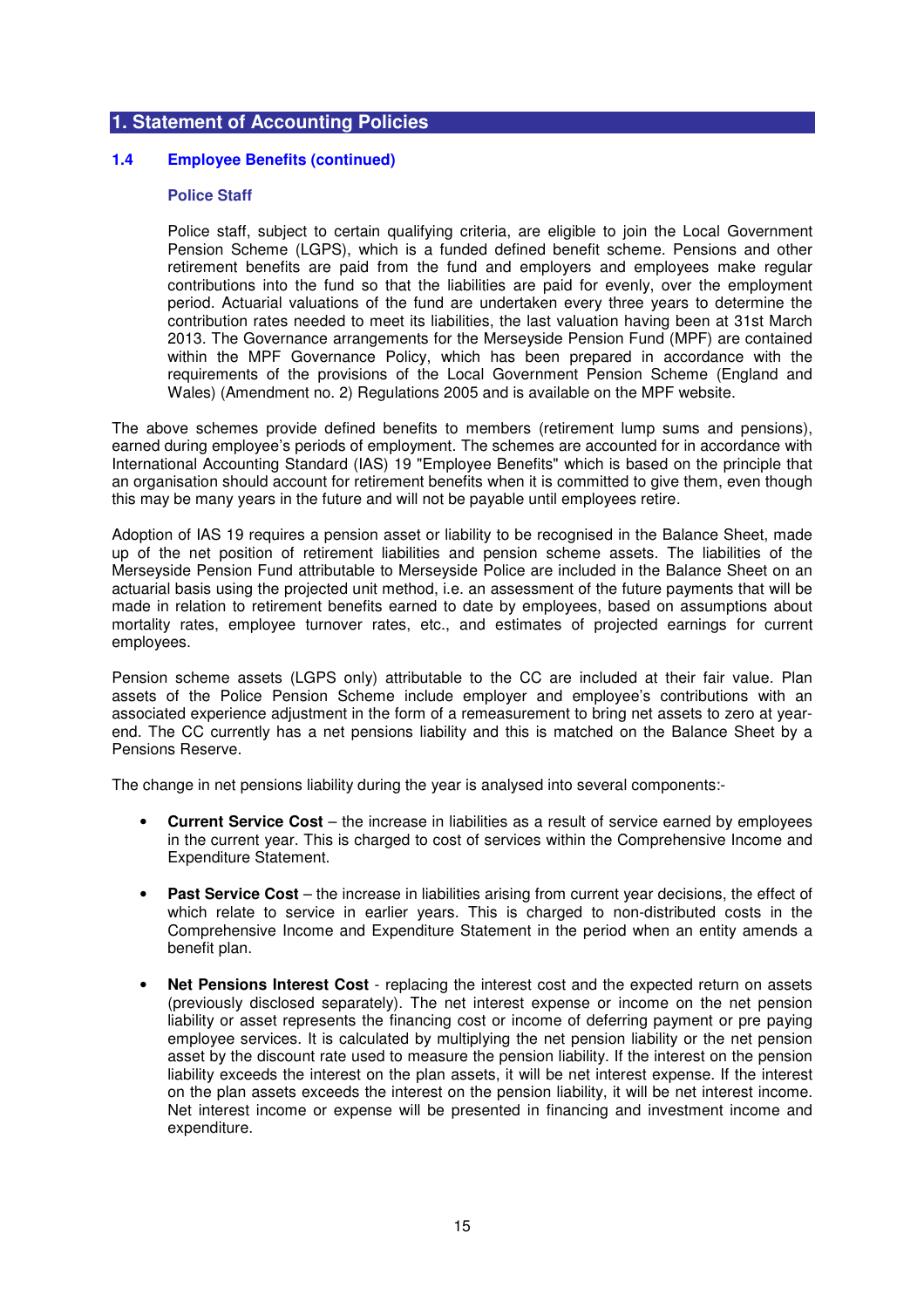## **1.4 Employee Benefits (continued)**

- **Remeasurements** these are changes in the net pensions liability that arise because events have not coincided with assumptions made at the last actuarial valuation or because actuaries have updated their assumptions. Remeasurements are made up of actuarial gains and losses on the defined benefit obligation, differences between actual investment returns and the return implied by the net interest cost, and the effect of the asset ceiling. Remeasurements are recognised in the Balance Sheet immediately, with a corresponding charge or credit to the Comprehensive Income and Expenditure Statement in the period in which they occur.
- **Administration Costs and other Expenses** administration costs are directly related to the management of plan assets and any tax payable by the plan itself, other than tax included in the actuarial assumptions used to measure the defined benefit obligation, are recognised as a reduction in the return on plan assets and recorded in other comprehensive income and expenditure. Other administration costs must not be deducted from the return on plan assets and are recognised in surplus or deficit on the provision of services.

Statutory provisions require that the amount charged to the General Fund Balance is the amount paid by the CC to pensions funds rather than that calculated under IAS 19. This means that an appropriation to or from the Pensions Reserve is necessary within the Movement in Reserves Statement to replace the notional sums for retirement benefits with the actual pensions costs.

#### **Long Term Employee Benefits**

Long term employee benefits are paid for officers retiring on ill health grounds, and are termed as long term disability benefits paid out under the regulations contained in the Police (Injury Benefit) Regulations 2006. These injury awards are charged to the Comprehensive Income and Expenditure Statement along with any resulting the actuarial gains and losses (included in IAS19 remeasurements in other comprehensive income and expenditure).

Under the Code, long-term disability benefits are usually accounted for as 'other long-term benefits' because they are not seen to be subject to the same degree of uncertainty as the measurement of post-employment benefits. However, International Public Sector Accounting Standard 25 (IPSAS25) allows this presumption to be rebutted where the CC believes that there is significant volatility and/or materiality in the level of long-term disability payments. Where the CC rebutts the presumption the Code allows long-term disability payments to be treated in the same way as defined benefit postemployment benefits. Due to the materiality and significant volatility in the payment of injury pensions the CC rebutts the presumption above, and has accounted for those payments in the same way as other defined benefit post-employment benefits.

#### **1.5 Events After the Balance Sheet Date**

Events after the reporting period are those events, both favourable and unfavourable, that occur between the end of the reporting period and the date when the Statement of Accounts is authorised for issue. Two types of events can be identified:-

- those that provide evidence of conditions that existed at the end of the reporting period  $-$  the Statement of Accounts is adjusted to reflect such events; and
- those that are indicative of conditions that arose after the reporting period the Statement of Accounts is not adjusted to reflect such events, but where a category of events would have a material effect disclosure is made in the notes of the nature of the events and their estimated financial effect.

Events taking place after the date of authorisation for issue are not reflected in the Statement of Accounts.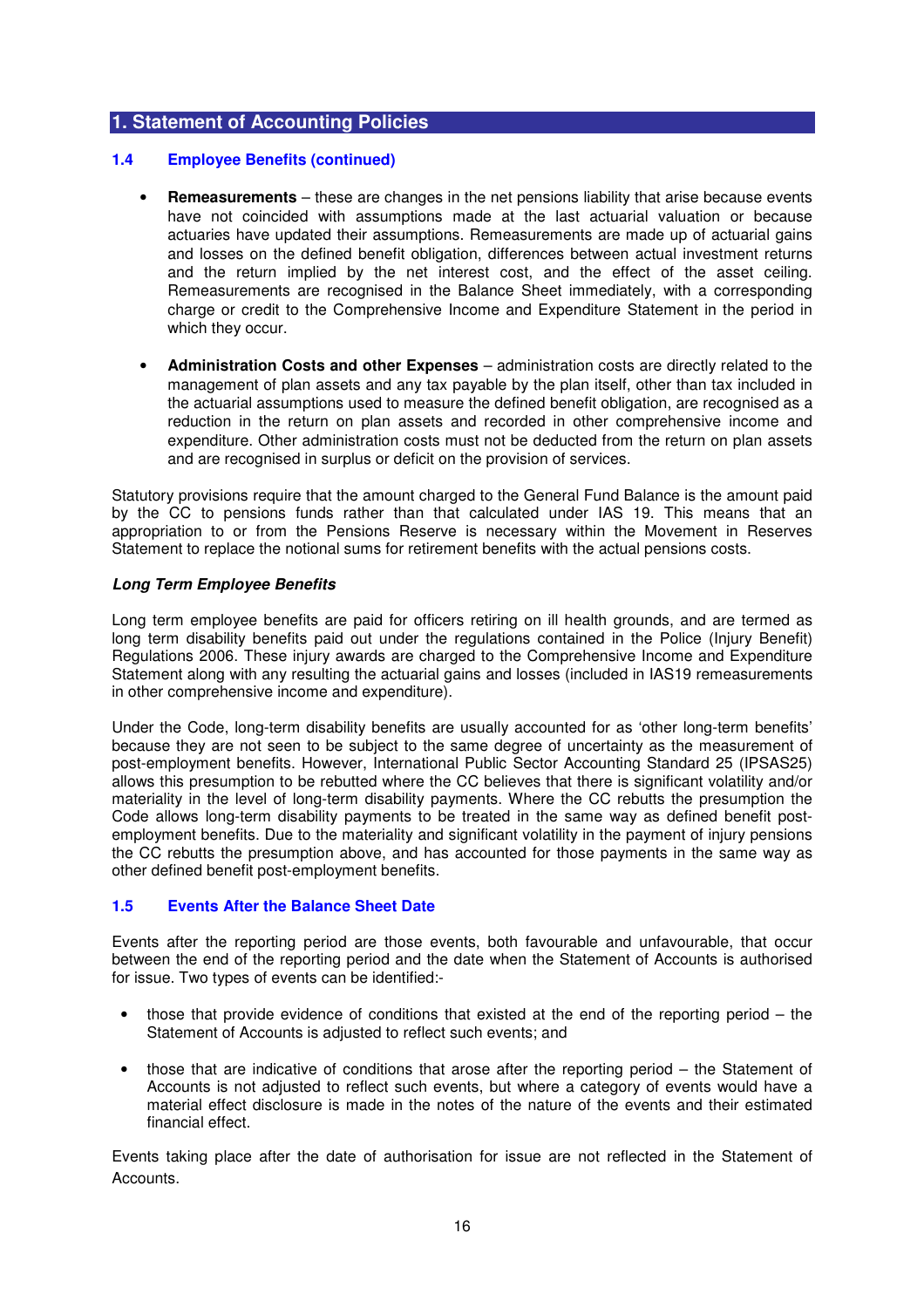# **1.6 Exceptional Items**

When items of income and expense are material, their nature and amount is disclosed separately, either on the face of the Comprehensive Income and Expenditure Statement or in the notes to the accounts, depending on how significant the items are to an understanding of the CC's financial performance.

# **1.7 Jointly Controlled Operations**

Jointly controlled operations are joint arrangements in which the CC and other venturers have joint control of the operation. Joint control exists when the decisions about the relevant activities require the unanimous consent of the parties sharing control. The activities undertaken by the CC in conjunction with other venturers involve the use of the assets and resources of the venturers rather than the establishment of a separate entity. The parties that have joint control of the arrangement have rights to the assets, and obligations for the liabilities, relating to the arrangement.

The Comprehensive Income and Expenditure Statement (CIES) is debited with the CC's share of expenditure incurred. As the PCC receives all income and funding any income received from the structure of the arrangement will be credited to the CIES of the PCC. The PCC then credits the CC with an equivalent amount through the intra-group funding.

Assets and liabilities arising from the activities of the operation are held on the PCC's balance sheet.

# **1.8 Overheads and Support Services**

The costs of overheads and support services are charged to those operations that benefit from the supply or service in accordance with the costing principles of the CIPFA Service Reporting Code of Practice 2014/15 (SeRCOP). The total absorption costing principle is used – the full cost of overheads and support services are shared between users in proportion to the benefits received, with the exception of the cost of discretionary benefits awarded to employees retiring early.

## **1.9 Pension Top Up Grant**

The police pension schemes are unfunded and have no investment assets. Benefits payable are funded by contributions from officers and the PCC. Any difference between benefits payable and contributions receivable is funded by an additional contribution from the PCC which is financed by a top-up grant from the Home Office.

The top-up grant income is calculated on an accruals basis and is credited to the PCC and Group Comprehensive Income and Expenditure Statement.

## **1.10 PCC Funding of the Chief Constable's Expenditure**

As the Chief Constable has no resources with which to fulfil his devolved responsibilities to provide a policing service, the expenditure is funded by the PCC.

The PCC's funding of the CC's expenditure takes the form of 'intragroup funding' and is shown as income in the CC's CIES and expenditure in the PCC's CIES. The intragroup transactions are accounted for on an accruals basis and are eliminated on consolidation in the Group financial statements. There is no actual transfer of cash involved in this transaction as all the resources belong to the PCC.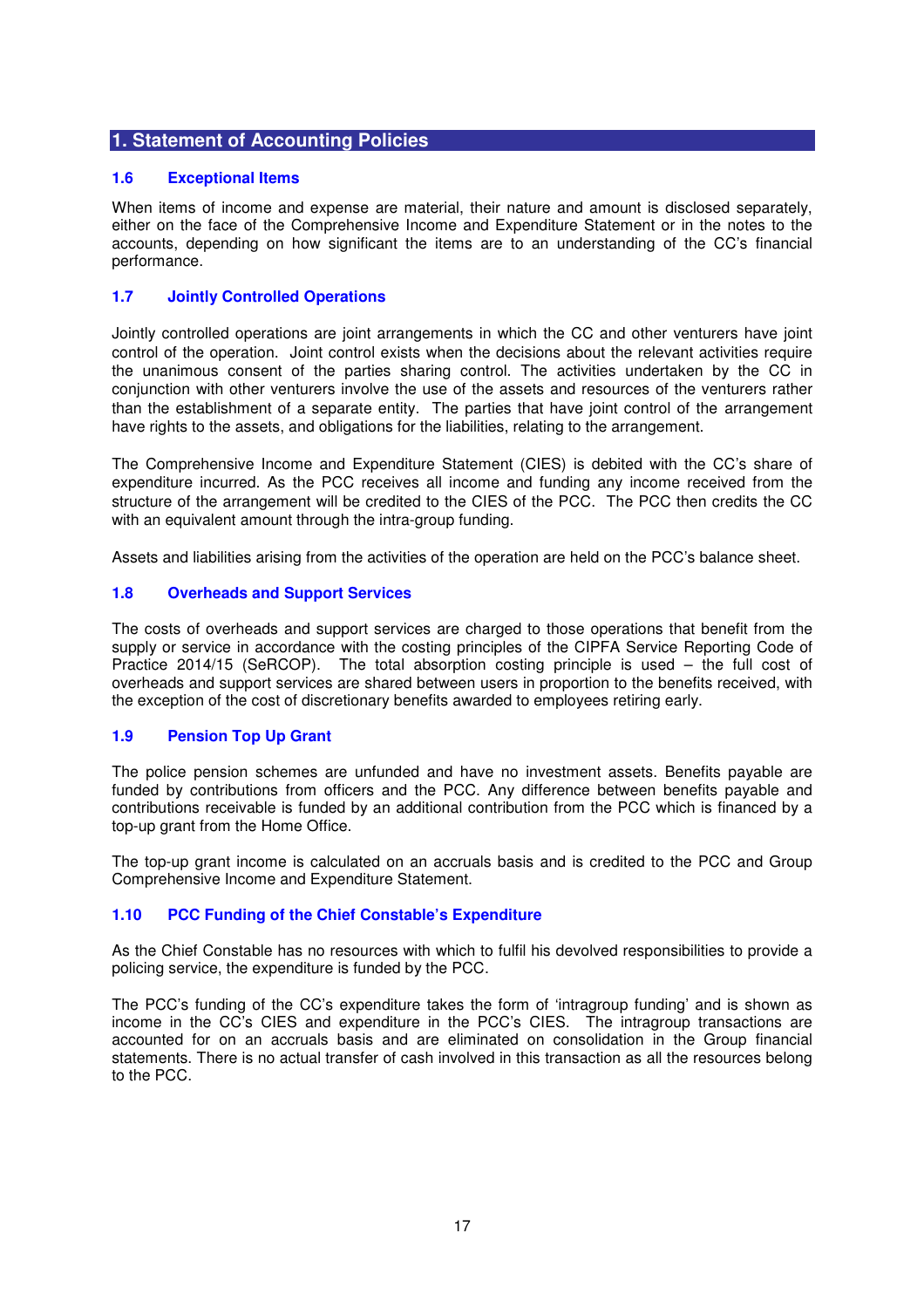#### **1.11 Prior Period Adjustments, Changes in Accounting Policies and Estimates and Errors**

Prior period adjustments may arise as a result of a change in accounting policies or to correct a material error. Changes in accounting estimates are accounted for prospectively, i.e. in the current and future years affected by the change and do not give rise to a prior period adjustment.

Changes in accounting policies are only made when required by proper accounting practices or the change provides more reliable or relevant information about the effect of transactions, other events and conditions on the CC's financial position or financial performance. Where a change is made, it is applied retrospectively (unless stated otherwise) by adjusting opening balances and comparative amounts for the prior period as if the new policy had always been applied.

Material errors discovered in prior period figures are corrected retrospectively by amending opening balances and comparative amounts for the prior period.

#### **1.12 Provisions, Contingent Liabilities and Contingent Assets**

#### **Provisions**

Provisions are made where an event has taken place that gives the CC a legal or constructive obligation that probably requires settlement by a transfer of economic benefits or service potential, and a reliable estimate can be made of the amount of the obligation.

Provisions are charged as an expense in the Comprehensive Income and Expenditure Statement in the year that the CC becomes aware of the obligation, and are measured at the best estimate at the Balance Sheet date of the expenditure required to settle the obligation, taking into account relevant risks and uncertainties. The CC is funded for the provision through the intra-group funding from the PCC and the provisions are held on the PCC Balance Sheet.

Where it becomes less than probable that a transfer of economic benefits will now be required (or a lower settlement than anticipated is made), the provision is reversed in the Balance Sheet of the PCC and the CC will receive a credit back from the PCC (through the intra-group account) to the Comprehensive Income and Expenditure Statement.

#### **Contingent Liabilities**

A contingent liability arises where an event has taken place that gives the CC a possible obligation whose existence will only be confirmed by the occurrence or otherwise of uncertain future events not wholly within the control of the CC. Contingent liabilities also arise in circumstances where a provision would otherwise be made but either it is not probable that an outflow of resources will be required or the amount of the obligation cannot be measured reliably.

Contingent liabilities are not recognised in the Balance Sheet but disclosed in a note to the accounts.

#### **Contingent Assets**

A contingent asset is a possible asset that arises from past events and whose existence will be confirmed only by the occurrence or non-occurrence of one or more uncertain future events not wholly within the control of the CC. The CC does not recognise a contingent asset in the financial statements but discloses as a note to the accounts where an inflow of economic benefits or service potential is probable.

#### **1.13 VAT**

The CC does not submit a VAT return and the PCC submits a single VAT return on behalf of the PCC Group. Income and expenditure excludes any amounts related to VAT, as all VAT collected is payable to HM Revenue and Customs and all VAT paid is recoverable from them.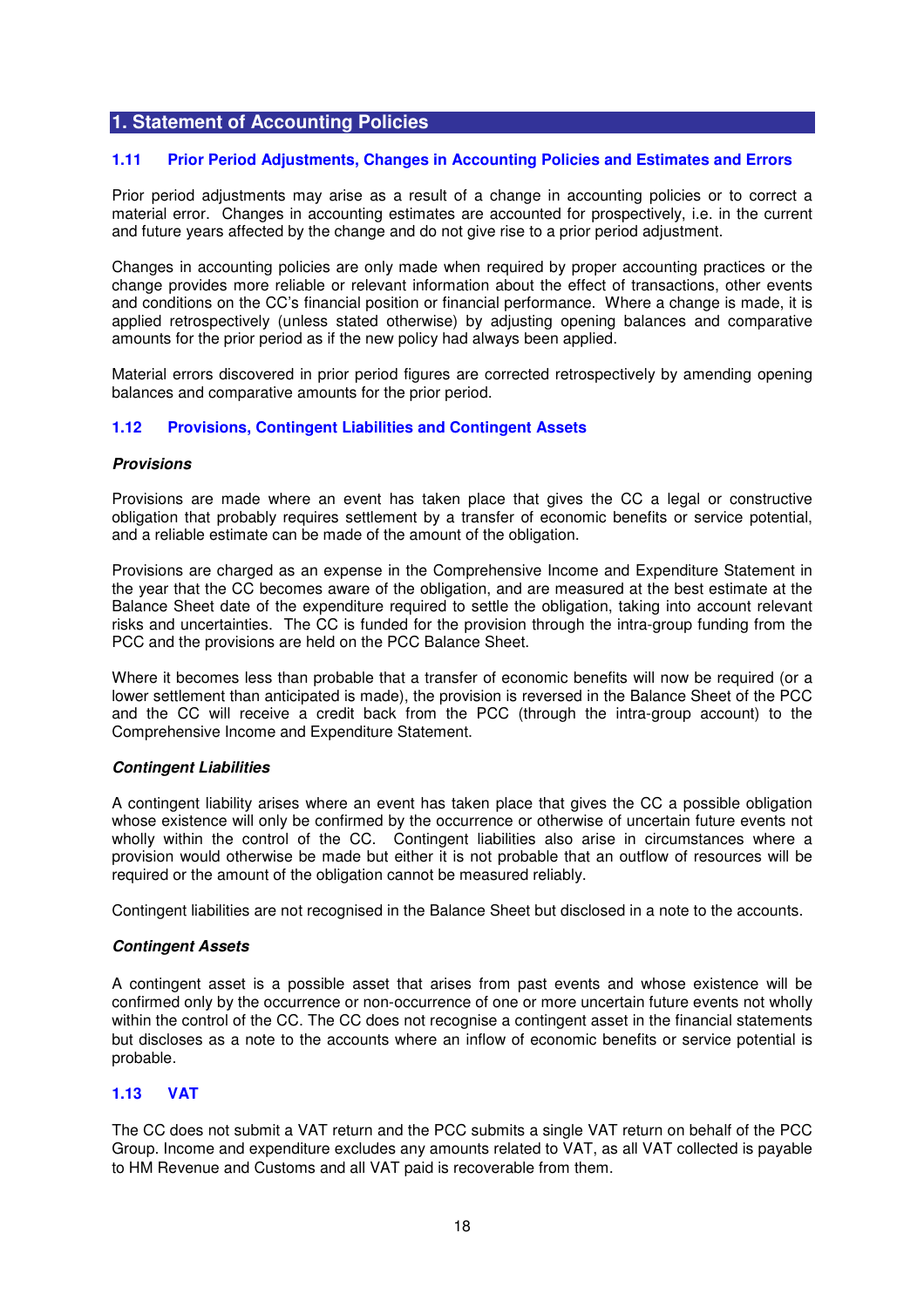# **2. Notes to the Movement in Reserves Statement**

### **2.1 Unusable Reserves**

Movements in the CC's reserves are detailed in the Movement in Reserves Statement **page 9.**

The CC holds the following unusable reserves:-

• **The Pensions Reserve** absorbs the timing differences arising from the different arrangements for accounting for post employment benefits and for funding benefits in accordance with statutory provisions. Statutory provisions require the police fund to be charged with the amount payable to pension funds in the year, not the amount calculated according to the relevant standards. This adjustment means that the accounting entries do not impact on the requirement to raise council tax. In the Movement in Reserves Statement therefore there are appropriations to and from an unusable pensions reserve to remove the notional debits and credits for retirement benefits and replaces them with debits for the cash paid to the pension fund and pensioners and any such amounts payable but unpaid at the year-end.

The negative balance that arises on the pension reserve therefore measures the beneficial impact to the police fund of being required to account for retirement benefits on the basis of cash flows rather than as benefits are earned by employees. The negative balance also shows the substantial shortfall in the benefits earned by past and current employees and the resources set aside to meet them, and represents the Net Defined Benefit Obligation to the CC. The statutory arrangements will ensure that funding will have been set aside by the time the benefits come to be paid (see pensions notes for details).

• **The Accumulated Absences Account** absorbs the differences that would otherwise arise on the General Fund Balance for accruing for compensated absences earned but not taken in the year (e.g. annual leave entitlement carried forward at 31<sup>st</sup> March 2015). Statutory arrangements require that the impact on the General Fund Balance is neutralised and this charge is reversed out through an unusable reserve in the Movement in Reserves Statement so that accounting entries would not impact on the requirement to raise council tax.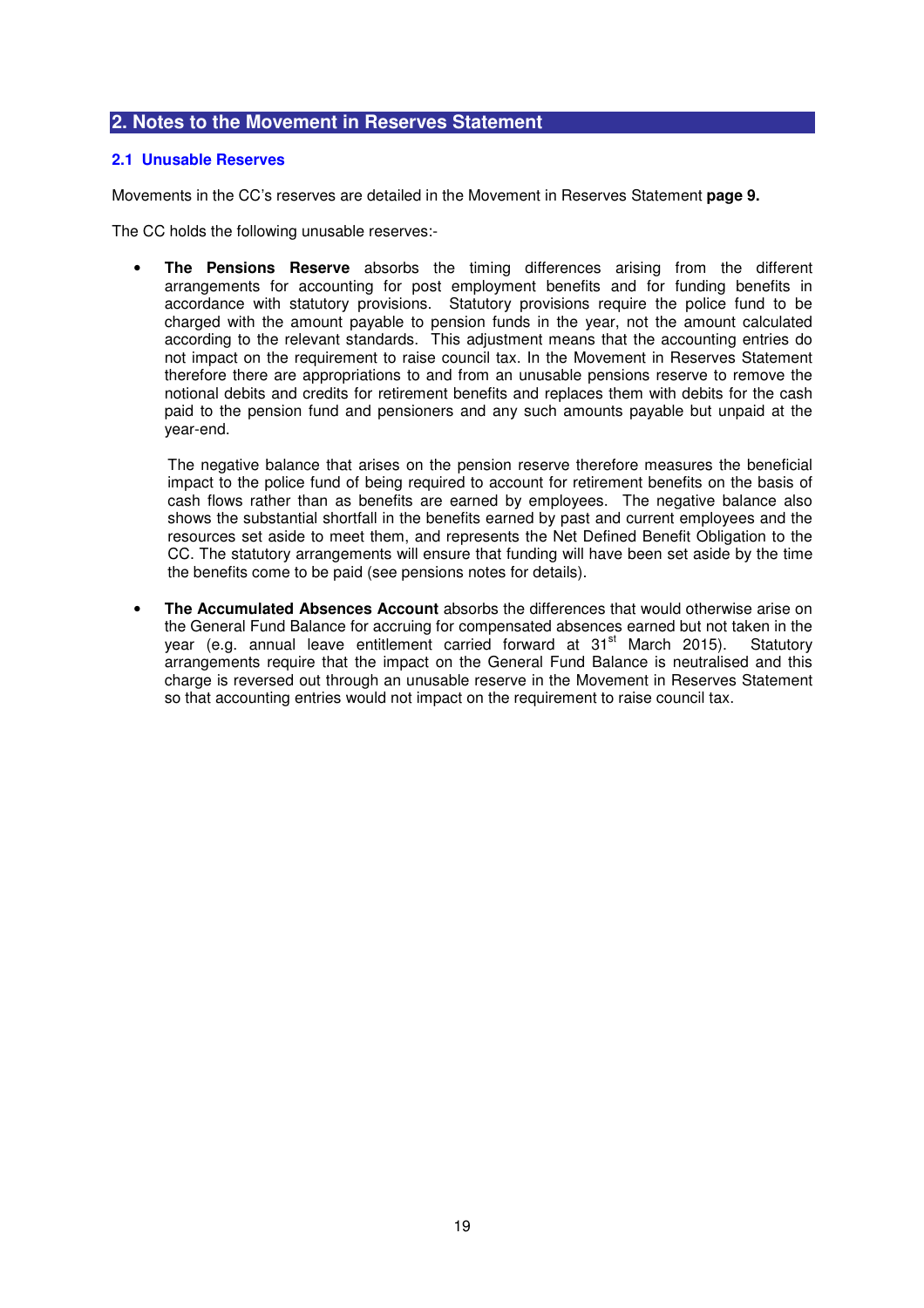#### **3.1 Financing and Investment Income and Expenditure**

| 2013/14 |                                           | 2014/15 |
|---------|-------------------------------------------|---------|
| £000    |                                           | £000    |
| 163,913 | Net pensions interest cost                | 166,265 |
| 72)     | Total net surplus on trading undertakings |         |
| 163,841 |                                           | 166,265 |

# **3.2 PCC Funding for Financial Resources Consumed**

The Comprehensive Income and Expenditure Statement (**CIES**) summarises the resources that have been generated and consumed in providing policing and crime reduction services during the year. It includes all day to day expenses and related income on an accruals basis, as well as transactions measuring the value of property, plant and equipment assets actually consumed and the real projected value of retirement benefits earned by employees in the year.

The PCC provides funding to the CC for financial resources consumed. The funding provided covers the day-to-day expenses on an accruals basis as well as charges for operational assets consumed in the year. These transactions are reflected in the intra-group accounts of both entities.

The funding does not take account of:

- pension (IAS 19) charges/credits or;
- compensated absences charges/credits

These transactions, recorded in the Comprehensive Income and Expenditure Statement, are reversed in the Movement in Reserves Statement and charged/credited to the Pensions Reserve and Accumulated Absences Account in the Balance Sheet.

As the PCC funding does not take account of these charges or credits, the Comprehensive Income and Expenditure Statement has a deficit of £587.411m (2013/14: £29.519m surplus).

| 2013/14    |            |                                                           |                 | $201\overline{4}/15$ |
|------------|------------|-----------------------------------------------------------|-----------------|----------------------|
| £000       | £000       |                                                           | £000            | £000                 |
|            | 380,678    | <b>CIES Total Gross Expenditure</b>                       |                 | 992,336              |
|            | (410, 197) | PCC funding                                               |                 | <u>(404,925)</u>     |
|            | (29, 519)  | <b>CIES Total Comprehensive Income and Expenditure</b>    |                 | 587,411              |
|            |            | Pension (IAS 19) charges                                  |                 |                      |
| (56, 935)  |            | Employers pensions contributions paid in year             | <u>(57,904)</u> |                      |
| 89,317     |            | Current service cost                                      | 76,872          |                      |
| 6,891      |            | Past service cost                                         | 4,500           |                      |
| 255        |            | Administrative expenses                                   | 261             |                      |
| 0          |            | Loss on curtailments                                      | 312             |                      |
| (231, 820) |            | IAS 19 remeasurements                                     | 396,348         |                      |
| O)         |            | Transfer of pension liability                             | 1,069           |                      |
| 163,913    |            | Pensions interest cost and expected return on plan assets | 166,265         |                      |
|            | (28, 379)  |                                                           |                 | 587,723              |
|            |            | Compensated absences charges/(credits)                    |                 |                      |
| (1, 192)   |            | Decrease in creditor for short term accumulating absences | (17)            |                      |
| 52         |            | Decrease in debtor for short term accumulating absences   | 329             |                      |
|            | (1, 140)   |                                                           |                 | (312)                |
|            | (29,519)   | <b>CIES Total Comprehensive Income and Expenditure</b>    |                 | 587,411              |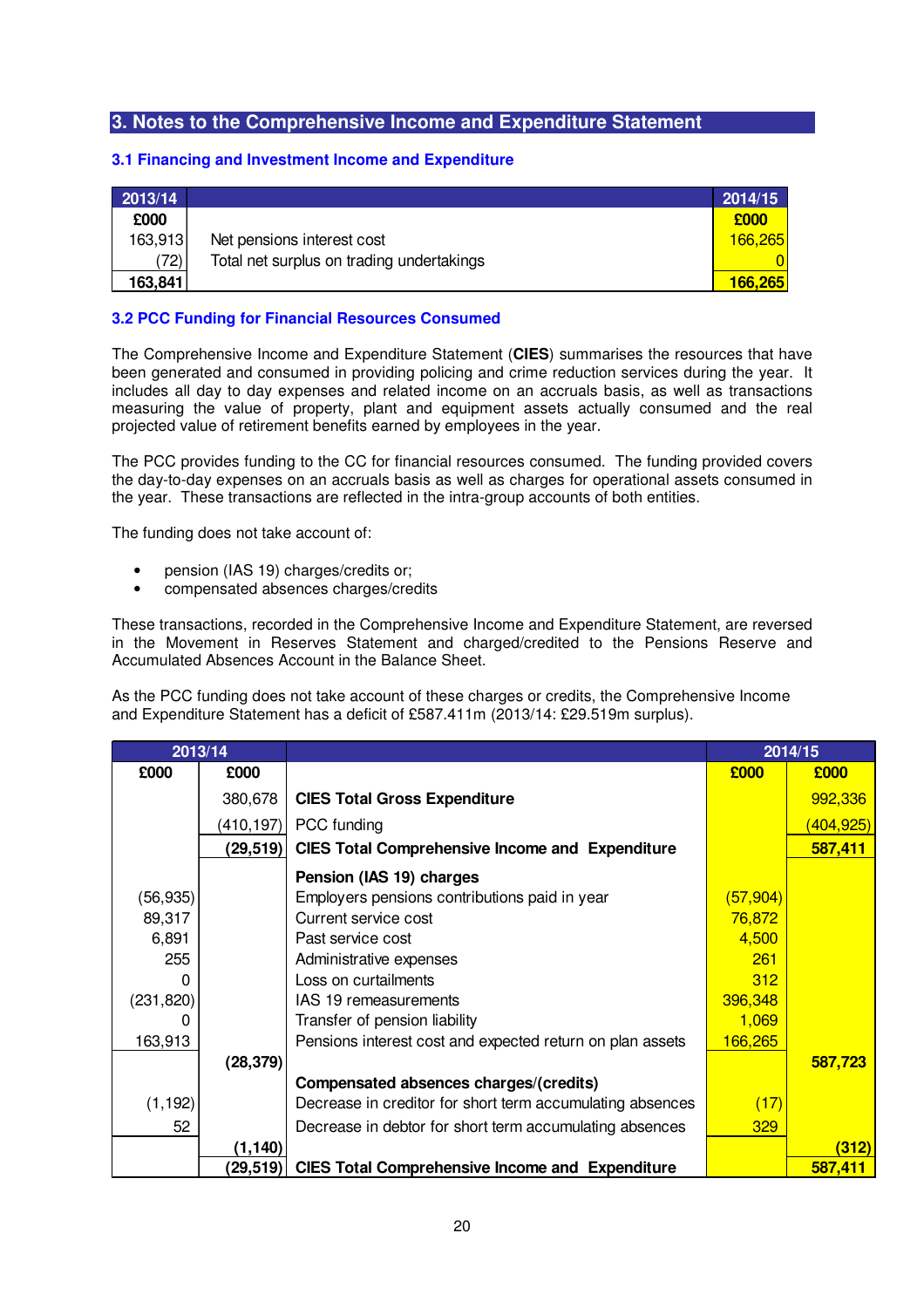#### **3.3 Joint Arrangements**

The CC is party to a number of joint arrangements. The 2014/15 Code adopts IFRS 11 'Joint Arrangements', which outlines the accounting requirements of entities that jointly control an arrangement. For the preparation of the 2014/15 financial statements all joint arrangements have been reviewed to ensure that the accounting treatment is in accordance with IFRS 11.

In 2014/15 the arrangements detailed below have been accounted for as joint operations. Jointly controlled operations are joint arrangements in which the CC and other venturers have joint control. Joint control exists when the decisions about the relevant activities require the unanimous consent of the parties sharing control. The activities undertaken by the CC in conjunction with other venturers involve the use of the assets and resources of the venturers rather than the establishment of a separate entity. The parties that have joint control of the arrangement have rights to the assets, and obligations for the liabilities, relating to the arrangement.

The Comprehensive Income and Expenditure Statement is debited with the CC's share of expenditure incurred. As the PCC receives all income and funding, the income receivable from the structure of the arrangement will be credited to the Comprehensive Income and Expenditure Statement of the PCC. The PCC credits the CC with an equivalent amount through the intra-group funding.

Assets and liabilities arising from the activities of the operation are held on the PCC's balance sheet.

## **TITAN**

The policing bodies and Chief Constables of Cheshire, Cumbria, Greater Manchester, Lancashire, Merseyside and North Wales have agreed to collaborate in the provision of a shared Regional Organised Crime Unit. The objective of this unit is to protect the communities of the North West of England and North Wales from serious organised crime. The shared service delivered through these collaborative arrangements is known as TITAN. Merseyside is the lead Force for this arrangement.

The PCC and CC consider that there is joint control of this arrangement because the collaborative agreement entered into by the parties:-

- enables the PCC and CC, together with the other parties, to direct the activities that significantly affect the returns of the arrangement; and
- requires the unanimous consent of the parties that effectively control the arrangement.

The unit is staffed by police officers and support staff from the six constituent forces with the overall expenditure being met by those authorities.

For 2014/15 the total revenue costs of TITAN were £13.428m. The unit received Home Office funding of £4.192m and the total net cost of the collaboration was £9.236m.

At the balance sheet date the unit held property, plant and equipment of £0.345m, cash balances of £0.048m, debtors of £2.493m, creditors of £2.141m, usable reserves of £0.400m and unusable reserves of £0.345m. The share of the TITAN balance sheet balances are not considered to be individually material to any of the participating forces. These balances are accounted for within the Group and the PCC Balance Sheet.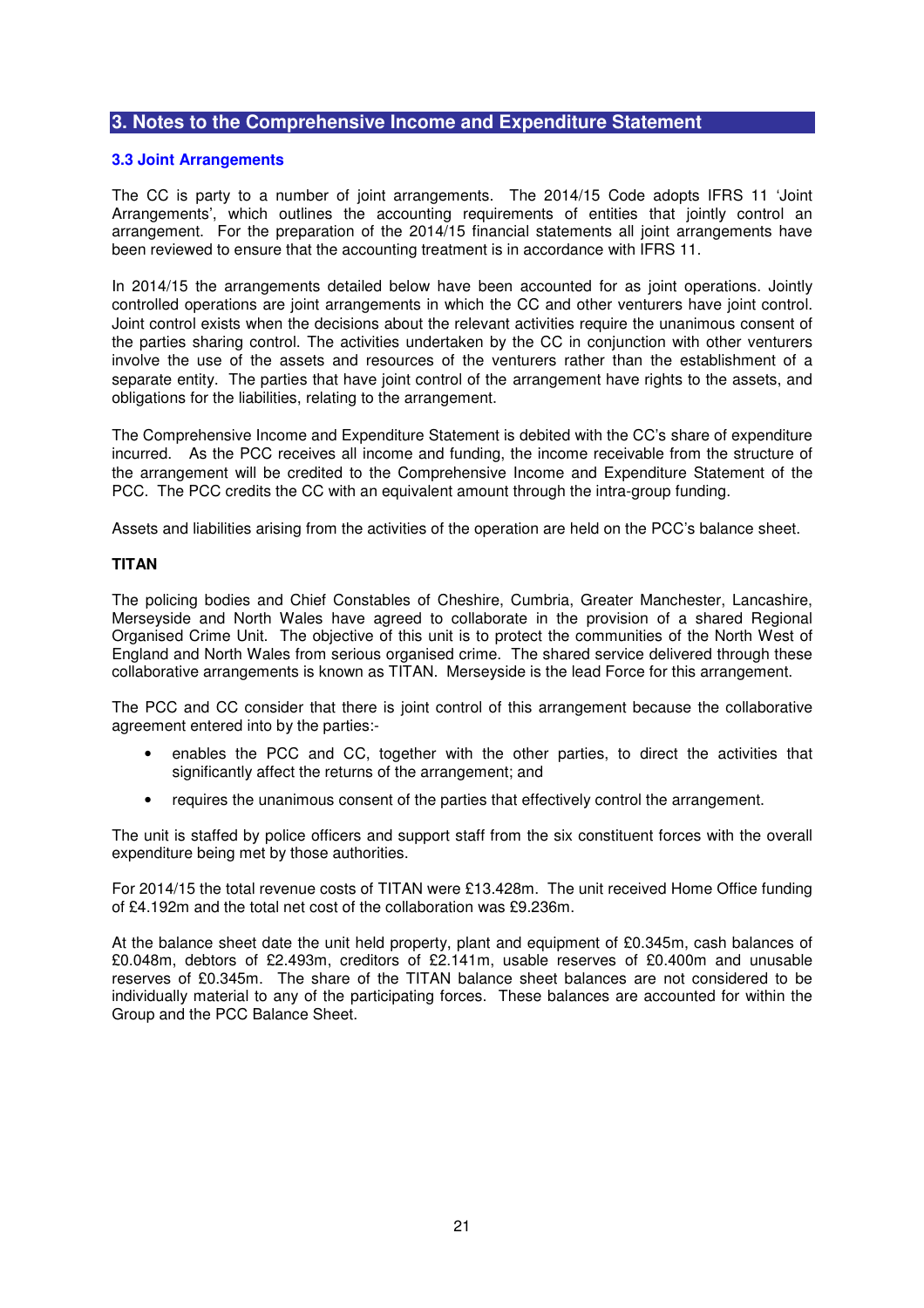### **3.4 Joint Arrangements (continued)**

## **The Underwater Search Unit**

This unit serves the areas of Cheshire, Greater Manchester, Merseyside, Lancashire, Cumbria and North Wales and is staffed by police officers from the six constituent Police and Crime Commissioners with the overall expenditure being met by those Commissioners. The expenditure is apportioned on the basis of the 2013/14 police grant allocations.

#### **The North West Police Motorway Group (NWPMG)**

This collaboration between Merseyside, Cheshire, Lancashire, and the Highways agency commenced in October 2008. The network covered by the Group consists of 552 carriageway miles, 13% of which are in Merseyside. The collaboration was instigated to ensure a co-ordinated approach to tackle key priorities.

#### **The North West Regional Firearms Collaboration**

This collaboration between Merseyside, Cheshire, Lancashire, Cumbria, GMP and North Wales achieves a collaborative approach to the provision of police firearms training and response in the North West Region.

| 2013/14                          |                                            | 2014/15                          |
|----------------------------------|--------------------------------------------|----------------------------------|
| <b>Net</b><br><b>Expenditure</b> |                                            | <b>Net</b><br><b>Expenditure</b> |
| £000                             |                                            | £000                             |
|                                  |                                            |                                  |
| 1,084                            | titan                                      | 2,196                            |
| 207                              | Underwater Search Unit                     | 185                              |
| 239                              | North West Police Motorway Group           | 224                              |
| 68                               | North West Regional Firearms Collaboration | 57                               |
| 1,598                            | Total                                      | 2,662                            |

The CC's share of net expenditure for each of the collaborations is as follows:-

#### **3.5 Other Collaborations**

#### **Joint Control Centre (JCC)**

The PCC has developed a Joint Control Centre (JCC), which is shared by Merseyside Police and Merseyside Fire and Rescue Service. This project has involved refurbishing existing buildings as well as a new build. The PCC leases the building from Merseyside Fire and Rescue Service (MFRS) for a term of 40 years. Further detail regarding this collaboration can be found in the PCC and Group Statement of Accounts.

#### **National Police Air Service (NPAS)**

NPAS provides air support throughout England and Wales and has operated in the Merseyside area since January 2013. West Yorkshire police are the lead force. The PCC has not accounted for this collaboration as a joint arrangement because the PCC considers that there is no joint control of the arrangement. The Group recognises the cost of this service in the Comprehensive Income and Expenditure Statement.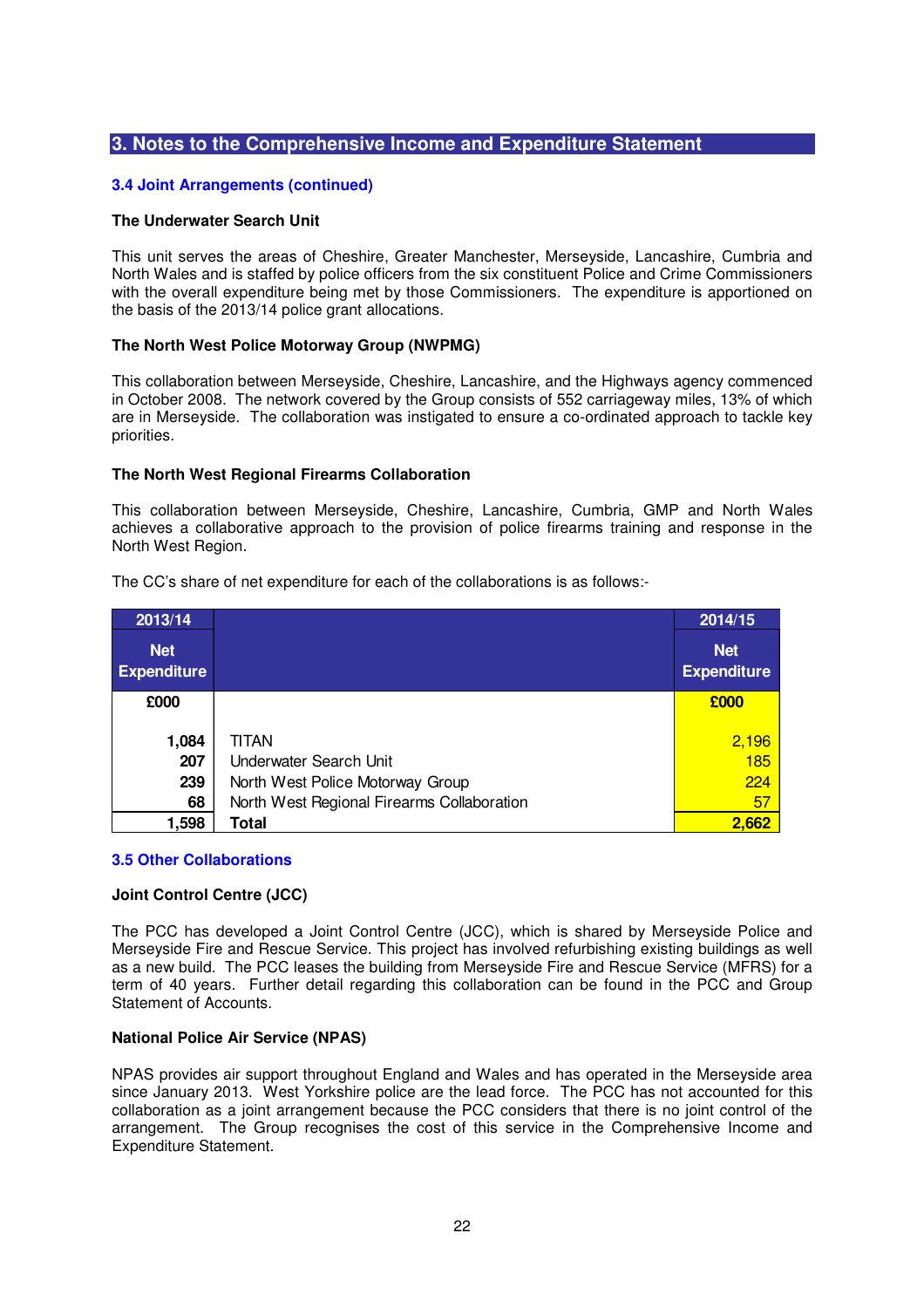## **3.5 Police Officers and Police Staff Remuneration**

The number of police officers and staff whose remuneration, excluding employer's pension contributions, was £50,000 or more in bands of £5,000 were:

| 2013/14 |          |          | 2014/15                 |
|---------|----------|----------|-------------------------|
|         |          |          |                         |
| 196     | £50,000  | £55,000  | 218                     |
| 93      | £55,001  | £60,000  | 95                      |
| 24      | £60,001  | £65,000  | 20                      |
| 6       | £65,001  | £70,000  | 15                      |
| 5       | £70,001  | £75,000  | 4                       |
| 14      | £75,001  | £80,000  | 10                      |
| 6       | £80,001  | £85,000  | 9                       |
| 7       | £85,001  | £90,000  | 10                      |
| 3       | £90,001  | £95,000  | 1                       |
| 1       | £95,001  | £100,000 | $\overline{2}$          |
| 0       | £100,001 | £105,000 | $\overline{2}$          |
| 1       | £105,001 | £110,000 | 3                       |
| 1       | £110,001 | £115,000 | $\overline{1}$          |
| 0       | £115,001 | £120,000 | $\overline{2}$          |
| 1       | £120,001 | £125,000 | $\overline{0}$          |
| 0       | £125,001 | £130,000 | $\overline{0}$          |
| 1       | £130,001 | £135,000 | $\overline{0}$          |
| 1       | £135,001 | £140,000 | $\overline{0}$          |
| 1       | £140,001 | £145,000 | 1                       |
| 0       | £145,001 | £150,000 | $\overline{0}$          |
| 0       | £150,001 | £155,000 | $\overline{0}$          |
| 0       | £155,001 | £160,000 | $\overline{0}$          |
| 0       | £160,001 | £165,000 | $\overline{0}$          |
| 0       | £165,001 | £170,000 | $\overline{0}$          |
| 1       | £170,001 | £175,000 | $\overline{0}$          |
| 0       | £175,001 | £180,000 | $\overline{\mathbf{1}}$ |
| 362     |          |          | 394                     |

Remuneration covers all amounts paid to, or receivable by, an employee and includes sums due by way of expenses allowance and the estimated money value of any other benefits received by an employee other than in cash. The table above also includes employees whose basic remuneration was below £50k; however their total remuneration for the year exceeded £50k as a result of redundancy payments made.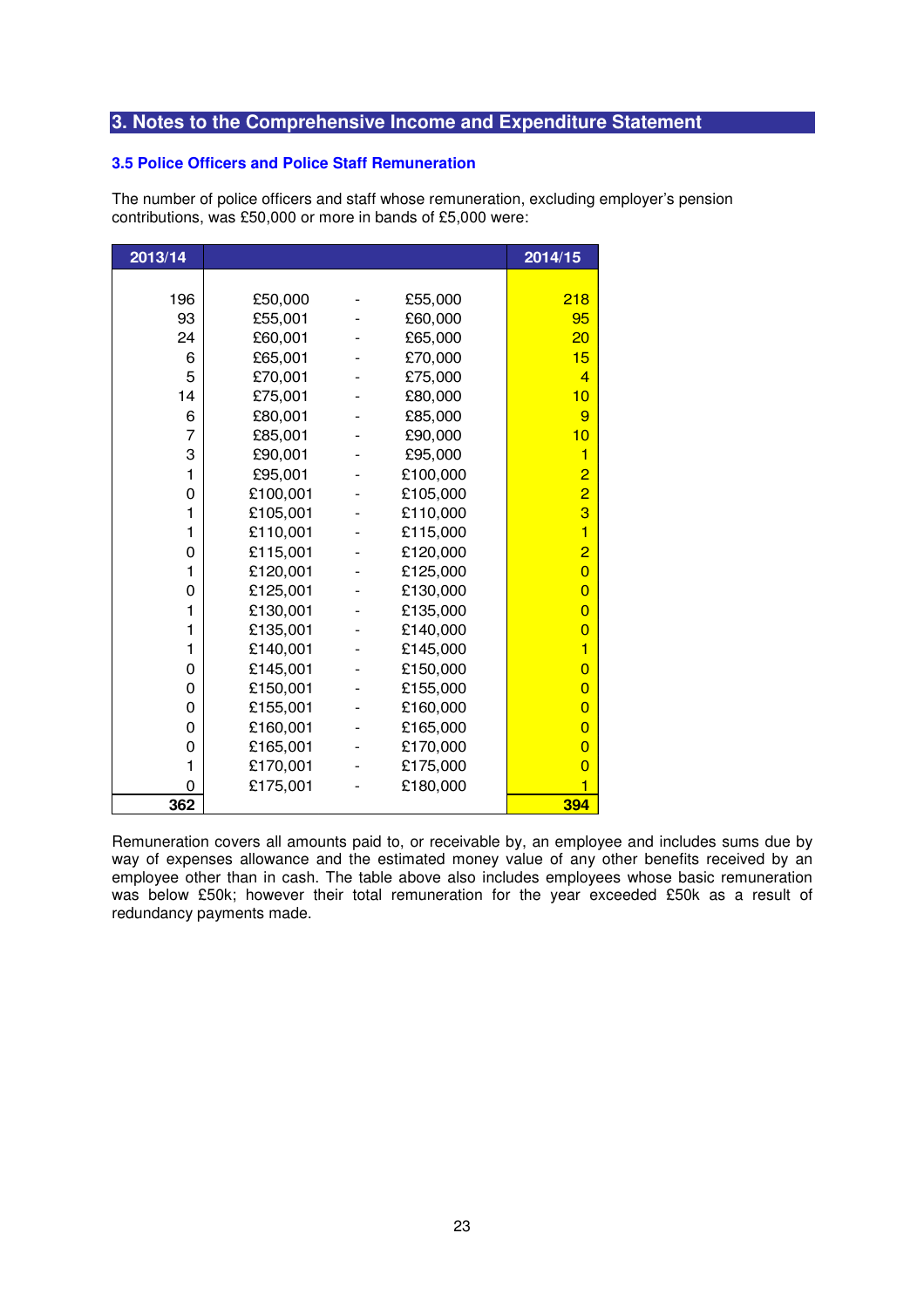# **3.6 Senior Officers Remuneration**

 The tables below show remuneration of defined senior and statutory officers for 2013/14 and 2014/15. Expenses allowances disclosed are those chargeable under UK income tax.

| <b>Post Holder Information</b>   | <b>Notes</b>   | <b>Salaries</b><br>(including<br><b>Fees and</b><br><b>Allowances)</b> | <b>Expenses</b><br><b>Allowances</b> | <b>Honorarium</b> | <b>Benefits</b><br>in Kind | <b>Total</b><br>Remuneration<br>excl. Pension<br><b>Contributions</b> | <b>Pension</b><br><b>Contributions</b> | <b>Total</b><br><b>Remuneration</b><br>incl. Pension<br><b>Contributions</b> |
|----------------------------------|----------------|------------------------------------------------------------------------|--------------------------------------|-------------------|----------------------------|-----------------------------------------------------------------------|----------------------------------------|------------------------------------------------------------------------------|
|                                  |                | £                                                                      | £                                    | £                 | £                          | E                                                                     | £                                      | E                                                                            |
| Chief Constable - J Murphy       | 1              | 158,177                                                                | 16,723                               | 0                 | $\Omega$                   | 174,900                                                               | 0                                      | 174,900                                                                      |
| Deputy Chief Constable           | $\overline{2}$ | 138,092                                                                |                                      | 0                 | 3,158                      | 141,250                                                               | 31,654                                 | 172,904                                                                      |
| Director of Resources            |                | 88,734                                                                 |                                      | $\Omega$          | 10,197                     | 98,931                                                                | 8,831                                  | 107,762                                                                      |
| Deputy Chief Constable           | 3              | 128,644                                                                |                                      | 0                 | 6,763                      | 135,407                                                               | 29,591                                 | 164,998                                                                      |
| <b>Assistant Chief Constable</b> | 4              | 126,138                                                                |                                      | 0                 | 4,919                      | 131,057                                                               | 14,922                                 | 145,979                                                                      |
| <b>Assistant Chief Constable</b> | 5              | 102,046                                                                |                                      | 0                 | 7,957                      | 110,003                                                               | 24,261                                 | 134,264                                                                      |
| <b>Assistant Chief Constable</b> | 5              | 103,594                                                                |                                      | 0                 | 5,712                      | 109,306                                                               | 24,542                                 | 133,848                                                                      |
| Assistant Chief Constable        | 6              | 91,864                                                                 |                                      | 0                 | 0                          | 91,864                                                                | 21,494                                 | 113,358                                                                      |
| Chief Superintendent x 20        | 7              | 1,532,952                                                              | 0                                    | 0                 | 2,768                      | 1,535,720                                                             | 341,557                                | 1,877,277                                                                    |
| Total 2013/14 restated*          |                | 2,470,241                                                              | 16,723                               | $\bf{0}$          | 41,474                     | 2,528,438                                                             | 496,852                                | 3,025,290                                                                    |
| Chief Constable - J Murphy       |                | 159,758                                                                | 16,647                               | $\Omega$          | $\Omega$                   | 176,405                                                               | <sup>0</sup>                           | 176,405                                                                      |
| Deputy Chief Constable           | 8              | 95,078                                                                 |                                      | 12,042            | 2,661                      | 109,781                                                               | 13,509                                 | 123,290                                                                      |
| Director of Resources            |                | 91,247                                                                 |                                      | <sup>0</sup>      | 10,660                     | 101,907                                                               | 11,177                                 | 113,084                                                                      |
| Deputy Chief Constable           |                | 138,849                                                                |                                      | 0                 | 5,811                      | 144,660                                                               | 31,897                                 | 176,557                                                                      |
| <b>Assistant Chief Constable</b> |                | 110,675                                                                |                                      | 0                 | 4,912                      | 115,587                                                               | 0                                      | 115,587                                                                      |
| <b>Assistant Chief Constable</b> |                | 103,648                                                                |                                      | 0                 | 7,717                      | 111,365                                                               | 24,484                                 | 135,849                                                                      |
| <b>Assistant Chief Constable</b> | 9              | 103,872                                                                |                                      | 0                 | 3,264                      | 107,136                                                               | 24,484                                 | 131,620                                                                      |
| <b>Assistant Chief Constable</b> | 10             | 97,969                                                                 |                                      | 0                 | 5,444                      | 103,413                                                               | 23,056                                 | 126,469                                                                      |
| Chief Superintendent x 19        | 11             | 1,538,101                                                              | 0                                    | $\Omega$          | 2,533                      | 1,540,634                                                             | 357,269                                | 1,897,903                                                                    |
| Total 2014/15                    |                | 2,439,197                                                              | 16,647                               | 12,042            | 43,002                     | 2,510,888                                                             | 485,876                                | 2,996,764                                                                    |

\* The 2013/14 analysis has been restated to include 20 Chief Superintendents who are classed as senior officers.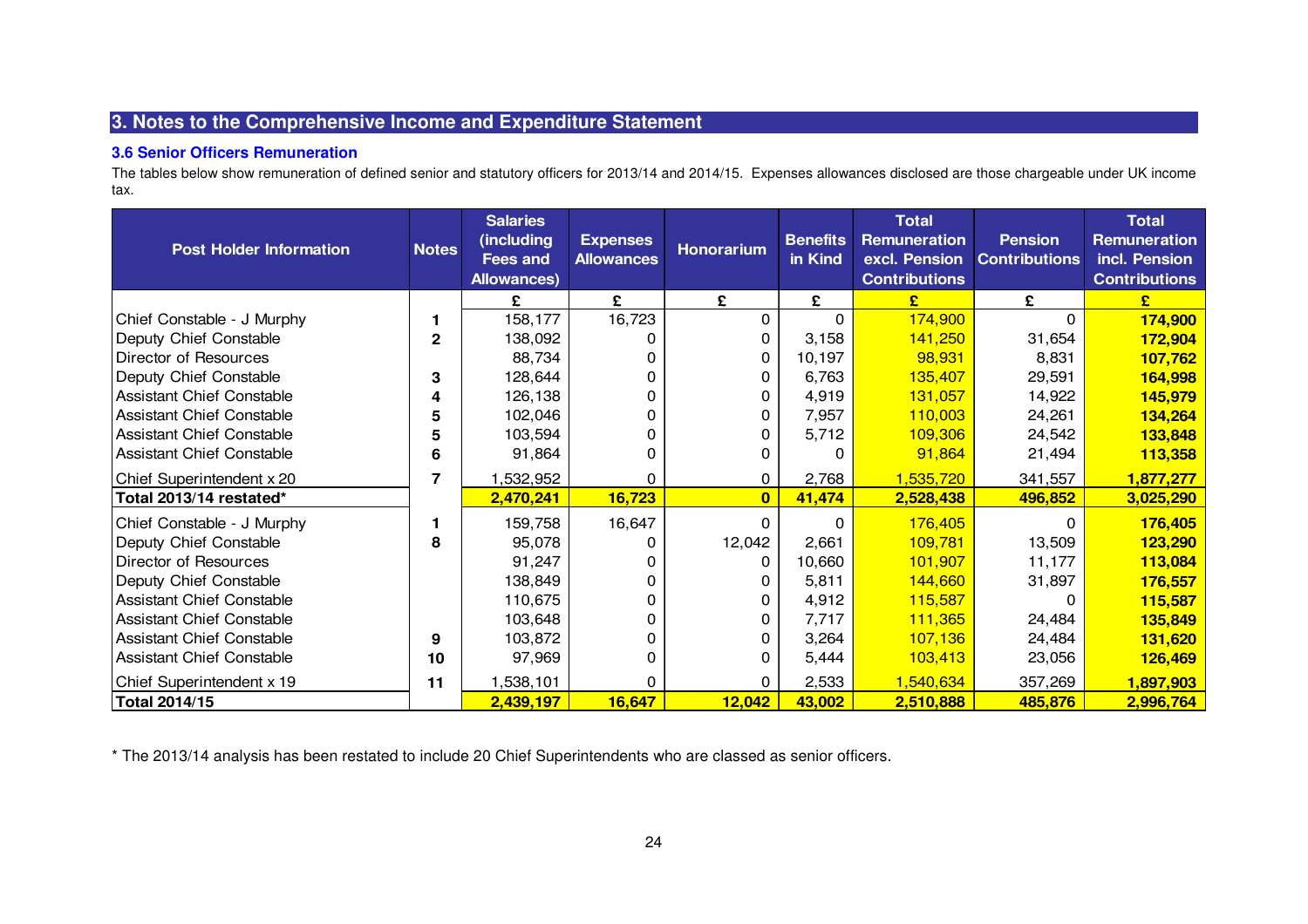# **3.6 Senior Officers Remuneration (continued)**

| <b>Note</b>    | <b>Detail</b>                                                                              |
|----------------|--------------------------------------------------------------------------------------------|
| 1              | The expenses allowance paid to the Chief Constable is a car allowance.                     |
| $\overline{2}$ | The Deputy Chief Constable was seconded to Cumbria Police in the role of temporary         |
|                | Chief Constable and all costs are fully recharged.                                         |
| 3              | Temporary Deputy Chief Constable with effect from 5/08/2013, permanent Deputy              |
|                | Chief Constable with effect from 05/09/2013 (full years remuneration included).            |
| 4              | Temporary Deputy Chief Constable to 04/08/2013 (full years remuneration included).         |
| 5              | Permanent with effect from 29/04/2013 (full years remuneration included).                  |
| 6              | Temporary ACC to 05/08/2014 (full years remuneration included).                            |
|                | Chief Superintendent posts have not been included individually due to numbers (20          |
| $\overline{7}$ | posts in total). Individual salaries were in the ranges £8,775 to £90,330 and benefits in  |
|                | kind ranged from £0 to £442. Individual employer pension contributions ranged from         |
|                | £634 to £19,141.                                                                           |
|                | The Deputy Chief Constable was seconded to Cumbria Police until July 2014. During          |
| 8              | this period an honorarium payment was made. All costs were fully recharged to              |
|                | Cumbria Police. The Deputy Chief Constable retired on 30/11/2014.                          |
| 9              | The Assistant Chief Constable was seconded to NATO from April 2014 to October 2014.        |
|                | All costs were fully recharged for this period.                                            |
|                | The Assistant Chief Constable was seconded to the Regional Collaboration Project from      |
| 10             | October 2014. All costs are shared between the participating Forces (Cheshire,             |
|                | Greater Manchester, Merseyside, Lancashire, Cumbria and North Wales).                      |
|                | Chief Superintendent posts have not been included individually due to numbers (19          |
|                | posts in total). Individual salaries were in the ranges £18,911 to £97,100 and benefits in |
| 11             | kind ranged from £0 to £551. Individual employer pension contributions ranged from         |
|                | £4,148 to £21,669.                                                                         |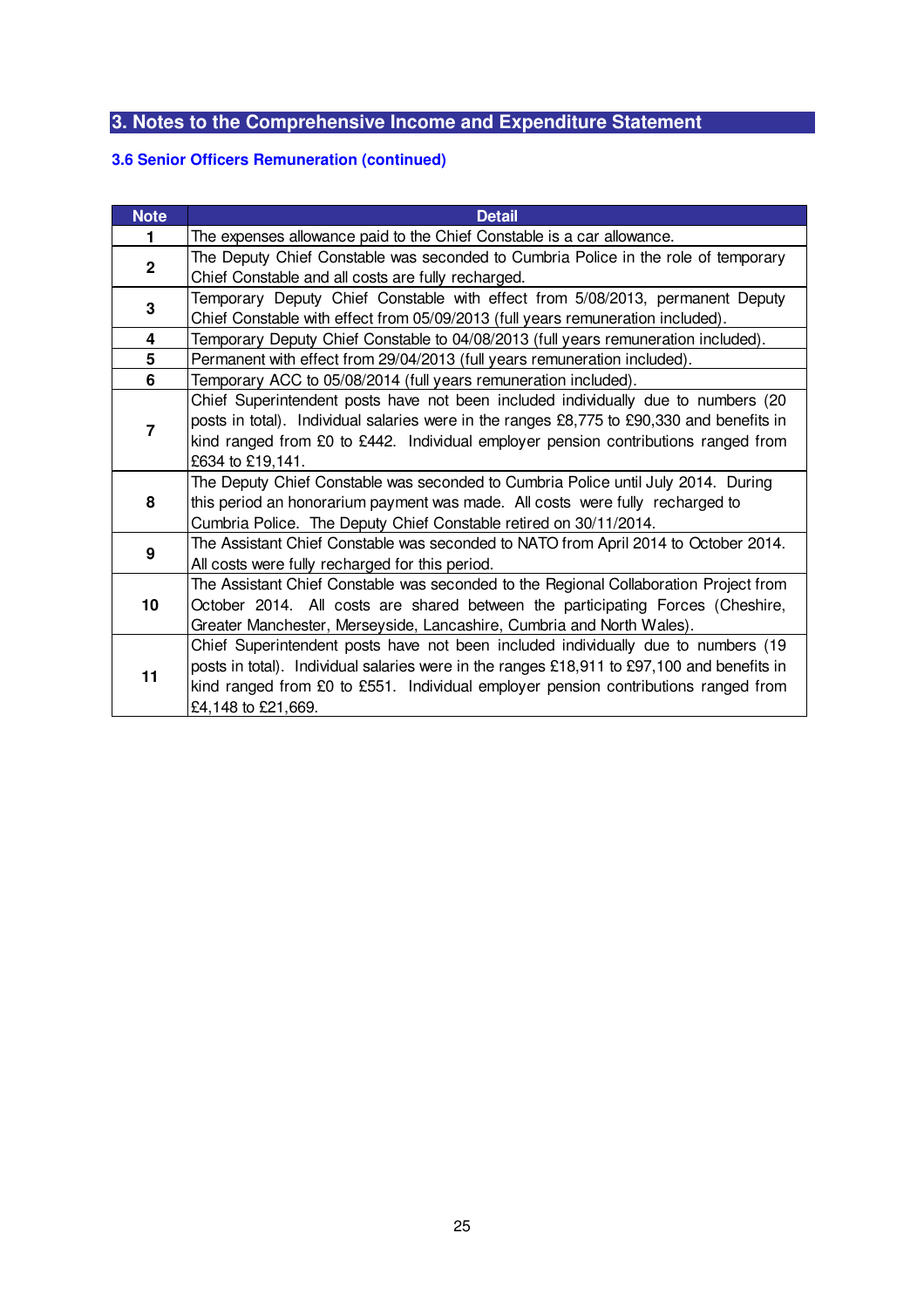#### **3.7 Termination Benefits**

The CC terminated the contracts of a number of employees in 2014/15 and the total number of exit packages, with total cost per band and total cost of thecompulsory and other redundancies, are set out in the table below.

| <b>Exit Package Cost</b>                     | <b>Number of compulsory</b><br>redundancies |         |     | Number of other departures<br>agreed | <b>TOTAL number of exit</b><br>packages by cost band |                    | <b>TOTAL cost of exit packages in</b><br>each band |           |  |
|----------------------------------------------|---------------------------------------------|---------|-----|--------------------------------------|------------------------------------------------------|--------------------|----------------------------------------------------|-----------|--|
| <b>Band (including)</b><br>special payments) | 2013/14                                     | 2014/15 |     | 2013/14<br>2014/15                   |                                                      | 2013/14<br>2014/15 |                                                    | 2014/15   |  |
|                                              |                                             |         |     |                                      |                                                      |                    | £                                                  | £         |  |
| £0 - £20,000                                 |                                             | 0       | 78  | 15                                   | 78                                                   | 15                 | 829,334                                            | 200,959   |  |
| $-$ £40,000<br>£20,001                       |                                             |         | 48  | 18                                   | 48                                                   | 18                 | 1,316,998                                          | 520,636   |  |
| $-$ £60,000<br>£40,001                       |                                             |         | 11  | 12                                   | 11                                                   | 12                 | 515,362                                            | 559,858   |  |
| £60,001<br>$-$ £80,000                       | 0                                           |         | 51  |                                      | 5                                                    |                    | 333,534                                            | 482,807   |  |
| £80,001 - £100,000                           |                                             | 0       |     | 3                                    |                                                      | 3                  | 83,708                                             | 266,646   |  |
|                                              |                                             |         |     |                                      |                                                      |                    |                                                    |           |  |
| £100,001 - £150,000                          |                                             |         |     |                                      | 2                                                    | 2                  | 235,410                                            | 281,542   |  |
| <b>Total</b>                                 | 0                                           | 0       | 145 | 57                                   | 145                                                  | 57                 | 3,314,346                                          | 2,312,448 |  |

The total cost of £2.312m (£3.314m 2013/14) in the table above represents the charge for exit packages that have been agreed, accrued for, and charged to the Comprehensive Income and Expenditure Statement for the current year. Accrued costs for 2014/15 included above are £2.191m and are based on the estimated cost to the CC.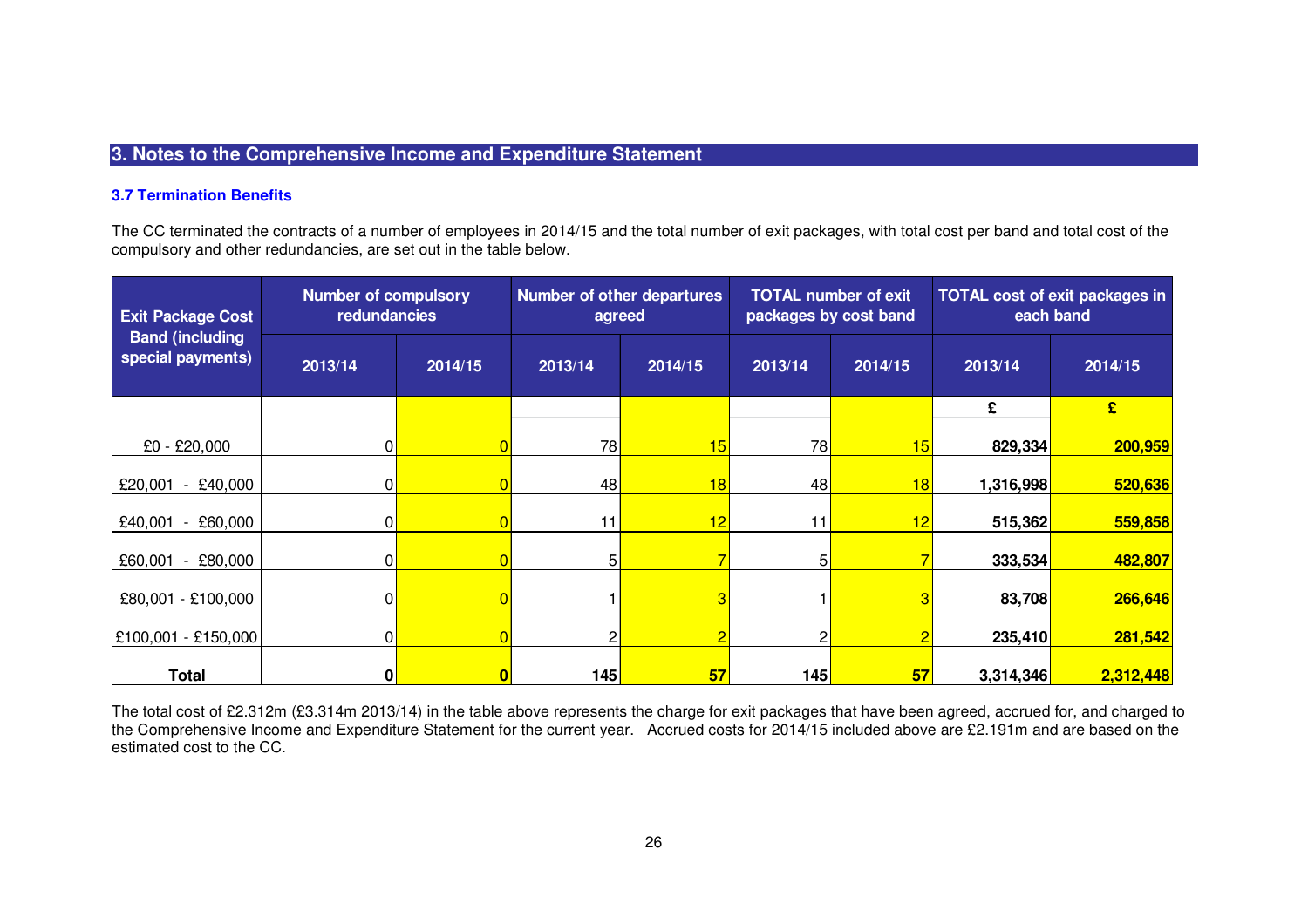### **3.8 Audit Costs**

| 2013/14 |                                       | 2014/15 |
|---------|---------------------------------------|---------|
| £000    |                                       | £000    |
| 25      | Fees payable to Grant Thornton UK LLP | 25      |
|         | 25 Total                              | 25      |

#### **3.9 Charges for Assets Consumed in the Year**

The PCC charges the CC for operational assets consumed in the year. This charge is made at fair value. The annual depreciation charge, impairments and downward valuations chargeable to the PCC's Comprehensive Income and Expenditure Statement are considered to be a reasonable proxy for fair value.

#### **3.10 Related Parties**

The CC is required to disclose material transactions with related parties – bodies or individuals that have the potential to control or influence the CC or to be controlled or influenced by the CC. Disclosure of these transactions allows readers to assess the extent to which the CC might have been constrained in his ability to operate independently or might have secured the ability to limit another party's ability to bargain freely with the CC.

#### **Police and Crime Commissioner**

The PCC has direct control over the Group's finances, including responsibility for funding of all pensions' liabilities, and is responsible for setting the Police and Crime Plan. The Chief Constable retains operational independence and operates within the budget set by the PCC, to deliver the aims and objectives set out in the Police and Crime Plan. Section 28 of the Police Reform and Social Responsibility Act 2011 requires that the local authorities covered by the police area must establish a Police and Crime Panel (PCP) for that area. The PCP scrutinises the decisions of the PCC, reviews the Police and Crime Plan and has a right of veto over the precept.

#### **Central Government**

Central Government has significant influence over the general operations of the CC. It is responsible for providing the statutory framework within which the CC operates and provides the majority of funding in the form of grants to the PCC. Grants received from government departments are set out in the PCC Group and the PCC Statement of Accounts 2014/15.

#### **Local Authorities**

Funding from Local Authorities in the Merseyside area is set out in the PCC Group and the PCC Statement of Accounts 2014/15.

#### **Officers**

The CC has considered transactions with senior officers of the Force and has concluded that there are no material transactions to disclose.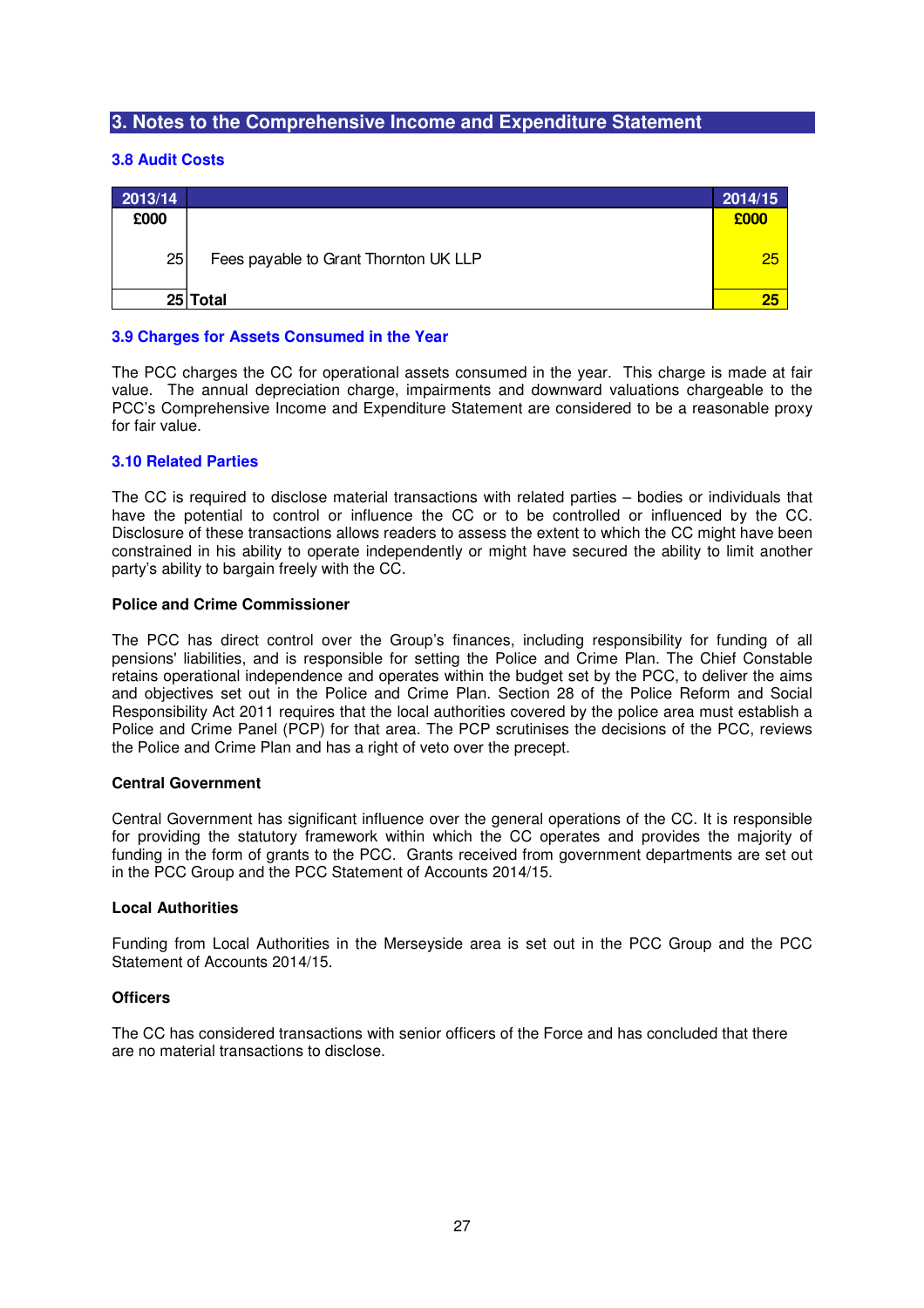# **4. Notes to the Balance Sheet**

# **4.1 Short-term Debtors**

| 31st March<br>2014 |                                  | <b>31st</b><br><b>March</b> |
|--------------------|----------------------------------|-----------------------------|
| £000               |                                  | £000                        |
| 97                 | Short term accumulating absences | 80                          |
| 756                | Intra-group account              | 9.564                       |
| 853                | Total                            | 9.644                       |

# **4.2 Short-term Creditors**

| 31st March<br>2014 |                                       | <b>31st</b><br><b>March</b> |
|--------------------|---------------------------------------|-----------------------------|
| £000               |                                       | £000                        |
| (756)              | Bodies external to general government | (4,271)                     |
|                    | <b>HM Revenue and Customs</b>         | (4,885)                     |
| (5,518)            | Short term accumulating absences      | (5, 189)                    |
| (6, 274)           | Total                                 | (14,345)                    |

The short term accumulating absences accrual reflects the cost of any form of leave (e.g. annual leave, time off in lieu, rest days in lieu) earned by employees but not taken before the year-end.

# **4.3 Contingent Liability**

The CC recognises a contingent liability in respect of the Pensions Ombudsman's determination in a case concerning the lump sum paid to a fire-fighter on his retirement. The details of this case are given **in note 5.4**. The Pensions Ombudsman determination has been recognised as a contingent liability because the amount of the obligation cannot be measured reliably.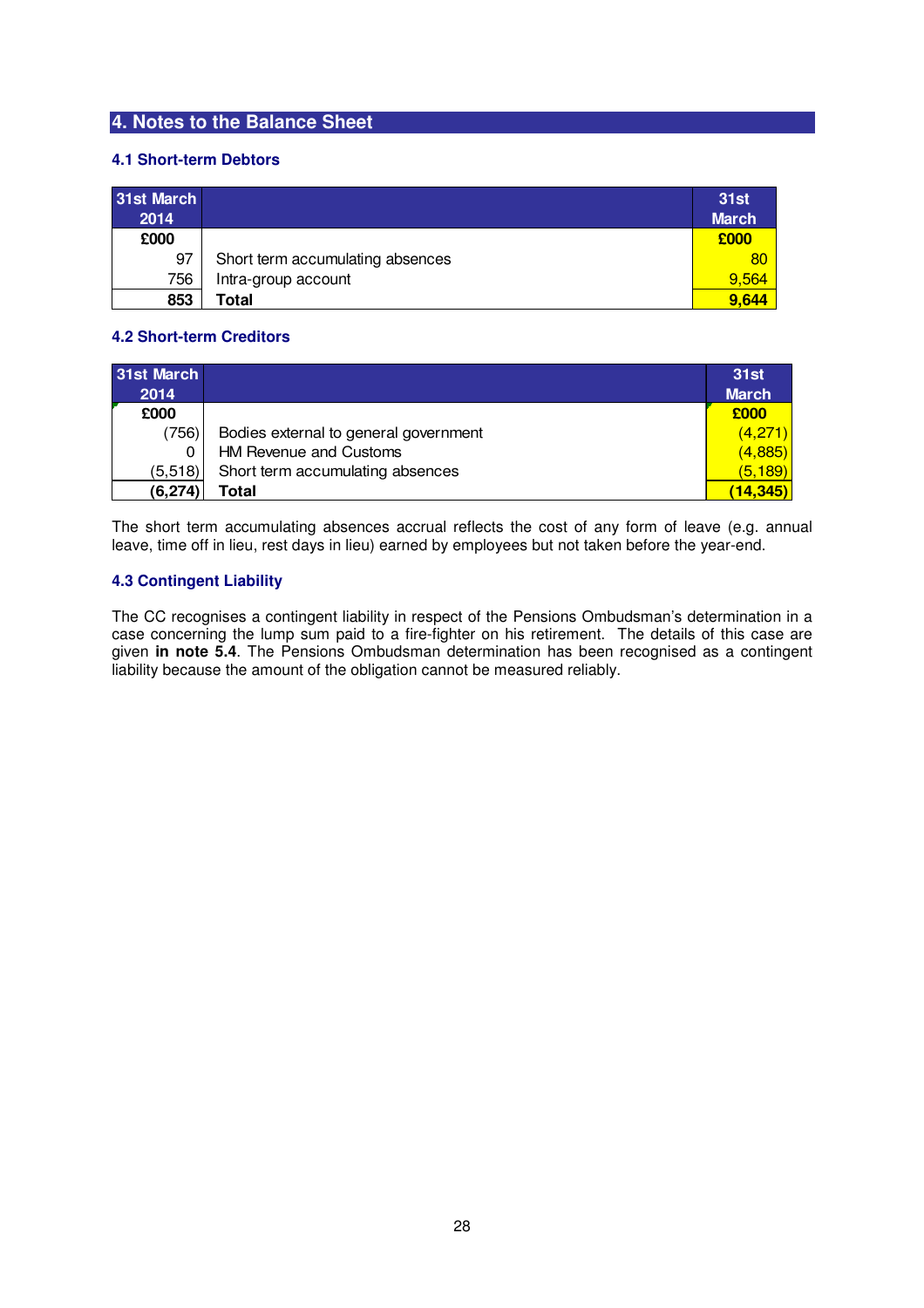#### **5.1 Stage 2 Transfer**

The Police Reform and Social Responsibility Act 2011 provided for a Stage 2 transfer where the PCC agrees with the CC which assets, police staff, rights and liabilities are transferred to the CC. The Stage 2 Transfer Scheme was presented to the Home Secretary in September 2013 and became effective from 1<sup>st</sup> April 2014. The approach of the PCC was that:-

- all Merseyside Police staff would transfer to the employment of the CC, other than those currently employed within the Office of the PCC under her direction and control to directly support the exercise of her functions; and
- the PCC and the CC have agreed that property, plant and equipment assets would remain under the ownership and control of the PCC.

There has been therefore a change in the employment status of the majority of police civilian staff from 1st April 2014. However the financial statements prepared in 2012/13 and 2013/14 reflected the substance of the transactions and not just the legal form. As the majority of police civilian staff were considered to be employed to support the operational policing role of the CC, their employment costs were recorded in the CC's Comprehensive Income and Expenditure Statement.

The implementation of the stage 2 transfer has therefore not had a significant impact on the presentation of the 2014/15 single entity financial statements for the PCC and CC. The only significant change is that short term employee related creditors such as amounts owed to HMRC for PAYE and national insurance are now reported on the balance sheet of the CC and are funded by a short term debtor from the PCC.

## **5.2 Accounting Standards That Have Been Issued but Have Not Yet Been Adopted**

The following sets out amendments to accounting standards or new accounting standards that have been issued on or before 1st January 2015 but will not be adopted by the Code until 2015/16.

#### **International Financial Reporting Standard (IFRS) 13 Fair Value Measurement**

IFRS 13 defines fair value and introduces a single framework for measuring fair value. It also introduces enhanced disclosure requirements around fair value measurement. It defines fair value as the price that would be received to sell an asset or paid to transfer a liability in an orderly transaction between market participants at the measurement date.

Property Plant and Equipment (PPE) assets are measured at the highest and best use. Under IFRS 13 operational plant and equipment is measured at service potential and there will be no change in the measurement requirements. Surplus assets (i.e. PPE that is not being used to supply goods and services and does not meet the criteria of assets held for sale) are currently measured at existing use valuation based on their use as an operational asset. However, the 2015/16 Code requires that such assets must now be measured at fair value in accordance with IFRS 13.

The impact of this revised standard has been considered and it is not expected to have any material impact on the accounts of the CC as the CC does not recognise PPE assets on the balance sheet.

#### **International Financial reporting Interpretations Committee (IFRIC) 21 Levies**

IFRIC 21 provides guidance on when to recognise a liability for a levy imposed by a government, both for levies that are accounted for in accordance with IAS 37 Provisions, Contingent Liabilities and Contingent Assets and those where the timing and amount of the levy is certain.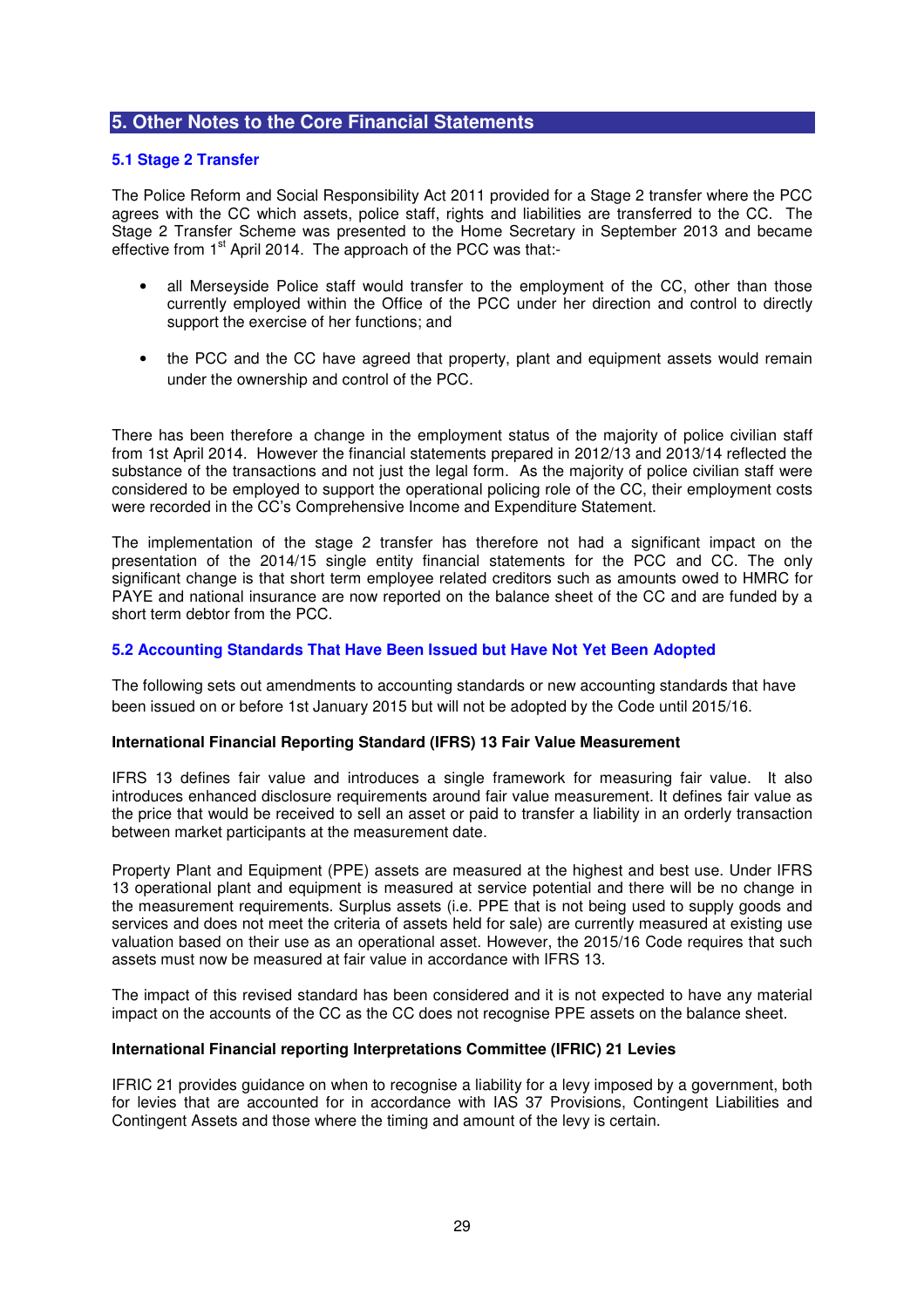#### **5.2 Accounting Standards That Have Been Issued but Have Not Yet Been Adopted (continued)**

The Interpretation covers the accounting for outflows imposed on entities by governments (including government agencies and similar bodies) in accordance with laws and/or regulations. However, it does not include income taxes (see IAS 12 Income Taxes), fines and other penalties, liabilities arising from emissions trading schemes and outflows within the scope of other Standards.

IFRIC 21 identifies the obligating event for the recognition of a liability as the activity that triggers the payment of the levy in accordance with the relevant legislation. The Interpretation clarifies that 'economic compulsion' and the going concern principle do not create or imply that an obligating event has occurred.

IFRIC 21 provides guidance on the recognition of a liability to pay levies. The liability is recognised progressively if the obligating event occurs over a period of time. If an obligation is triggered on reaching a minimum threshold, the liability is recognised when that minimum threshold is reached. As neither the PCC nor CC are subject to any material levies this change is not expected to have any material impact on their financial statements

## **Annual Improvements to IFRSs 2011-2013 cycle**

In December 2013, the International Accounting Standards Board (IASB) issued Annual Improvements to IFRSs 2011-2013 Cycle, a collection of amendments to IFRSs.

The issues included in this cycle are:-

- **IFRS 1: Meaning of effective IFRSs** the amendment clarifies the meaning of 'each IFRS effective at the end of an entity's first reporting period'. This is not relevant to the PCC or CC as they have been preparing accounts under IFRS for a number of years.
- **IFRS 3: Scope exceptions for joint ventures** the amendment clarifies that IFRS 3 Business Combinations does not apply to joint arrangements. This clarification will not have any impact on the accounts of the CC.
- **IFRS 13 Fair Value Measurement: Scope of paragraph 52 (portfolio exception)**  paragraph 52 of IFRS 13 includes a scope exception for measuring the fair value of a group of financial assets and financial liabilities on a net basis. This is referred to as the portfolio exception. It is anticipated that this amendment will not have any impact on the accounts of the CC.
- **International Accounting Standard (IAS) 40: Clarifying the interrelationship of IFRS 3 Business Combinations and IAS 40 Investment Property when classifying property as investment property or owner-occupied property** - the objective of this amendment is to clarify that judgement is needed to determine whether the acquisition of investment property is the acquisition of an asset, a group of assets or a business combination in the scope of IFRS 3 and that this judgement is based on the guidance in IFRS 3. As the CC does not hold any investment assets this clarification will not have any impact on the financial statements.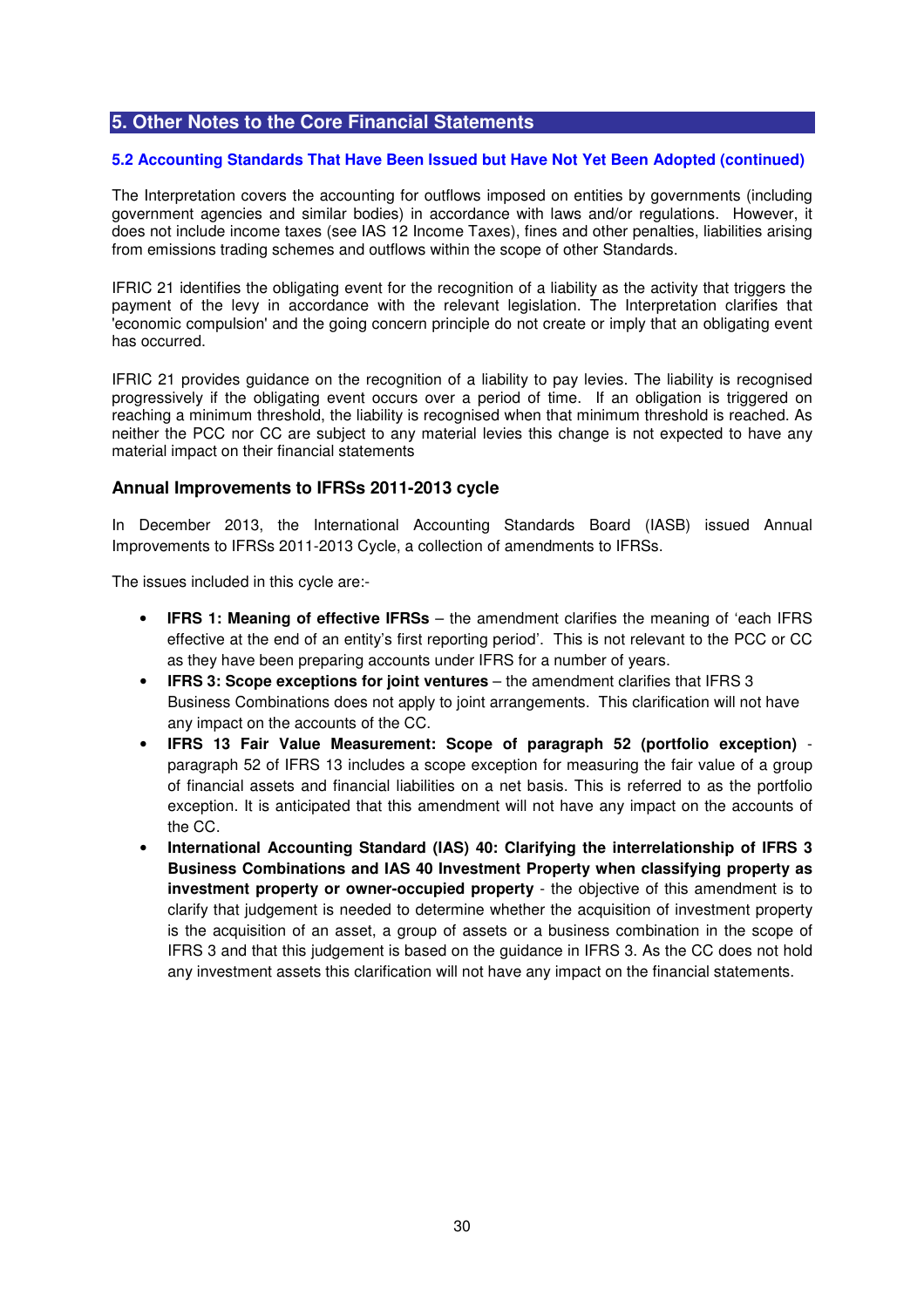### **5.3 Critical Judgements in Applying Accounting Policies**

In applying the accounting policies set out in **note 1**, the CC has had to make certain judgements about complex transactions or those involving uncertainty about future events.

The PCC and the CC have needed to consider very carefully the income and expenditure, assets and liabilities and reserves that they each recognise in their single entity financial statements. To achieve this, the CC has followed the relevant section of the Code in relation to the recognition of these items in the financial statements, and has also considered any informal arrangements between the PCC and the CC. The CC has considered the substance of the transaction and not just solely its legal form.

| <b>Comprehensive</b><br>Income and<br><b>Expenditure</b><br><b>Statement (CIES)</b> | Recognised in<br><b>PCC CIES</b>                        | Recognised in<br><b>CC CIES</b>        | <b>Judgement</b>                                                                                                                                                                                                                                                                                                                                                                                                                                                                                                                                                                                                                                                                       |
|-------------------------------------------------------------------------------------|---------------------------------------------------------|----------------------------------------|----------------------------------------------------------------------------------------------------------------------------------------------------------------------------------------------------------------------------------------------------------------------------------------------------------------------------------------------------------------------------------------------------------------------------------------------------------------------------------------------------------------------------------------------------------------------------------------------------------------------------------------------------------------------------------------|
| Income                                                                              | <b>YES</b>                                              | <b>NO</b>                              | The Financial Management Code of Practice (FMCP) for the Police<br>Service, issued by the Secretary of State, makes it clear that the<br>PCC is the recipient of funding relating to policing and crime<br>reduction, including government grants and precepts and other<br>sources of income. This is supported in the PCC's Scheme of<br>Corporate Governance which states that 'all funding to the Chief<br>Constable must come via the Commissioner'. Therefore the PCC<br>recognises all income receivable in its single entity financial<br>statements and in turn provides funding to the CC to undertake day-to-<br>day policing and crime reduction services during the year. |
| Expenditure -<br>employee costs of<br>police officers                               | <b>NO</b>                                               | <b>YES</b>                             | In recognising employee costs the PCC has considered the<br>requirements of IAS 19. This does not use control of risks and<br>rewards in determining recognition but rather considers which body is<br>responsible for incurring employee expenditure. In making this<br>judgement however, the underlying substance of who the employment<br>is incurred for has been considered and not just the legal form.<br>Police officers are employees of the Crown and they represent the<br>most significant cost of operational policing which the CC is solely<br>responsible for. The full IAS 19 costs of police officers are therefore<br>reflected in the CC's financial statements   |
| Expenditure -<br>employee costs of<br>civilian staff                                | YES (for staff in<br>Office of PCC)                     | YES (for all<br>other staff)           | The majority of police civilian staff are employed by the CC. These<br>staff are considered to be employed to support the operational<br>policing role of the CC and this expenditure is recorded in the CC's<br>financial statements. The employee costs reported in the financial<br>statements of the PCC relate to staff employed in the Office of the<br>PCC who support the strategic role of the PCC.                                                                                                                                                                                                                                                                           |
| <b>Other Direct</b><br><b>Expenditure</b>                                           | YES (for costs<br>relating to the<br>Office of the PCC) | YES (for all<br>other direct<br>costs) | The majority of other direct expenditure is employee driven (e.g. rent,<br>rates, building maintenance, power, light, heat, telephones, transport<br>etc). The costs are recognised in the financial statements of the<br>entity which recognises the employee's costs.                                                                                                                                                                                                                                                                                                                                                                                                                |
| Interest<br>payable/receivable                                                      | <b>YES</b>                                              | <b>NO</b>                              | The PCC holds all cash balances, loans and investments. The CC<br>does not hold a bank account and no cash transactions take place<br>between the two bodies.                                                                                                                                                                                                                                                                                                                                                                                                                                                                                                                          |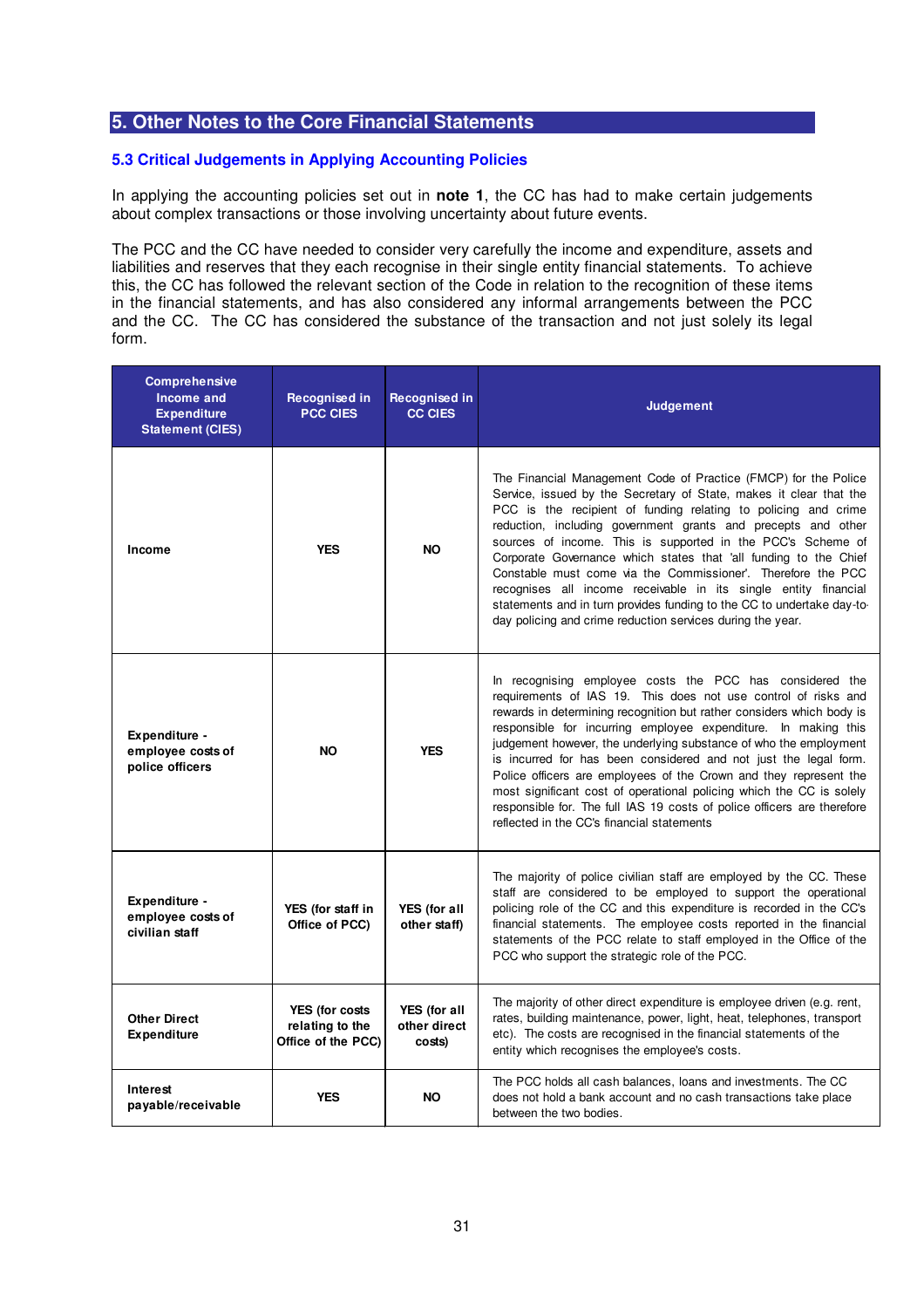# **5.3 Critical Judgements in Applying Accounting Policies (continued)**

| <b>Balance Sheet</b>                                                              | Recognised in<br><b>PCC Balance</b><br><b>Sheet</b> | Recognised in<br><b>CC Balance</b><br><b>Sheet</b> | Judgement                                                                                                                                                                                                                                                                                                                                                                                                                                                                                                                                                                                                                                                                                                                                                                                               |
|-----------------------------------------------------------------------------------|-----------------------------------------------------|----------------------------------------------------|---------------------------------------------------------------------------------------------------------------------------------------------------------------------------------------------------------------------------------------------------------------------------------------------------------------------------------------------------------------------------------------------------------------------------------------------------------------------------------------------------------------------------------------------------------------------------------------------------------------------------------------------------------------------------------------------------------------------------------------------------------------------------------------------------------|
| <b>Property Plant and</b><br><b>Equipment (including</b><br>assets held for sale) | <b>YES</b>                                          | <b>NO</b>                                          | The PCC has legal title to long term assets, the power to determine<br>whether the assets are sold and receives all the sales proceeds. The<br>PCC controls the services provided through the long term assets,<br>who they are provided to and controls the residual value at the end of<br>the contractual arrangement. It is therefore considered that the PCC<br>will receive the future benefits from the assets. The PCC charges the<br>CC a fair value for the assets which reflects depreciation and<br>impairment/revaluation losses chargeable to the CIES.                                                                                                                                                                                                                                   |
| <b>Current Assets</b>                                                             | <b>YES</b>                                          | YES <sup>*</sup>                                   | The majority of current assets are recognised on the PCC's balance<br>sheet. Inventories are recognised on the PCC's Balance Sheet as the<br>PCC controls the services provided through the assets. The majority<br>of debtors are recognised on the PCC's balance sheet as the PCC is<br>the recipient of all funding and is therefore considered to receive the<br>future benefits. Cash and cash equivalents and short-term<br>investments are recognised on the PCC's balance sheet as the PCC<br>is in receipt of all income and funding and makes all payments. The<br>CC does not hold a bank account and no cash transactions take<br>place between the two bodies.                                                                                                                             |
| <b>Current Liabilities</b><br><b>YES</b><br>YES*                                  |                                                     |                                                    | The majority of the current liabilities are recognised on the PCC's<br>balance sheet. The PCC has the responsibility for managing financial<br>relationships with third parties and has legal responsibility for<br>discharging the contractual terms and conditions of suppliers. The<br>deferred liabilities relate to inherited debt which is a liability of the<br>PCC. Provisions relating to insurance risks are recognised in full on<br>the PCC's balance sheet. Whilst the PCC and the CC are jointly<br>responsible for approving risk management and strategy, the PCC is<br>ultimately responsible for financial liabilities affecting the Police Fund.<br>Provisions relating to officers and staff under the direction and control<br>of the CC are recognised on the CC's balance sheet. |
| Long-term liabilities                                                             | <b>YES</b>                                          | YES*                                               | The PCC and CC each recognise pension liabilities relating to staff<br>under their direction and control. The treatment of other long term<br>liabilities and provisions is consistent with the treatment of current<br>liabilities outlined above.                                                                                                                                                                                                                                                                                                                                                                                                                                                                                                                                                     |
| <b>Usable Reserves</b>                                                            | YES                                                 | <b>NO</b>                                          | The PCC has the responsibility of deciding upon the level of general<br>balances and earmarked reserves. The CC must present a business<br>case to the PCC for one-off expenditure items to be funded from<br>earmarked reserves and/or general balances.                                                                                                                                                                                                                                                                                                                                                                                                                                                                                                                                               |
| <b>Unusable Reserves</b>                                                          | <b>YES</b>                                          | YES*                                               | The PCC and CC each recognise the pensions reserve and<br>accumulated absences account balances relating to staff under their<br>direction and control. The remaining unusable reserves are held in<br>relation to property, plant and equipment and are therefore recorded<br>on the balance sheet of the PCC.                                                                                                                                                                                                                                                                                                                                                                                                                                                                                         |

**\*** Balances reported on the CC's balance sheet relate to assets/liabilities/reserves arising from officers/staff under the direction and control of the CC.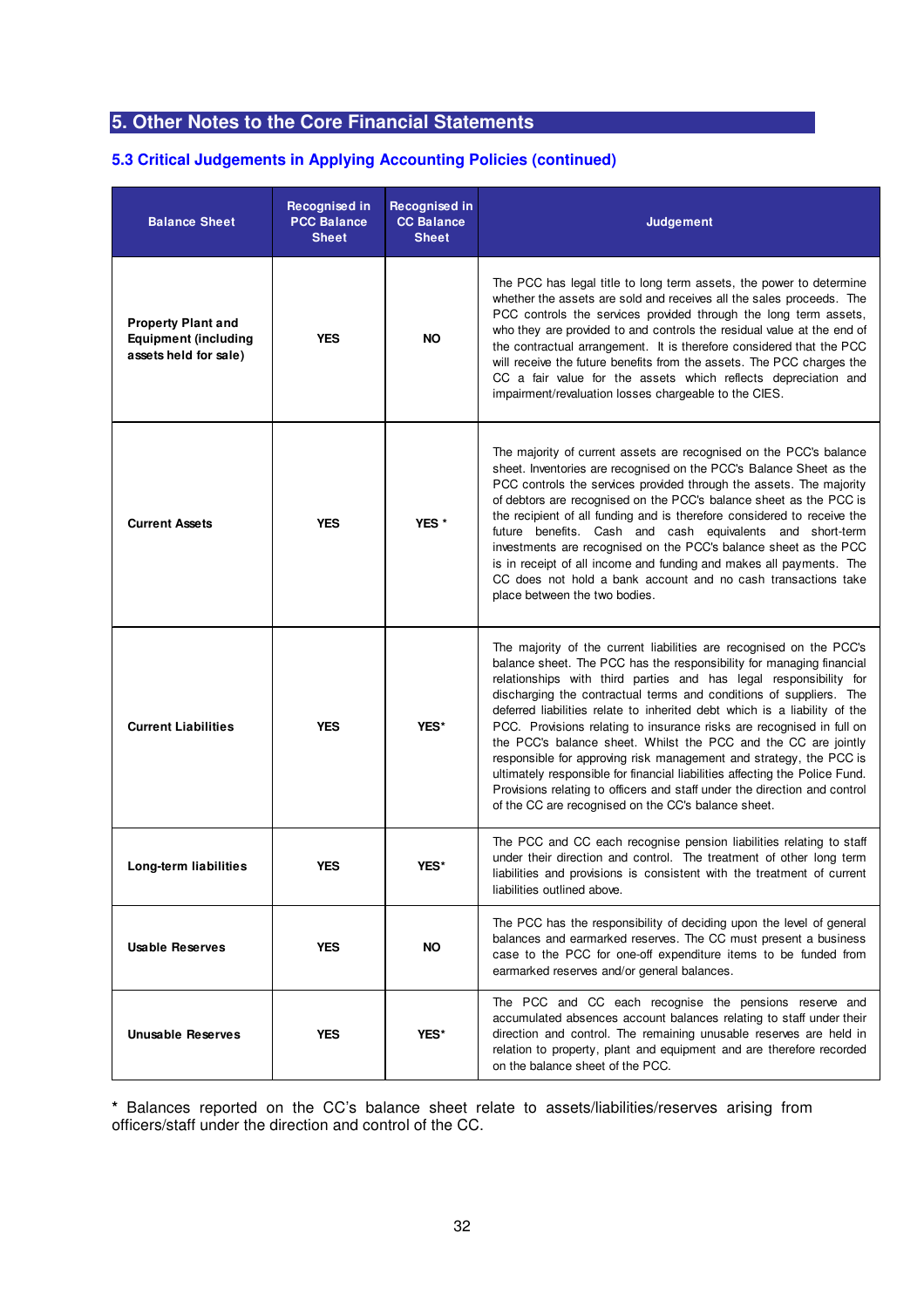### **5.3 Critical Judgements in Applying Accounting Policies (continued)**

#### **Collaborations**

The CC and PCC are involved in a widening range of ways of working to provide policing services. It has therefore been necessary to consider carefully the accounting implications of collaboration covering all circumstance where the Group is working co-operatively with other policing bodies and chief constables.

The CC has carefully considered all collaborative activity. The judgements and accounting treatment of collaborative activity can be found in **note 3.3** Joint Arrangements.

#### **5.4 Pension Ombudsman Determination**

On 15<sup>th</sup> May 2015 the Pensions Ombudsman published his determination in a case concerning the lump sum paid to a fire-fighter on his retirement. The case will have relevance to many fire-fighters and police officers who retired in the early 2000s. The commutation factors under the Fire and Police Schemes are reviewed from time to time in accordance with their governing legislation. These reviews take account of factors affecting the actuarial equivalent value, such as changes in the discount rate used to value the benefits and the future life expectancy of retirees. At the 1998 review, the Government Actuaries Department (GAD) had recommended that the commutation factors should be reviewed in three years' time. However, no review took place in 2001. The focus of the complaint was that GAD ought to have reviewed the commutation factors earlier than 2006 and that, had it done so, more beneficial terms would have applied giving him a higher cash sum on retirement or a higher residual pension for the same amount of lump sum. The determination found that "an opportunity to review the commutation factors was lost in 2001/2 and then again between 2002 and 2004".

The indications are that 757 retired officers will be impacted by this determination. As it has not been possible to make a reliable estimate of the liability a provision has not been raised and this obligation has been noted as contingent liability (**note 4.3**).

The majority of the costs will not fall on individual Forces. The costs will initially be met from within the Pension Fund Account. The PCC will be then be reimbursed via the pension top up grant from the Home Office. The PCC will provide funding to the CC for this expenditure via the intragroup account.

## **5.5 Assumptions Made About the Future and Other Major Sources of Estimation Uncertainty**

The Statement of Accounts contains estimated figures that are based upon assumptions made by the CC about the future or that are otherwise uncertain. Estimations are made taking into account historical experience, current trends and other relevant factors. However, because balances cannot be determined with certainty, actual results could be materially different from the assumptions and estimates.

The pension liability is recognised on the CC and Group Balance Sheet. Estimation of the net liability to pay pensions depends on a number of complex judgements relating to the discount rate used, the rate at which salaries are projected to increase, changes in retirement ages, mortality and expected returns on pension fund assets. The CC and the Group use an independent firm of actuaries to assess the Local Government Pension Scheme assets and liabilities and the Government Actuaries Department to assess the Police Scheme liabilities.

The effects on the net pensions liability of changes in individual assumptions are shown in **note 7.9**.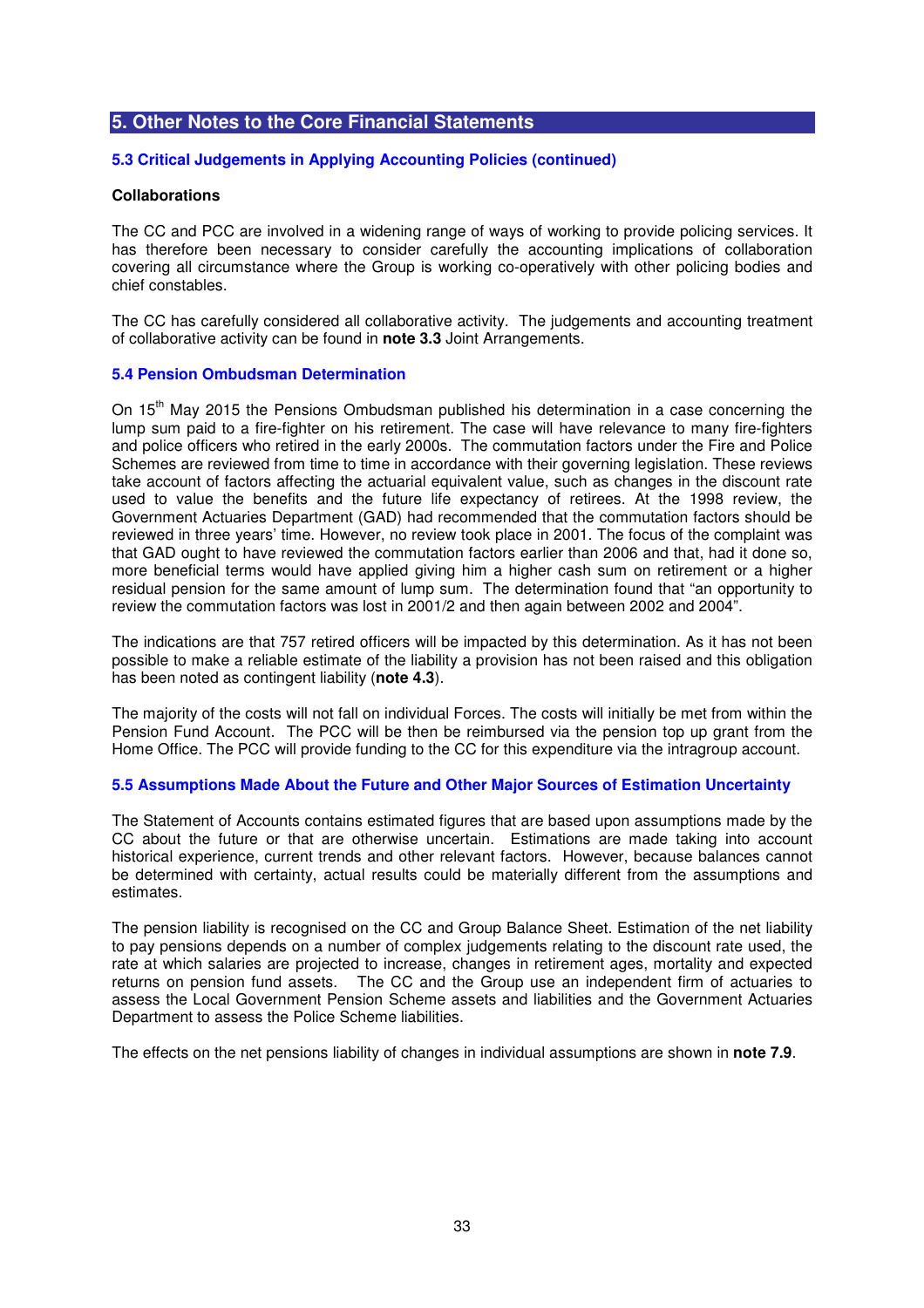#### **5.6 Events after the Balance Sheet Date**

The Statement of Accounts was authorised for issue by Geoff Broadhead, Chief Finance Officer to the Chief Constable of Merseyside Police on 18th September 2015.

Events taking place after this date are not reflected in the financial statements or notes.

Where events have taken place on or before 18th September 2015 which provide information about conditions existing at 31st March 2015, the figures in the financial statements have been adjusted in all material respects to reflect the impact of this information.

The Statement of Accounts is not adjusted for events that have taken place between 1<sup>st</sup> April 2014 and 18th September 2015 which are indicative of conditions that arose after the reporting period.

On 15<sup>th</sup> May 2015 the Pensions Ombudsman published his determination in a case concerning the lump sum paid to a fire-fighter on his retirement. The details of this case are given **in note 5.4**. The Pensions Ombudsman determination has been recognised as a contingent liability (**note 4.3**) because the amount of the obligation cannot be measured reliably.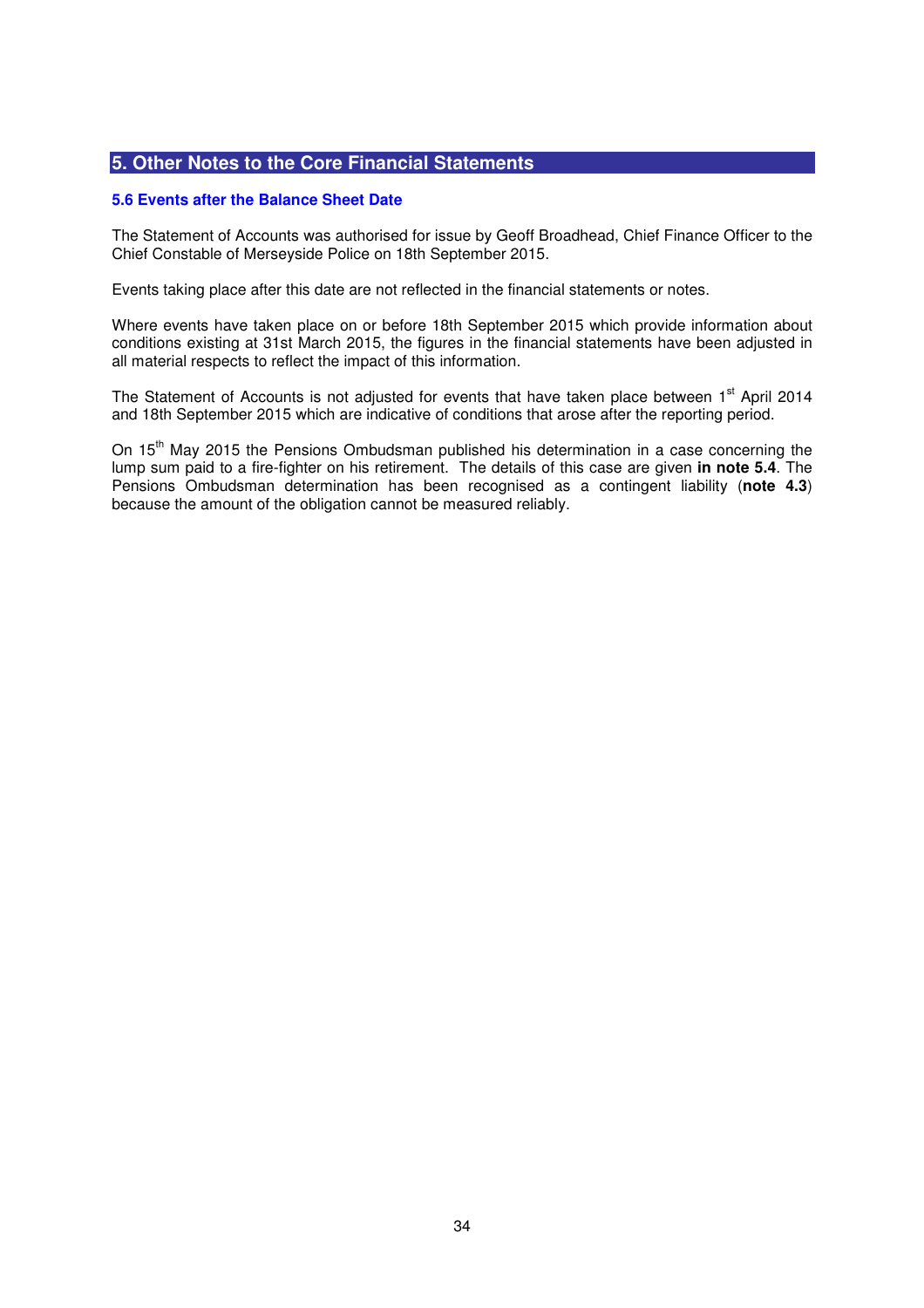# **6. Amounts Reported for Resource Allocation Decisions**

# **6.1 Amounts Reported for Resource Allocation Decisions**

The analysis of income and expenditure by service on the face of the CC Comprehensive Income and Expenditure Statement is that specified by the Service Reporting Code of Practice (SeRCOP). However, decisions about resource allocation are taken by the CC on the basis of net expenditure reports analysed across Financially Accountable Units (FAUs).

These reports are prepared on a different basis from the accounting policies used in the financial statements. In particular, the cost of retirement benefits is based on cash flows (payment of employer's pension contributions and retirement benefits payable direct to pensioners) rather than the current service cost of benefits accrued in the year.

A reconciliation between the FAU net expenditure report and the net cost of services in the Comprehensive Income and Expenditure Statement is detailed in **note 6.2** below.

#### **6.2 Reconciliation of FAU Net Expenditure to Cost of Services in the Comprehensive Income and Expenditure Statement**

This reconciliation shows how the figures in the analysis of FAU Income and Expenditure relate to the amounts included in the Comprehensive Income and Expenditure Statement.

| 2013/14<br>Restated* |                                                      | <b>Note</b> | 2014/15    |
|----------------------|------------------------------------------------------|-------------|------------|
| £000                 |                                                      |             | £000       |
| 346,736              | Net Expenditure in the FAU Analysis                  |             | 343,138    |
| (313, 871)           | Amounts not reported in FAU net expenditure          | 4           | (323, 241) |
|                      | Amounts reported below net cost of services in the   | ဖ<br>య      |            |
|                      | (404) Comprehensive Income and Expenditure Statement | <u>යි</u>   |            |
|                      | Amounts not reported in the Comprehensive Income and |             |            |
| 5,744                | <b>Expenditure Statement</b>                         |             | 4,640      |
|                      | Cost of Services in Comprehensive Income and         |             |            |
| 38.205               | <b>Expenditure Statement</b>                         |             | 24,537     |

## **6.3 Reconciliation of FAU Net Expenditure to Subjective Analysis 2013/14 (comparative figures restated\*)**

|                                                    | <b>FAU Net</b><br>Exp.<br><b>Statement</b> | <b>Amounts</b><br>not<br>reported<br>in FAU<br>Net Exp.<br><b>Statement</b> | <b>Amounts</b><br>reported<br>below<br>Cost of<br><b>Services in</b><br><b>CIES</b> | <b>Amounts</b><br>not<br>reported<br>in CIES | Cost of<br><b>Services</b> | Corporate<br><b>Amounts</b> | <b>Total</b> |  |
|----------------------------------------------------|--------------------------------------------|-----------------------------------------------------------------------------|-------------------------------------------------------------------------------------|----------------------------------------------|----------------------------|-----------------------------|--------------|--|
|                                                    | £000                                       | £000                                                                        | £000                                                                                | £000                                         | £000                       | £000                        | £000         |  |
| PCC funding for<br>financial resources<br>consumed | 0                                          | (410, 197)                                                                  | $\Omega$                                                                            | 0                                            | (410, 197)                 | 0                           | (410, 197)   |  |
| <b>Total Income</b>                                | $\mathbf{0}$                               | (410, 197)                                                                  | $\mathbf{0}$                                                                        | $\mathbf{0}$                                 | (410,197)                  | $\mathbf{0}$                | (410, 197)   |  |
|                                                    |                                            |                                                                             |                                                                                     |                                              |                            |                             |              |  |
| Employee expenses                                  | 278,152                                    | 96,326                                                                      | (232)                                                                               | 2,998                                        | 377,244                    | 164,168                     | 541,412      |  |
| Other expenses                                     | 68,584                                     | 0                                                                           | (244)                                                                               | 2,746                                        | 71,086                     | $\Omega$                    | 71,086       |  |
| <b>Total Expenditure</b>                           | 346,736                                    | 96,326                                                                      | (404)                                                                               | 5,744                                        | 448,402                    | 164,096                     | 612,498      |  |
| (Surplus)/Deficit                                  | 346,736                                    | (313, 871)                                                                  | (404)                                                                               | 5,744                                        | 38,205                     | 164,096                     | 202,301      |  |

**\*** It has been necessary to restate the 2013/14 comparatives to adjust for the reclassification of PCC funding which is now reported within cost of services (**page 10**).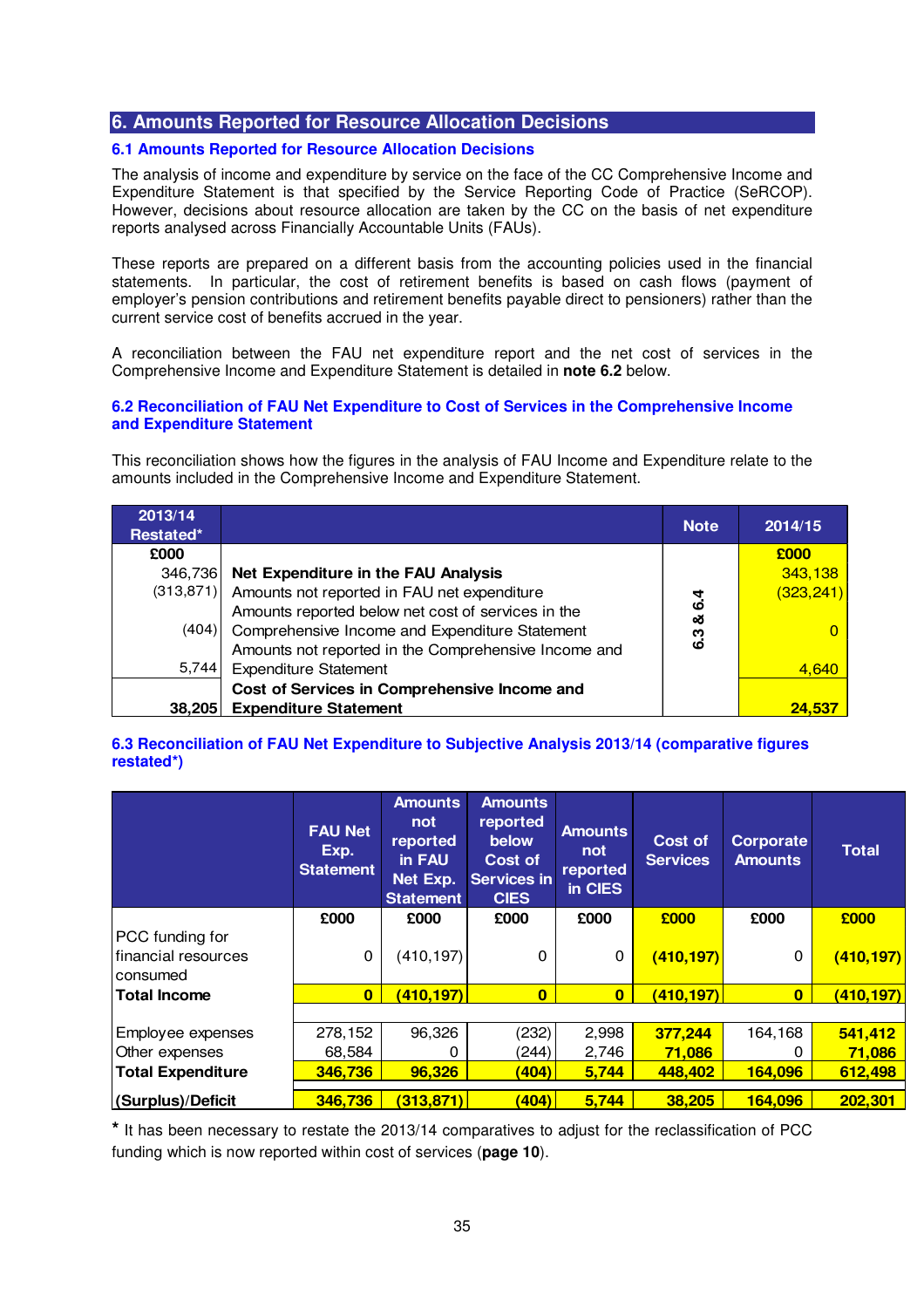# **6. Amounts Reported for Resource Allocation Decisions**

|                                                                 | <b>FAU Net</b><br>Exp.<br><b>Statement</b> | <b>Amounts</b><br>not<br>reported in<br><b>FAU Net</b><br>Exp.<br><b>Statement</b> | <b>Amounts</b><br>reported<br>below<br><b>Cost of</b><br><b>Services in</b><br><b>CIES</b> | <b>Amounts</b><br>not<br>reported in<br><b>CIES</b> | Cost of<br><b>Services</b>   | Corporate<br><b>Amounts</b> | <b>Total</b>                 |
|-----------------------------------------------------------------|--------------------------------------------|------------------------------------------------------------------------------------|--------------------------------------------------------------------------------------------|-----------------------------------------------------|------------------------------|-----------------------------|------------------------------|
|                                                                 | £000                                       | £000                                                                               | £000                                                                                       | £000                                                | £000                         | £000                        | £000                         |
| PCC funding for<br>financial resources<br>consumed              | 0                                          | (404, 925)                                                                         | $\Omega$                                                                                   | 0                                                   | (404, 925)                   | 0                           | (404, 925)                   |
| <b>Total Income</b>                                             | $\mathbf{0}$                               | <u>(404,925)</u>                                                                   | $\bf{0}$                                                                                   | $\bf{0}$                                            | <u>(404,925)</u>             | $\mathbf{0}$                | (404, 925)                   |
| Employee expenses<br>Other expenses<br><b>Total Expenditure</b> | 275,674<br>67,464<br>343,138               | 81,684<br>0<br>81,684                                                              | 0<br>0<br>$\bf{0}$                                                                         | 4,544<br>96<br>4,640                                | 361,902<br>67,560<br>429,462 | 166,526<br>166,526          | 528,428<br>67,560<br>595,988 |
| (Surplus)/Deficit                                               | 343,138                                    | (323, 241)                                                                         | $\bf{0}$                                                                                   | 4,640                                               | 24,537                       | 166,526                     | 191,063                      |

# **6.4 Reconciliation of FAU Net Expenditure to Subjective Analysis 2014/15**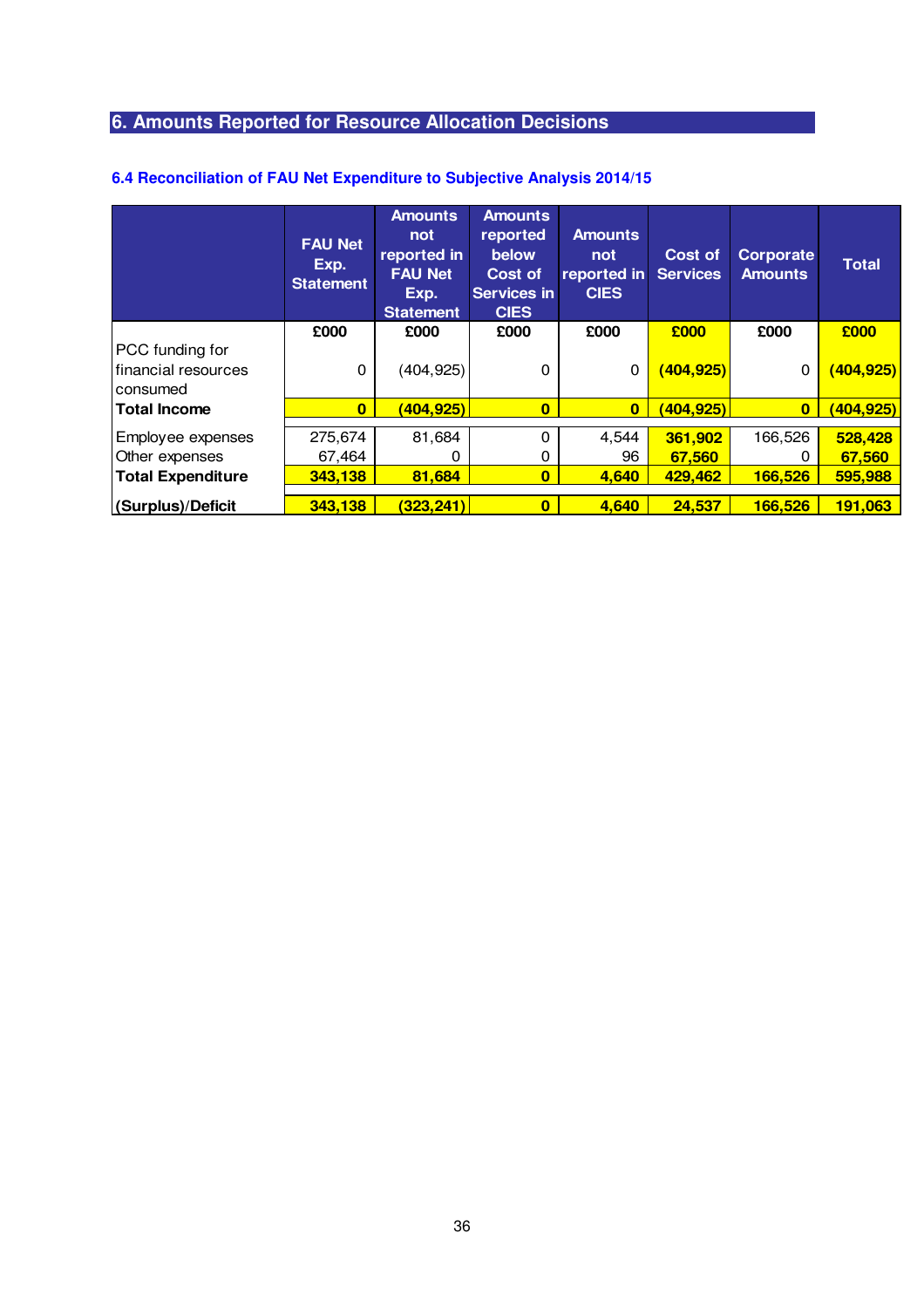# **Pension Fund Account**

The CC is responsible for administering the Police Pension Fund in accordance with the Police Reform and Social Responsibility Act 2011. During the year all payments and receipts are made to and from the Police Fund. The Pension Fund Account reflects the pensions arrangements from 1<sup>st</sup> April 2014 to 31<sup>st</sup> March 2015 and does not take account of liabilities to pay pensions or other benefits after the period end. The pension transactions are split between two separate accounts. The Pension Fund Account has no investment assets and all of its transactions are reimbursed by a contribution from the PCC that the PCC recoups from central Government through the pensions top-up grant. The remainder of pensions expenditure resides within the Group, and can be found in the PCC, the CC and Group Statement of Accounts. The Pension Fund Account has been prepared in line with similar accounting policies to the PCC and Group. This statement does not form part of the CC Statement of Accounts.

| 2013/14           | <b>Pension Fund Account</b>                                   | 2014/15                 |
|-------------------|---------------------------------------------------------------|-------------------------|
| £000              |                                                               | £000                    |
|                   | <b>Income</b>                                                 |                         |
|                   | <b>Contributions Receivable</b>                               |                         |
| (33, 563)         | Police employers pension contribution income                  | (33, 338)               |
| (14, 515)         | Employees pension contributions (Police Pension Scheme 1987)  | (13, 867)               |
| (3,485)           | Employees pension contributions (Police Pension Scheme 2006)  | (4,869)                 |
|                   | <b>Other</b>                                                  |                         |
| (1,288)           | Police transfer value receivable                              | (1, 105)                |
| (2, 772)          | Capital equivalent income - ill health pensions               | (1,700)                 |
| (55, 623)         | <b>Total Income</b>                                           | (54, 879)               |
|                   | <b>Expenditure</b>                                            |                         |
|                   | <b>Benefits Payable</b>                                       |                         |
| 93,447            | Police pensions                                               | 96,264                  |
| 4,484             | Police ill health commutations                                | 3,994                   |
| 19,355            | Police ordinary commutations                                  | 16,262                  |
| 495               | Police death in service grant                                 | 319                     |
|                   | <b>Other</b>                                                  |                         |
| 4                 | Refunds of contributions                                      | 14                      |
| 214               | Police transfer value payable                                 | 474                     |
| 117,999           | <b>Total Expenditure</b>                                      | 117,327                 |
| 62,376            | Net Amount Payable/(Receivable) before top-up grant           | 62,448                  |
| (62, 376)         | Additional contribution from the PCC                          | (62, 448)               |
| $\bf{0}$          | Net Amount Payable/(Receivable)                               | $\bf{0}$                |
| <b>31st March</b> | <b>Net Assets Statement</b>                                   | 31st March              |
| 2014              |                                                               | 2015                    |
| £000              | <b>Net Current Assets and Liabilities</b>                     | £000                    |
|                   | <b>Creditors/Receipts in Advance</b>                          |                         |
| 0                 | Unpaid pension benefits                                       | 0                       |
| 0                 | Employers contributions received in advance                   | $\mathbf{0}$            |
| 0                 | Employees contributions received in advance                   | 0                       |
| 0                 | Amount to be reimbursed to PCC for refund of pension benefits | $\Omega$                |
|                   | <b>Debtors/Prepayments</b>                                    |                         |
| $\mathbf 0$       | Owed to pension fund from PCC for unpaid pension benefits     | $\mathbf{0}$            |
| 0                 | Refund of pension benefits                                    | 0                       |
| $\mathbf 0$       | <b>Total Net Assets</b>                                       | $\overline{\mathbf{0}}$ |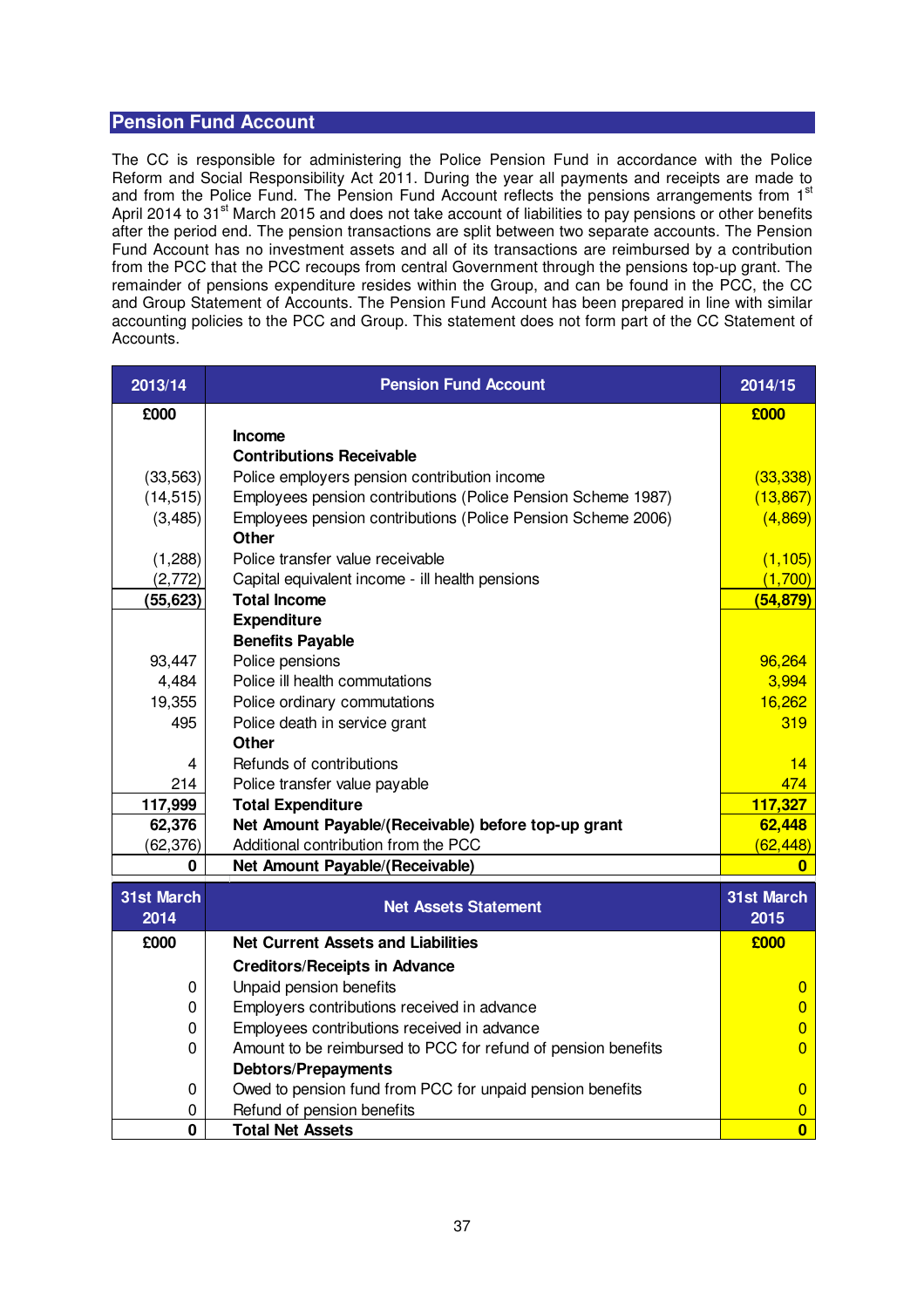#### **7.1 Pension Fund Account (Police Officers)**

The Pension Fund Account records all the items of income and expenditure that is specified by regulations released on 1st August 2007. These regulations relate to police officer pensions. Police staff have a separate scheme which is described below.

The Police Pension Scheme is a defined benefit scheme, governed by the Police Pensions Regulations 1987 and related regulations. It is an unfunded scheme meaning that there are no investment assets built up to meet the pensions liabilities. Following the introduction of the new financial arrangements for police officer payments, a top up grant is received from the Home Office to meet the costs of pensions. The amounts remaining to be paid from the police grant are the notional employer contributions, charges for ill health retirements and injury awards.

The police officers make a contribution of between 11% and 15.05% of their salary (depending on which scheme they are in and their annual earnings). In total £18.736m (2013/14: £18.000m) of contributions have been netted off against retirement benefits payable to pensioners.

The fund is drawn up in accordance with the policies in the statement of accounting policies. The fund's financial statements do not take into account liabilities to pay pensions and other benefits after the period end. The weighted average duration of the defined benefit obligation is estimated at around 22 years for the Old 1987 Police Pension Scheme, and at around 34 years for the New 2006 Police Pension Scheme.

As part of the terms and conditions of employment of its officers and other employees, the CC offers retirement benefits. Although these benefits will not actually be payable until employees retire, the CC has a commitment to make the payments which need to be disclosed at the time that the employees earn their future entitlement. Details of liabilities for police officers are shown at **note 7.7.** 

#### **7.2 Police Staff Pensions**

The Local Government Pension Scheme for police staff is administered by Merseyside Superannuation Fund. This is a defined benefit scheme which is funded by a dedicated portfolio of assets to fund any liabilities of the scheme. The CC and employees pay contributions into a fund, calculated at a level intended to balance the pensions liability with investment assets. In addition, the CC has made arrangements for the payment of added years to certain retired employees outside the provision of the scheme. The cost of employer's contributions for police staff was £12.116m (2013/14: £9.282m). Details of liabilities for police staff are shown at **note 7.7.** 

In 2013/14, the actuaries of the LGPS provided a pension valuation which covered all PCC and CC staff in the scheme. An estimate was therefore made of the share of the total LGPS assets and liabilities that were attributable to staff employed in the Office of the PCC. For the 2014/15 valuation the actuaries have performed a separate valuation for PCC and CC staff. This has resulted in a net transfer of £1.068m of pension liabilities from the PCC to the CC (transfer of assets of £2.032m and liabilities of £3.100m).

The duration of the defined benefit obligation for the Police Staff Pension Scheme is estimated at 22 years. Expected contributions for the 2015/16 financial year are £10.475m.

#### **7.3 Sensitivity Analysis of Actuarial Assumptions**

A sensitivity analysis has been included showing the possible impact on the net defined benefit obligation of changes in the actuarial assumptions (see **note 7.9**). The sensitivity analysis has been calculated by assessing changes in the actuarial assumptions, including projected income and expenditure figures for the following year. No assessment has been allowed for the effects of changes in the yields on corporate bonds, as this would have an immaterial effect on the figures. It is important to note that all figures provided are approximate only and would be expected to change were the figures fully recalculated.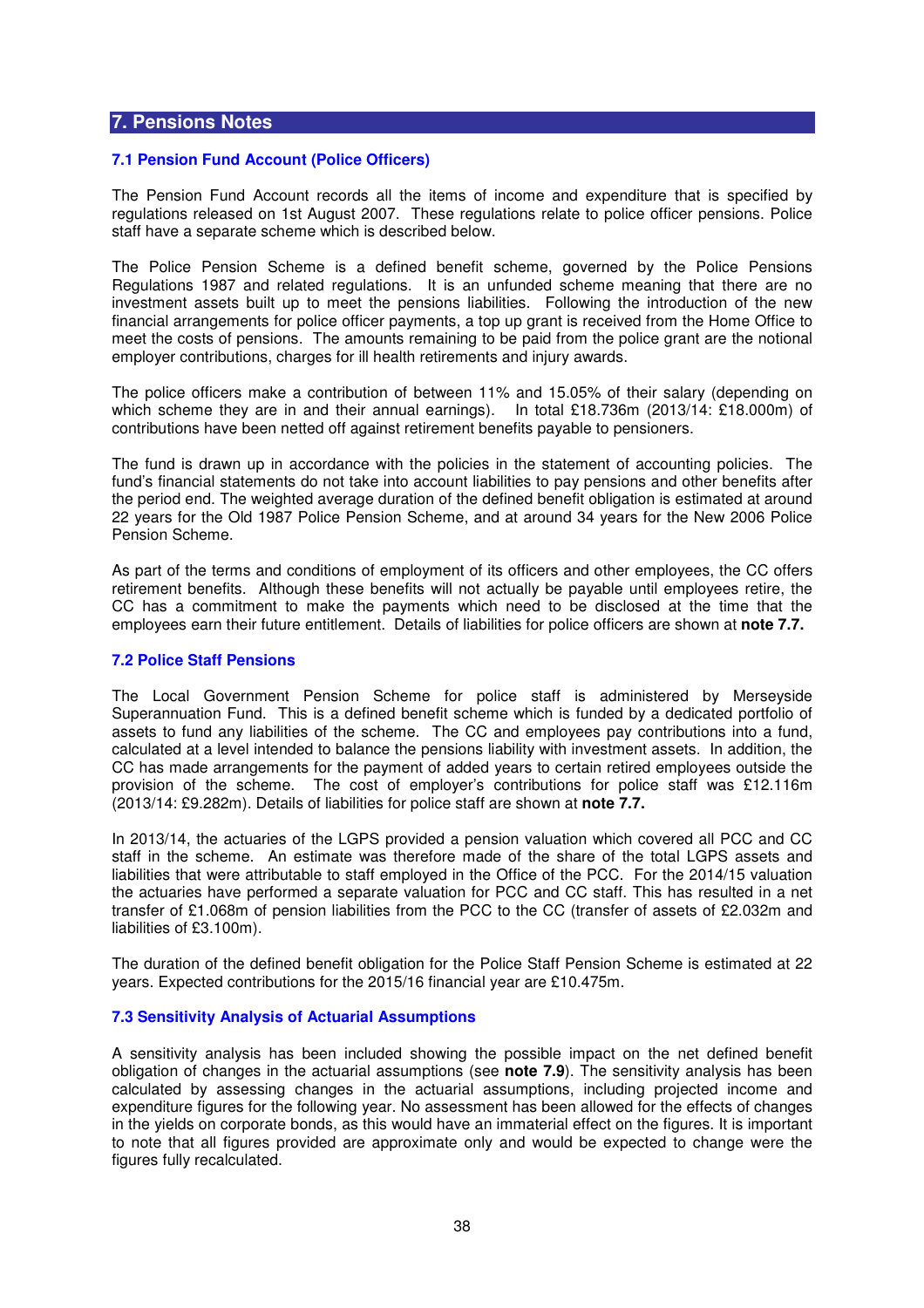### **7.4 Pensions Risk – Police Staff Pensions Scheme**

Wirral Borough Council is the administering authority for Merseyside Pension Fund (MPF) (a Local Government Pension Scheme – LGPS) and has delegated responsibility and accountability for overseeing the fund to the Pensions Committee who have identified the following risks:

#### **Financial Risks**

- Investment markets failing to perform in line with expectations
- Market yields move at variance with assumptions
- Investment Fund Managers fail to achieve targets
- Pay and price inflation is significantly more or less than anticipated

#### **Demographic Risks**

- Longevity horizons continue to expand
- Deteriorating pattern of early retirements

#### **Regulatory Risks**

- Changes to regulations
- Changes to national pension requirements and/or HMRC rules

These risks are managed through the MPF Pensions Committee which meet 4 or 5 times a year and has set up an Investment Monitoring Working Party which meets at least 6 times a year to monitor investment performance and developments. The Committee has delegated powers to the Director of Finance of MPF for the day to day running of the fund.

Risks are actively monitored between the full triennial actuarial valuations and the funding strategy is reviewed between valuations if there are significant movements such as significant change in market conditions and/or deviation in the progress of the funding strategy, if there are significant changes to the Fund membership, or LGPS benefits, or other changes of circumstances.

## **7.5 Pensions Risk – Police Pensions Scheme**

This situation is different for the Police Pension Scheme for which all future pensions obligations are effectively under-written in full by legislation in the form of the Police Pension Fund Regulations 2007, which commits the Government to funding all ongoing liabilities of the Police Pension Scheme 1987 and 2006 (through the reimbursement mechanism of the police top up grant).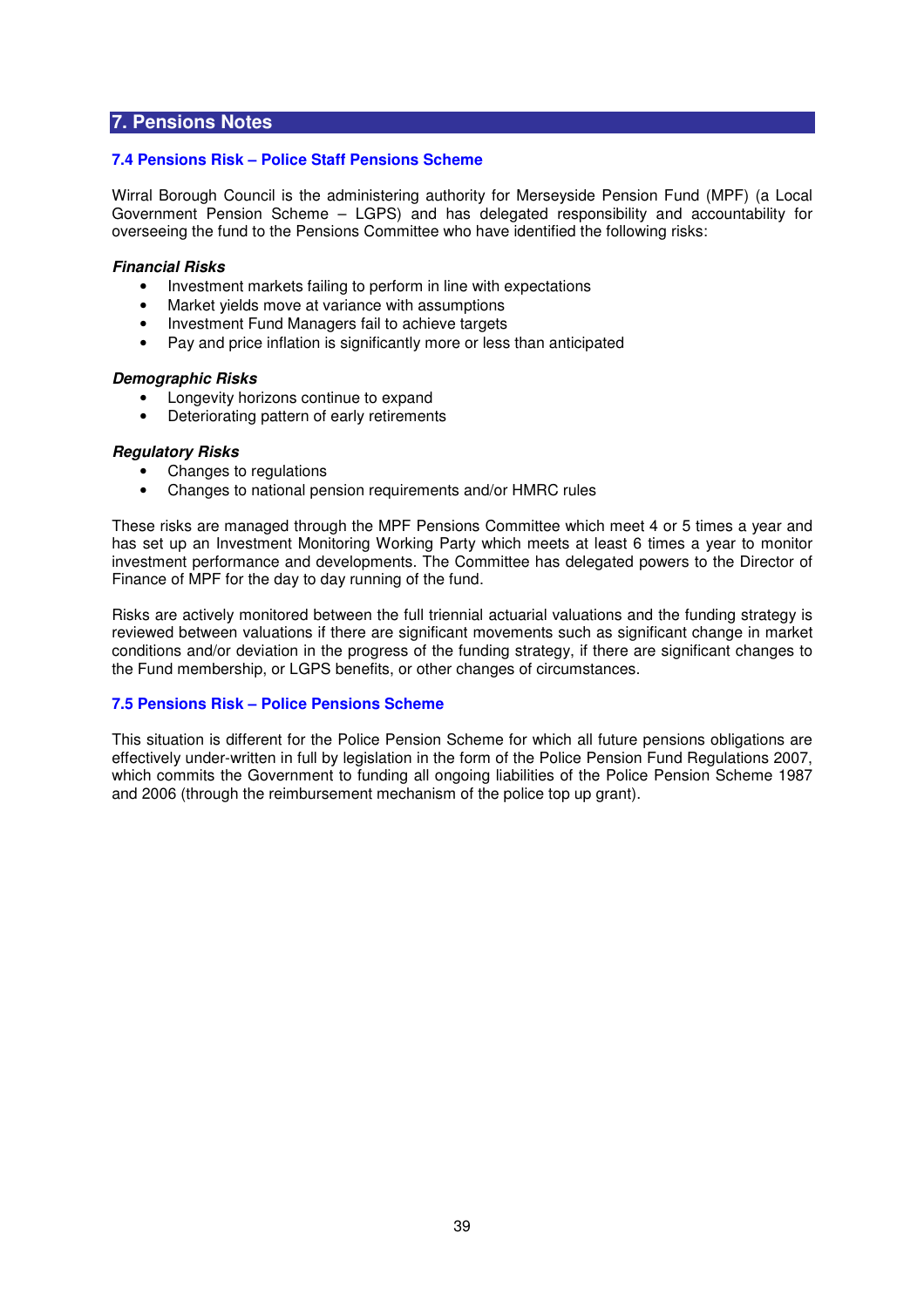# **7.6 Pension Costs**

The CC recognises the cost of retirement benefits in the cost of services when employees earn them rather than when they are eventually paid as pensions. The following transactions have been made during the year:

|                                                      |           | <b>Local Government</b><br><b>Pension Scheme</b> | <b>Police Pension Scheme</b>           |                                        |                         |                                        |                                        | <b>TOTAL</b>            |                                         |
|------------------------------------------------------|-----------|--------------------------------------------------|----------------------------------------|----------------------------------------|-------------------------|----------------------------------------|----------------------------------------|-------------------------|-----------------------------------------|
|                                                      | 2013/14   | 2014/15                                          | 2013/14<br><b>OLD</b><br><b>SCHEME</b> | 2013/14<br><b>NEW</b><br><b>SCHEME</b> | 2013/14<br><b>TOTAL</b> | 2014/15<br><b>OLD</b><br><b>SCHEME</b> | 2014/15<br><b>NEW</b><br><b>SCHEME</b> | 2014/15<br><b>TOTAL</b> | 2014/15<br><b>GRAND</b><br><b>TOTAL</b> |
|                                                      | £000      | £000                                             | £000                                   | £000                                   | £000                    | £000                                   | £000                                   | £000                    | £000                                    |
| <b>Net Cost of Services</b>                          |           |                                                  |                                        |                                        |                         |                                        |                                        |                         |                                         |
| Current service cost                                 | 10,667    | 9,522                                            | 62,360                                 | 16,290                                 | 78,650                  | 50,450                                 | 16,900                                 | 67,350                  | 76,872                                  |
| Past service cost                                    | 1,251     |                                                  | 5,000                                  | 640                                    | 5,640                   | 3,950                                  | 550                                    | 4,500                   | 4,500                                   |
| <b>Administrative Expenses</b>                       | 255       | 261                                              | 0                                      | 0                                      | ŋ                       |                                        |                                        |                         | 261                                     |
| <b>Net Operating Expenditure</b>                     |           |                                                  |                                        |                                        |                         |                                        |                                        |                         | $\mathbf{0}$                            |
| Interest cost                                        | 16,247    | 16,964                                           | 154,110                                | 4,910                                  | 159,020                 | 156,460                                | 5,590                                  | 162,050                 | 179,014                                 |
| Expected return on assets                            | (11, 355) | (12, 749)                                        | $\Omega$                               | 0                                      | 0                       |                                        |                                        |                         | (12, 749)                               |
| Loss on curtailments                                 | 0         | 312                                              | 0                                      |                                        | 0                       |                                        |                                        |                         | 312                                     |
| Net charge to the Comprehensive Income and           |           |                                                  |                                        |                                        |                         |                                        |                                        |                         |                                         |
| <b>Expenditure Statement</b>                         | 17,066    | 14,310                                           | 221,470                                | 21,840                                 | 243,310                 | 210,860                                | 23,040                                 | 233,900                 | 248,210                                 |
| Movement in Reserves Statement                       |           |                                                  |                                        |                                        |                         |                                        |                                        |                         |                                         |
| Reversal of net charges made for retirement benefits |           |                                                  |                                        |                                        |                         |                                        |                                        |                         |                                         |
| in accordance with IAS19                             | (17,066)  | (14, 310)                                        | (221, 470)                             | (21, 840)                              | (243, 310)              | (210, 860)                             | (23,040)                               | (233,900)               | (248, 210)                              |
| Actual amount charged against revenue:               |           |                                                  |                                        |                                        |                         |                                        |                                        |                         |                                         |
| Employers contributions and direct payments to       |           |                                                  |                                        |                                        |                         |                                        |                                        |                         |                                         |
| pensioners payable in the year                       | 9,282     | <b>12,116</b>                                    | 40,143                                 | 7,510                                  | 47,653                  | 36,678                                 | 9,110                                  | 45,788                  | 57,904                                  |
|                                                      |           |                                                  |                                        |                                        |                         |                                        |                                        |                         |                                         |
| IAS 19 Remeasurements charged against Other          |           |                                                  |                                        |                                        |                         |                                        |                                        |                         |                                         |
| Comprehensive Income and Expenditure                 | 26,993    | (65, 630)                                        | 202,307                                | 2,520                                  | 204,827                 | (298, 188)                             | (32,530)                               | (330, 718)              | (396, 348)                              |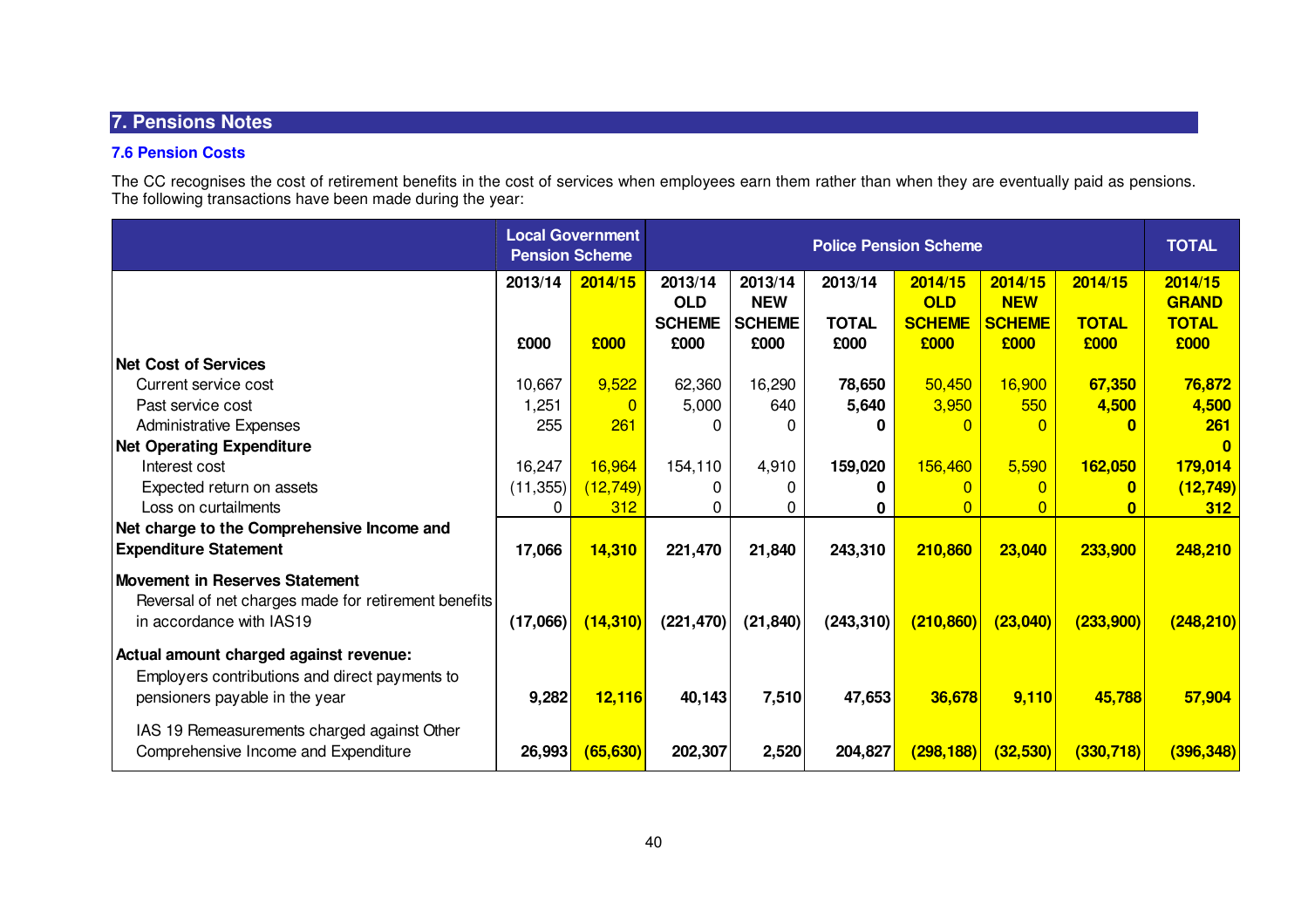### **7.7 The Net Defined Benefit Obligation (Liability)**

The underlying assets and liabilities for retirement benefits attributable to the CC are as follows:

|                                    |            | <b>Local Government</b><br><b>Pension Scheme</b> |                                     |                                     | <b>Total</b>         |                                     |                                     |                           |                                                     |             |
|------------------------------------|------------|--------------------------------------------------|-------------------------------------|-------------------------------------|----------------------|-------------------------------------|-------------------------------------|---------------------------|-----------------------------------------------------|-------------|
|                                    | 2014       | 31st March 31st March<br>2015                    | 31st March<br>2014                  | 31st March<br>2014                  | 31st March<br>2014   | 31st March<br>2015                  | 2015                                | 2015                      | 31st March 31st March 31st March 31st March<br>2014 | 2015        |
|                                    | £000       | £000                                             | <b>OLD</b><br><b>SCHEME</b><br>£000 | <b>NEW</b><br><b>SCHEME</b><br>£000 | <b>TOTAL</b><br>£000 | <b>OLD</b><br><b>SCHEME</b><br>£000 | <b>NEW</b><br><b>SCHEME</b><br>£000 | <b>TOTAL</b><br>£000      | £000                                                | £000        |
| Estimated liabilities in<br>scheme | (367, 864) | (480, 229)                                       | (3,585,060)                         | (115,930)                           | (3,700,990)          | (4,057,430)                         |                                     | $(162,390)$ $(4,219,820)$ | (4,068,854)                                         | (4,700,049) |
| Estimated assets in<br>scheme      | 271,242    | 314,715                                          |                                     | 0                                   | 0                    | $\overline{0}$                      | $\overline{0}$                      | $\mathbf{0}$              | 271,242                                             | 314,715     |
| <b>Net liability</b>               | (96, 622)  | (165, 514)                                       | (3,585,060)                         | (115,930)                           | (3,700,990)          | (4,057,430)                         |                                     | (162,390) (4,219,820)     | (3,797,612)                                         | (4,385,334) |

The liabilities show the underlying commitments that the CC has in the long run to pay retirement benefits. The total liability of £4.385m has a substantial impact on the net worth of the CC as recorded in the Balance Sheet, resulting in a net liability of £4.390m. However, statutory arrangements for funding the deficit means that the financial position of the CC remains healthy:

- The deficit on the Local Government Scheme will be made good by increased contributions over the remaining working life of employees, as assessed by the scheme actuary.
- From 1st April 2006 the payments made in the year for police pensions are partly funded from a Home Office grant under new funding arrangements.

Liabilities have been assessed on an actuarial basis using the projected unit method, an estimate of the pensions that will be payable in future years dependent on assumptions about mortality rates, salary levels etc. The Local Government Scheme liabilities have been assessed by Mercer Ltd, an independent firm of actuaries. Estimates for the Local Government Scheme are based on the latest full valuation of the scheme as at 31st March 2013. ThePolice Scheme liabilities have been assessed by the Government Actuaries Department using data provided by the Group.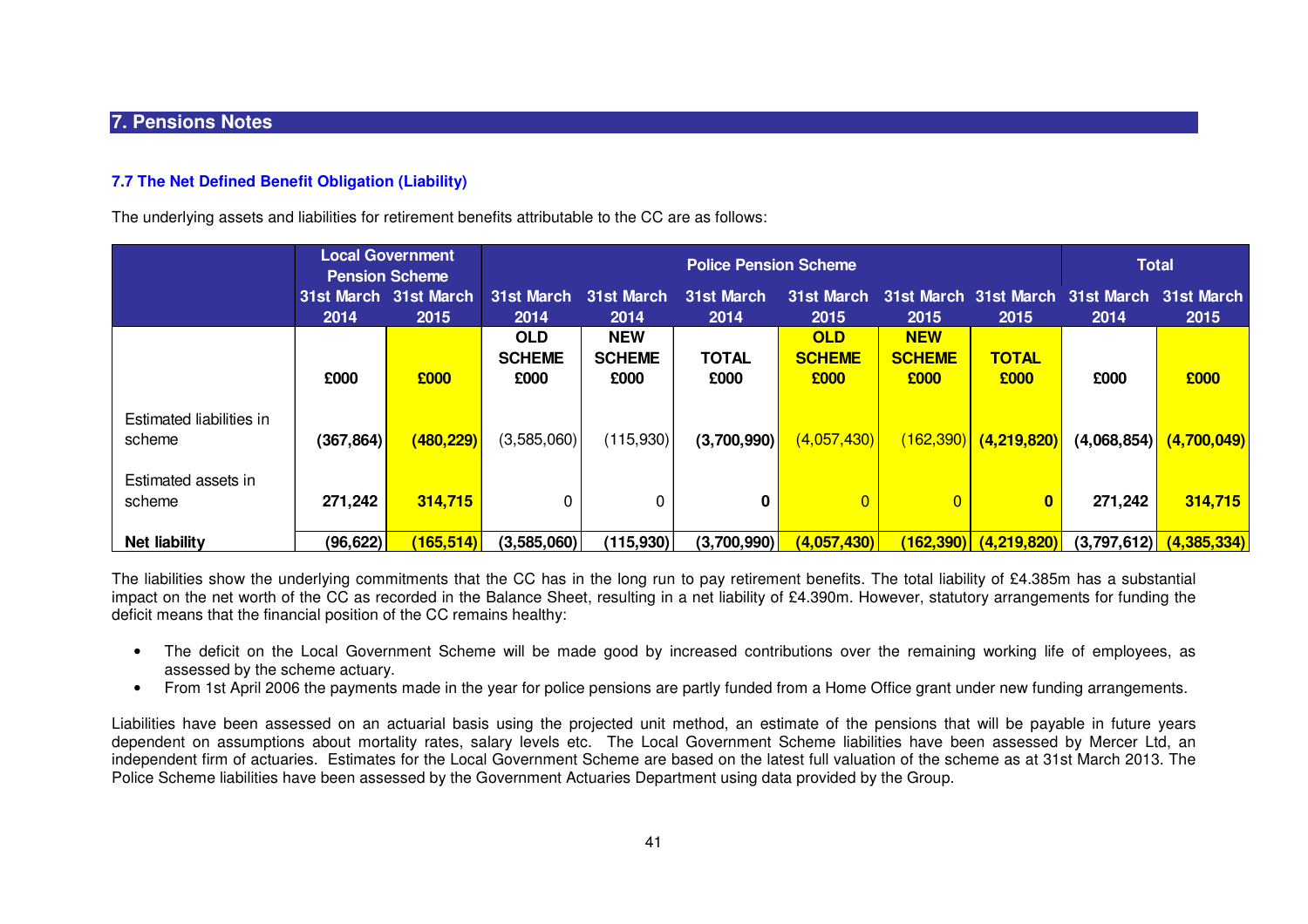# **7.8 Actuarial Assumptions**

The main assumptions used in the calculations have been:

|                                                |                              | <b>Local Government</b><br><b>Pension Scheme</b> | <b>Police</b><br><b>Pension Scheme</b> |                              |  |
|------------------------------------------------|------------------------------|--------------------------------------------------|----------------------------------------|------------------------------|--|
|                                                | 31st<br><b>March</b><br>2014 | 31st<br><b>March</b><br>2015                     | 31st<br><b>March</b><br>2014           | 31st<br><b>March</b><br>2015 |  |
|                                                |                              |                                                  |                                        |                              |  |
| Rate of inflation                              | 2.4%                         | 2.1%                                             | 2.5%                                   | 2.2%                         |  |
| Rate of increase in salaries                   | 3.9%                         | 3.6%                                             | 4.5%                                   | 4.2%                         |  |
| Rate of increase in pensions                   | 2.4%                         | 2.1%                                             | 2.5%                                   | 2.2%                         |  |
| Rate for discounting scheme liabilities        | 4.6%                         | 3.4%                                             | 4.4%                                   | 3.3%                         |  |
| <b>Mortality Rates (in years)</b>              |                              |                                                  |                                        |                              |  |
| Longevity at 65 for future pensioners (Men)    | 24.7                         | 24.8                                             | 25.6                                   | 25.4                         |  |
| Longevity at 65 for future pensioners (Women)  | 28.0                         | 28.1                                             | 28.0                                   | 27.9                         |  |
| Longevity at 65 for current pensioners (Men)   | 22.3                         | 22.4                                             | 23.4                                   | 23.3                         |  |
| Longevity at 65 for current pensioners (Women) | 25.2                         | 25.3                                             | 25.9                                   | 25.7                         |  |

# **7.9 Actuarial Assumptions – Sensitivity Analysis**

|                                       | 2014/15                                                | 2014/15       | 2014/15                                               | 2014/15       |
|---------------------------------------|--------------------------------------------------------|---------------|-------------------------------------------------------|---------------|
| <b>Change in Actuarial Assumption</b> | <b>Police Staff</b><br><b>Pension</b><br><b>Scheme</b> | <b>Scheme</b> | <b>Police Pension Police Pension</b><br><b>Scheme</b> | <b>TOTAL</b>  |
|                                       |                                                        |               | <b>OLD SCHEME NEW SCHEME</b>                          |               |
|                                       | £000                                                   | £000          | £000                                                  | £000          |
| Unadjusted deficit                    | (165, 514)                                             | (4,057,430)   | (162, 390)                                            | (4, 385, 334) |
| +0.1% change in discount rate         | 10,531                                                 | 85,400        | 5,860                                                 | 101,791       |
| +0.1% change in pay growth (salaries) | (10, 768)                                              | (10,200)      | (2,520)                                               | (23, 488)     |
| +0.1% change in inflation (pensions)  | (3,692)                                                | (70, 600)     | (2,680)                                               | (76, 972)     |
| +1 year increase in life expectancy   | (9,002)                                                | (97,000)      | (3,000)                                               | (109, 002)    |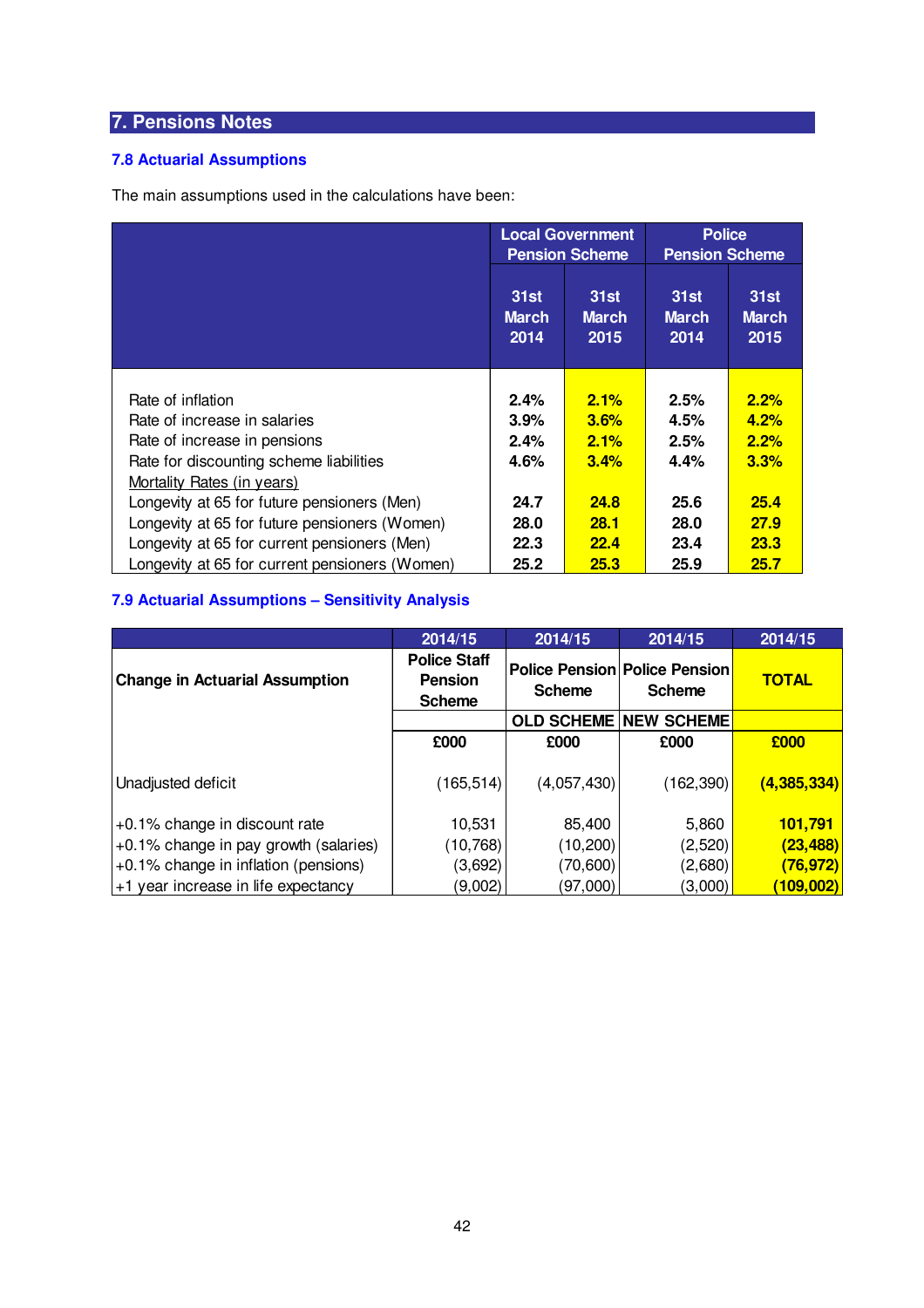# **7.10 Reconciliation of Present Value of Scheme Liabilities**

|                                  | <b>LGPS Funded Liabilities</b> |            |                   |                    | <b>Police Pension Scheme Unfunded Liabilities</b> |                   |                   |               |                    |
|----------------------------------|--------------------------------|------------|-------------------|--------------------|---------------------------------------------------|-------------------|-------------------|---------------|--------------------|
|                                  | 2013/14                        | 2014/15    | 2013/14           | 2013/14            | 2013/14                                           | 2014/15           | 2014/15           | 2014/15       | 2014/15            |
|                                  |                                |            | <b>OLD SCHEME</b> | <b>NEW SCHEME!</b> | <b>TOTAL</b>                                      | <b>OLD SCHEME</b> | <b>NEW SCHEME</b> | <b>TOTAL</b>  | <b>GRAND TOTAL</b> |
|                                  | £000                           | £000       | £000              | £000               | £000                                              | £000              | £000              | £000          | £000               |
| As at 1st April                  | (371, 880)                     | (367, 864) | (3,606,040)       | (104, 120)         | (3,710,160)                                       | (3,585,060)       | (115,930)         | (3,700,990)   | (4,068,854)        |
| Transfer of liabilities from PCC |                                | (3, 100)   |                   |                    |                                                   |                   |                   |               | (3, 100)           |
| Current service costs            | (10,667)                       | (9,522)    | (62, 360)         | (16, 290)          | (78, 650)                                         | (50, 450)         | (16,900)          | (67, 350)     | (76, 872)          |
| Interest costs                   | (16, 247)                      | (16, 964)  | (154, 110)        | (4, 910)           | (159, 020)                                        | (156, 460)        | (5,590)           | (162,050)     | (179, 014)         |
| Members contributions            | (3, 363)                       | (3, 455)   | (14, 510)         | (3,480)            | (17,990)                                          | (13,860)          | (4,870)           | (18, 730)     | (22, 185)          |
| IAS 19 remeasurements            | 26,927                         | (86, 823)  | 134,670           | 13,510             | 148,180                                           | (371,500)         | (18,620)          | (390, 120)    | (476, 943)         |
| Benefits paid                    | 8,617                          | 7,811      | 122,290           |                    | 122,290                                           | 123,850           | 70                | 123,920       | 131,731            |
| Past service costs               | (1,251)                        |            | (5,000)           | (640)              | (5,640)                                           | (3,950)           | (550)             | (4,500)       | (4,500)            |
| Loss on curtailments             |                                | (312)      |                   |                    | 0                                                 |                   |                   |               | (312)              |
| As at 31st March                 | (367, 864)                     | (480, 229) | (3,585,060)       | (115,930)          | (3,700,990)                                       | (4,057,430)       | (162, 390)        | (4, 219, 820) | (4,700,049)        |

# **7.11 Reconciliation of Present Value of Scheme Assets**

|                                |                    | <b>LGPS Funded Assets</b> | <b>Police Pension Scheme Unfunded Assets</b> |                   |              |                   |                   |              |                    |         |         |
|--------------------------------|--------------------|---------------------------|----------------------------------------------|-------------------|--------------|-------------------|-------------------|--------------|--------------------|---------|---------|
|                                | 2013/14<br>2014/15 |                           |                                              |                   | 2013/14      | 2013/14           | 2013/14           | 2014/15      | 2014/15            | 2014/15 | 2014/15 |
|                                |                    |                           | <b>OLD SCHEME</b>                            | <b>NEW SCHEME</b> | <b>TOTAL</b> | <b>OLD SCHEME</b> | <b>NEW SCHEME</b> | <b>TOTAL</b> | <b>GRAND TOTAL</b> |         |         |
|                                | £000               | £000                      | £000                                         | £000              | £000         | £000              | £000              | £000         | £000               |         |         |
| As at 1st April                | 256,049            | 271,242                   |                                              |                   |              |                   |                   |              | 271,242            |         |         |
| Transfer of assets from PCC    | 0                  | 2,032                     |                                              |                   | 0            |                   | $\overline{0}$    |              | 2,032              |         |         |
| Expected return on assets      | 11,355             | 12,749                    |                                              |                   | 0            |                   | $\overline{0}$    |              | 12,749             |         |         |
| Administrative expenses        | (255)              | (261)                     |                                              |                   | 0            |                   | $\overline{0}$    |              | (261)              |         |         |
| <b>Employers contributions</b> | 9,282              | 12,116                    | 40,143                                       | 7,510             | 47,653       | 36,678            | 9,110             | 45,788       | 57,904             |         |         |
| Members contributions          | 3,363              | 3,454                     | 14,510                                       | 3,480             | 17,990       | 13,860            | 4,870             | 18,730       | 22,184             |         |         |
| Benefits paid                  | (8,617)            | (7, 811)                  | (122, 290)                                   |                   | (122, 290)   | (123, 850)        | (70)              | (123, 920)   | (131, 731)         |         |         |
| IAS 19 remeasurements          | 65                 | 21,194                    | 67,637                                       | (10,990)          | 56,647       | 73,312            | (13,910)          | 59,402       | 80,596             |         |         |
| As at 31st March               | 271,242            | 314,715                   | 0                                            |                   | 0            |                   | $\mathbf{0}$      |              | 314,715            |         |         |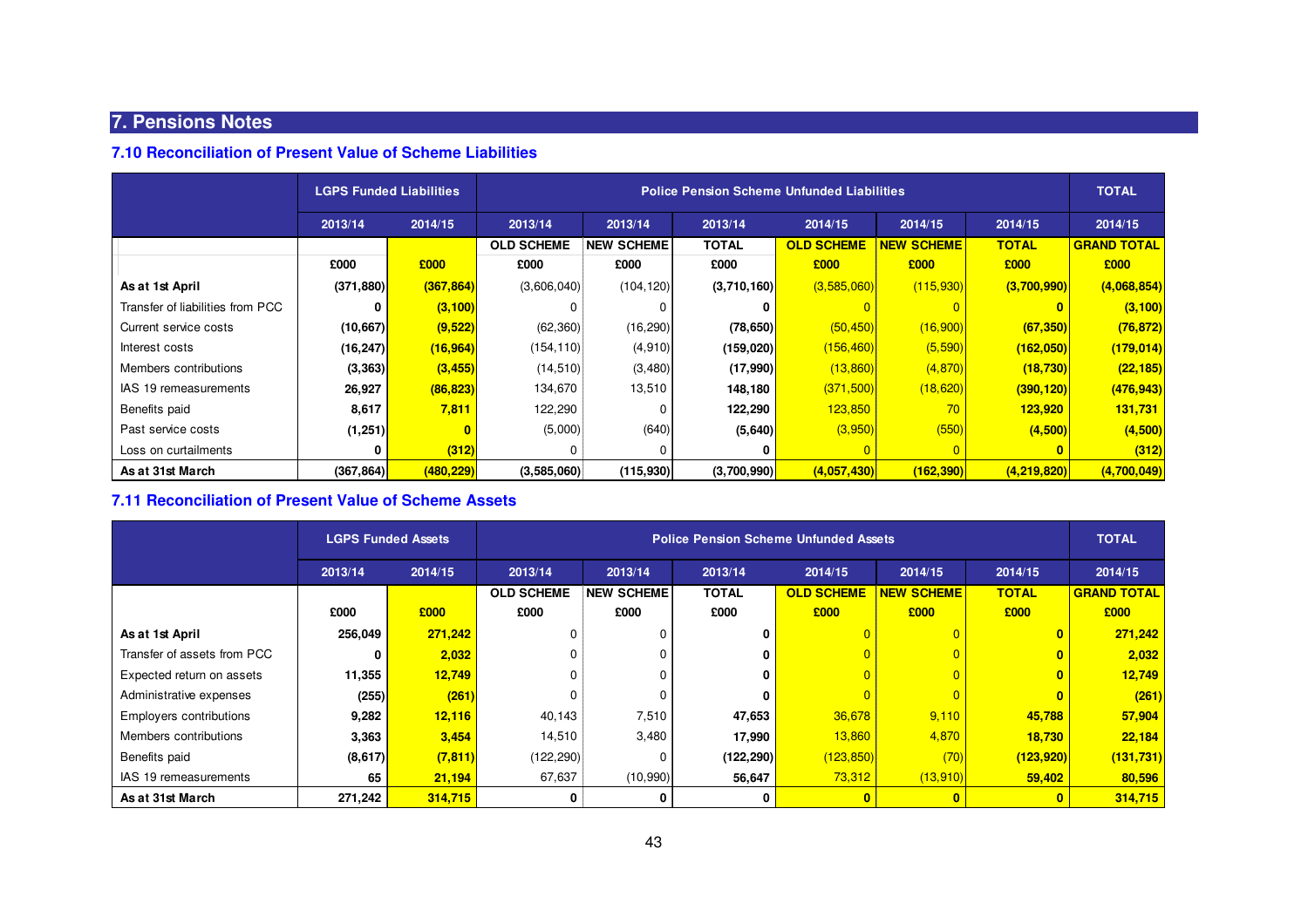# **7.12 Fair Value of Plan Assets**

The Police Pension Scheme has no investment assets to cover its liabilities. Assets in the Local Government Pension Scheme are valued at fair value – principally market value for investments, and consist of the following categories by proportion of the total asset:

|                    | <b>Expected</b><br><b>Return on</b><br><b>Assets as</b><br>at 31st | <b>Assets as</b><br>at 31st<br><b>March 2014 March 2014</b> |        | <b>Expected</b><br><b>Return on</b><br><b>Assets as</b><br>at 31st | <b>Assets as</b><br>at 31st<br><b>March 2015 March 2015</b> |        |
|--------------------|--------------------------------------------------------------------|-------------------------------------------------------------|--------|--------------------------------------------------------------------|-------------------------------------------------------------|--------|
|                    | ℅                                                                  | £000                                                        | %      | $\%$                                                               | £000                                                        | %      |
| Equity investments | $7.0\%$                                                            | 154,292                                                     | 56.9%  | 6.5%                                                               | 169,883                                                     | 54.0%  |
| Government bonds   | 3.4%                                                               | 11,444                                                      | 4.2%   | 2.2%                                                               | 15,736                                                      | 5.0%   |
| Other bonds        | 4.3%                                                               | 32,973                                                      | 12.2%  | 2.9%                                                               | 38,867                                                      | 12.3%  |
| Property           | 6.2%                                                               | 21,754                                                      | 8.0%   | 5.9%                                                               | 25,996                                                      | 8.3%   |
| Cash/liquidity     | 0.5%                                                               | 7,193                                                       | 2.7%   | 0.5%                                                               | 9,536                                                       | 3.0%   |
| Other              | n/a                                                                | 43,586                                                      | 16.1%  | 6.5%                                                               | 54,697                                                      | 17.4%  |
| <b>Total</b>       |                                                                    | 271,242                                                     | 100.0% |                                                                    | 314,715                                                     | 100.0% |

The asset values in the Local Government Pension Scheme were calculated as at 31<sup>st</sup> March 2015. A deduction of 0.25% in respect of expenses is made in calculating the expected return for the year.

The expected return on assets represents the allowance made, calculated at the start of the accounting year for the anticipated investment return to be earned on assets during the year.

# **7.13 Scheme History**

|                                            | 2010/11       | 2011/12     | 2012/13     | 2013/14     | 2014/15             |
|--------------------------------------------|---------------|-------------|-------------|-------------|---------------------|
|                                            | £000          | £000        | £000        | £000        | £000                |
|                                            |               |             |             |             |                     |
|                                            |               |             |             |             |                     |
| <b>Present Value of Scheme Liabilities</b> |               |             |             |             |                     |
| Local Government Pension Scheme            | (289, 897)    | (309, 812)  | (371, 882)  | (367, 864)  | (480, 229)          |
| Police Pension Scheme                      | (3,029,010)   | (3,231,130) | (3,710,160) | (3,700,990) | <u>(4,219,820) </u> |
|                                            | (3,318,907)   | (3,540,942) | (4,082,042) | (4,068,854) | (4,700,049)         |
| <b>Fair Value of Assets (LGPS)</b>         |               |             |             |             |                     |
| Local Government Pension Scheme            | 212,383       | 221,153     | 256,049     | 271,242     | 314,715             |
|                                            |               |             |             |             |                     |
| <b>Deficit in Scheme</b>                   |               |             |             |             |                     |
| <b>Local Government Pension Scheme</b>     | (77, 514)     | (88, 659)   | (115, 833)  | (96, 622)   | (165, 514)          |
| Police Pension Scheme                      | (3,029,010)   | (3,231,130) | (3,710,160) | (3,700,990) | <u>(4,219,820)</u>  |
|                                            | (3, 106, 524) | (3,319,789) | (3,825,993) | (3,797,612) | (4,385,334)         |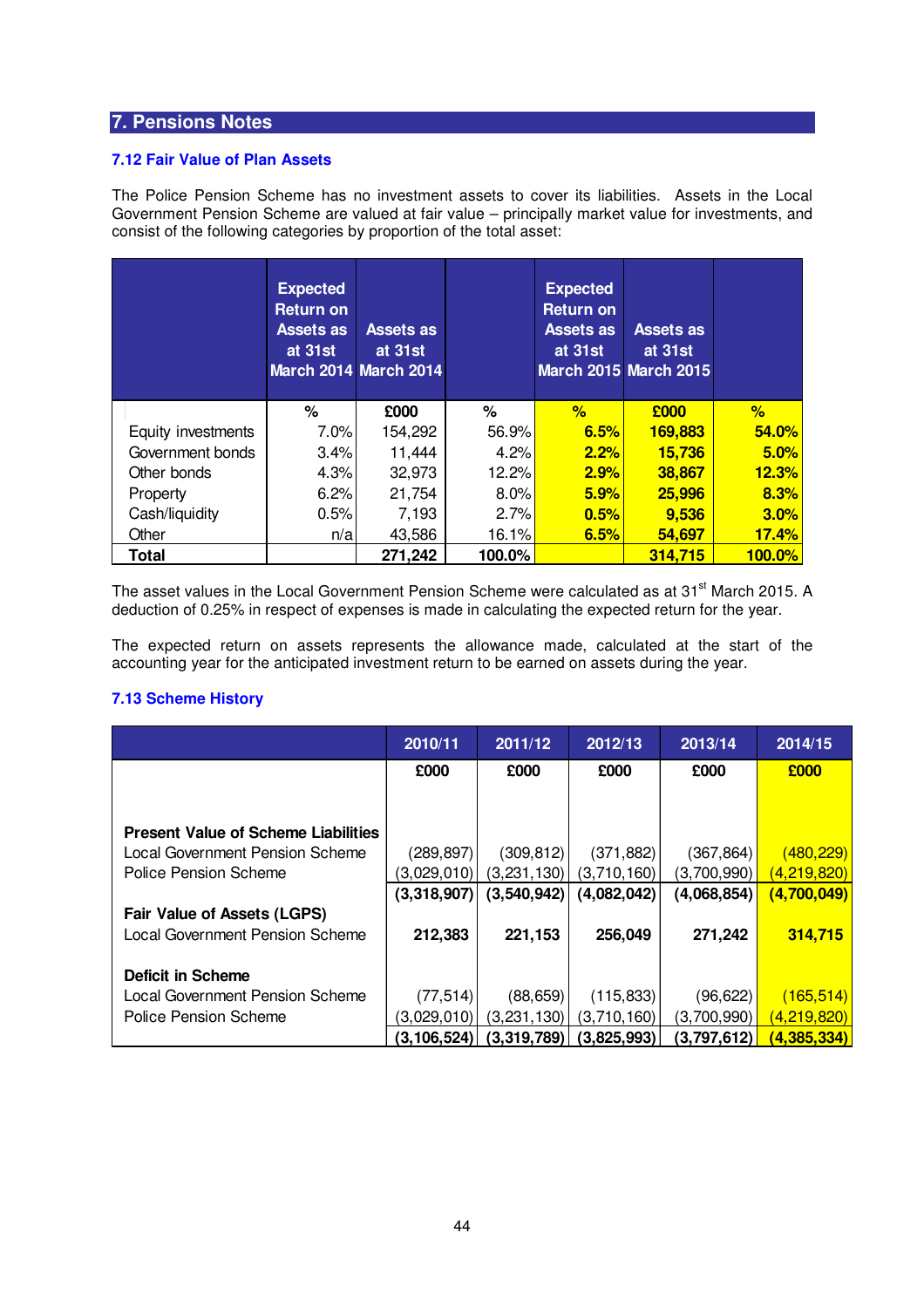# **7.14 Remeasurements of the Net Defined Benefit Liability**

|                                                                                      | 2010/11           |     | 2011/12               |     | 2012/13                  |      | 2013/14            |      | 2014/15                 |      |
|--------------------------------------------------------------------------------------|-------------------|-----|-----------------------|-----|--------------------------|------|--------------------|------|-------------------------|------|
| <b>Local Government Scheme</b><br>Difference between the expected and actual         | £000              | %   | £000                  | %   | £000                     | $\%$ | £000               | $\%$ | £000                    | %    |
| return on assets                                                                     | 7,369             | 3.5 | (8, 852)              | 4.0 | 18,199                   | 6.4  | 12,775             | 4.7  | 21,193                  | 6.8  |
| Differences between actuarial assumptions<br>about liabilities and actual experience | 0                 |     | <sup>0</sup>          |     | n                        |      | <sup>0</sup>       |      |                         |      |
| Changes in the demographic and financial<br>assumptions used to estimate liabilities | 13,727<br>21,096  | 4.7 | (8, 852)              | 0.0 | (40, 972)<br>(22, 773)   | 16.0 | 14,218<br>26,993   | 5.2  | (86, 823)<br>(65, 630)  | 27.7 |
| <b>Police Pension Scheme</b>                                                         |                   |     |                       |     |                          |      |                    |      |                         |      |
| Difference between the expected and actual<br>return on assets                       | 0                 |     | $\bf{0}$              |     | n                        |      | <sup>0</sup>       |      | $\mathbf{0}$            |      |
| Differences between actuarial assumptions<br>about liabilities and actual experience | 66,973            | 0.9 | 83,428                | 1.1 | 194,511                  | 4.8  | 97,367             | 2.4  | 131,322                 | 2.8  |
| Changes in the demographic and financial<br>assumptions used to estimate liabilities | 42,470<br>109,443 | 1.4 | (92, 370)<br>(8, 942) | 2.9 | (499, 430)<br>(304, 919) | 12.2 | 107,460<br>204,827 | 2.6  | (462,040)<br>(330, 718) | 9.8  |
| <b>Total IAS 19 Remeasurements</b>                                                   | 130,539           |     | (17, 794)             |     | (327, 692)               |      | 231,820            |      | (396, 348)              |      |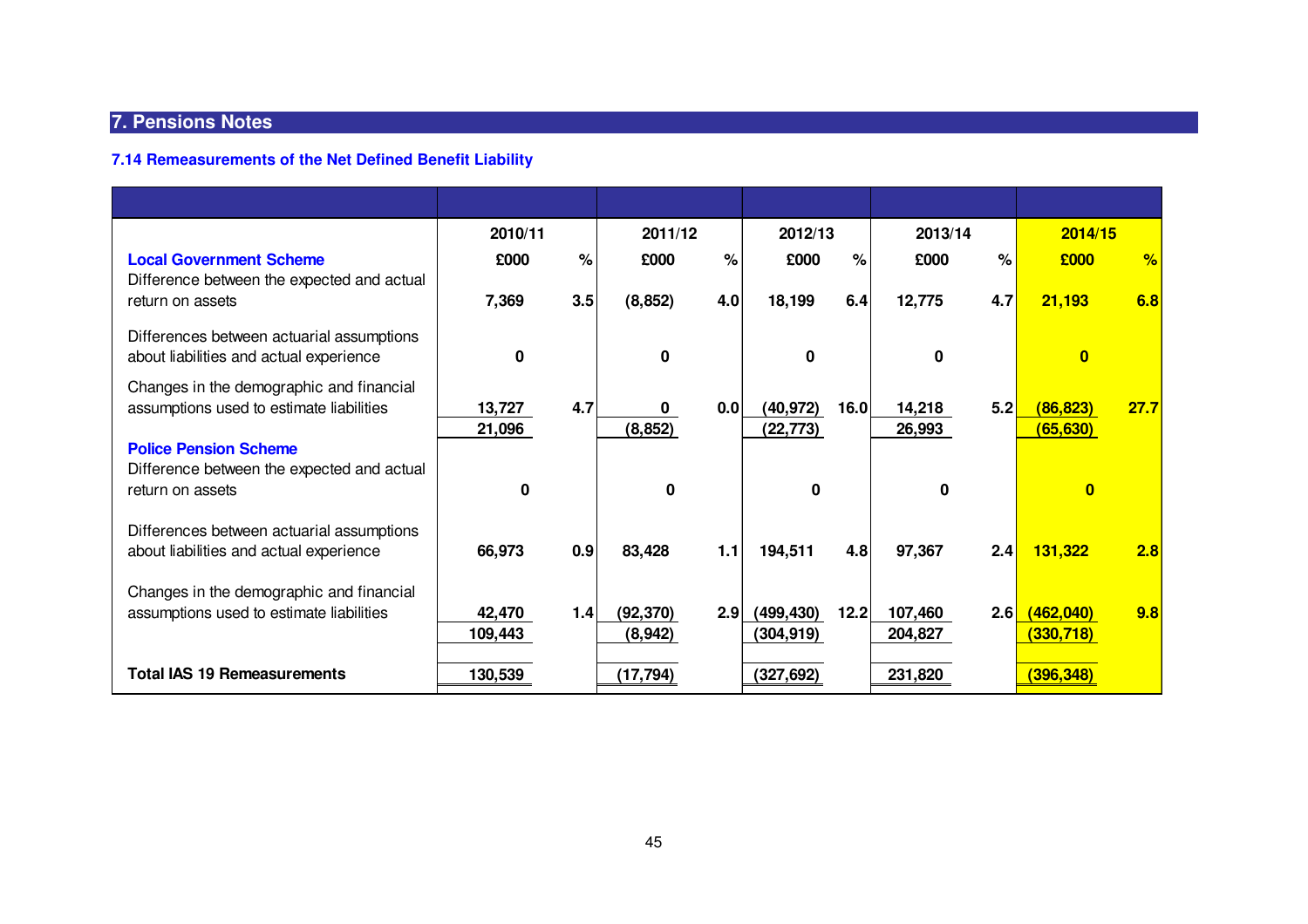# **7.15 Plan Asset Fair Value Disaggregation**

|                                |               | 2013/14          |              | 2014/15        |                  |              |  |
|--------------------------------|---------------|------------------|--------------|----------------|------------------|--------------|--|
|                                | £000          | £000<br>£000     |              | £000           | £000             | £000         |  |
|                                | Quoted        | <b>No Quoted</b> |              | <b>Quoted</b>  | <b>No Quoted</b> |              |  |
| <b>Asset Classification</b>    | <b>Market</b> | <b>Market</b>    | <b>TOTAL</b> | <b>Market</b>  | <b>Market</b>    | <b>TOTAL</b> |  |
|                                | price         | price            |              | price          | price            |              |  |
| <b>Equities</b>                |               |                  |              |                |                  |              |  |
| UK                             | 71,700        | 0                | 71,700       | 75,091         | $\overline{0}$   | 75,091       |  |
| Global                         | 82,592        | 0                | 82,592       | 94,792         | $\overline{0}$   | 94,792       |  |
|                                | 154,292       | $\mathbf{0}$     | 154,292      | 169,883        | $\overline{0}$   | 169,883      |  |
|                                |               |                  |              |                |                  |              |  |
| <b>Bonds</b>                   |               |                  |              |                |                  |              |  |
| <b>UK Government</b>           | 11,444        | 0                | 11,444       | 15,736         | $\overline{0}$   | 15,736       |  |
| <b>UK Corporate</b>            | 7,157         | $\mathbf 0$      | 7,157        | 8,151          | $\overline{0}$   | 8,151        |  |
| <b>UK Index Linked</b>         | 25,816        | $\mathbf 0$      | 25,816       | 30,716         | $\overline{0}$   | 30,716       |  |
|                                | 44,417        | $\mathbf 0$      | 44,417       | 54,603         | $\overline{0}$   | 54,603       |  |
|                                |               |                  |              |                |                  |              |  |
| Property                       |               |                  |              |                |                  |              |  |
| <b>UK Direct Property</b>      | 0             | 13,243           | 13,243       | $\overline{0}$ | 17,624           | 17,624       |  |
| <b>UK Property Managed</b>     | 1,673         | 4,293            | 5,966        | 1,039          | 4,186            | 5,225        |  |
| <b>Global Property Managed</b> | 0             | 2,545            | 2,545        | $\overline{0}$ | 3,147            | 3,147        |  |
|                                | 1,673         | 20,081           | 21,754       | 1,039          | 24,957           | 25,996       |  |
|                                |               |                  |              |                |                  |              |  |
| <b>Other</b>                   |               |                  |              |                |                  |              |  |
| <b>UK Private Equity</b>       | 195           | 6,974            | 7,169        | 126            | 9,410            | 9,536        |  |
| <b>Global Private Equity</b>   | $\mathbf 0$   | 6,579            | 6,579        | $\overline{0}$ | 8,623            | 8,623        |  |
| <b>UK Hedge Funds</b>          | 767           | 11,105           | 11,872       | 787            | 1,699            | 2,486        |  |
| Global Hedge Funds             | 0             | 406              | 406          | $\overline{0}$ | 9,599            | 9,599        |  |
| Global Infrastructure          | 822           | 2,154            | 2,976        | 850            | 2,612            | 3,462        |  |
| UK Infrastructure              | 0             | 2,457            | 2,457        | $\Omega$       | 4,406            | 4,406        |  |
| <b>UK Opportunities</b>        | 3,957         | 3,782            | 7,739        | 5,759          | 6,452            | 12,211       |  |
| <b>Global Opportunities</b>    | 2,333         | 2,055            | 4,388        | 944            | 3,430            | 4,374        |  |
|                                | 8,074         | 35,512           | 43,586       | 8,466          | 46,231           | 54,697       |  |
| Cash                           |               |                  |              |                |                  |              |  |
| Cash Instruments               | 7,193         | 0                | 7,193        | 9,536          | $\bf{0}$         | 9,536        |  |
|                                |               |                  |              |                |                  |              |  |
|                                | 215,649       | 55,593           | 271,242      | 243,527        | 71,188           | 314,715      |  |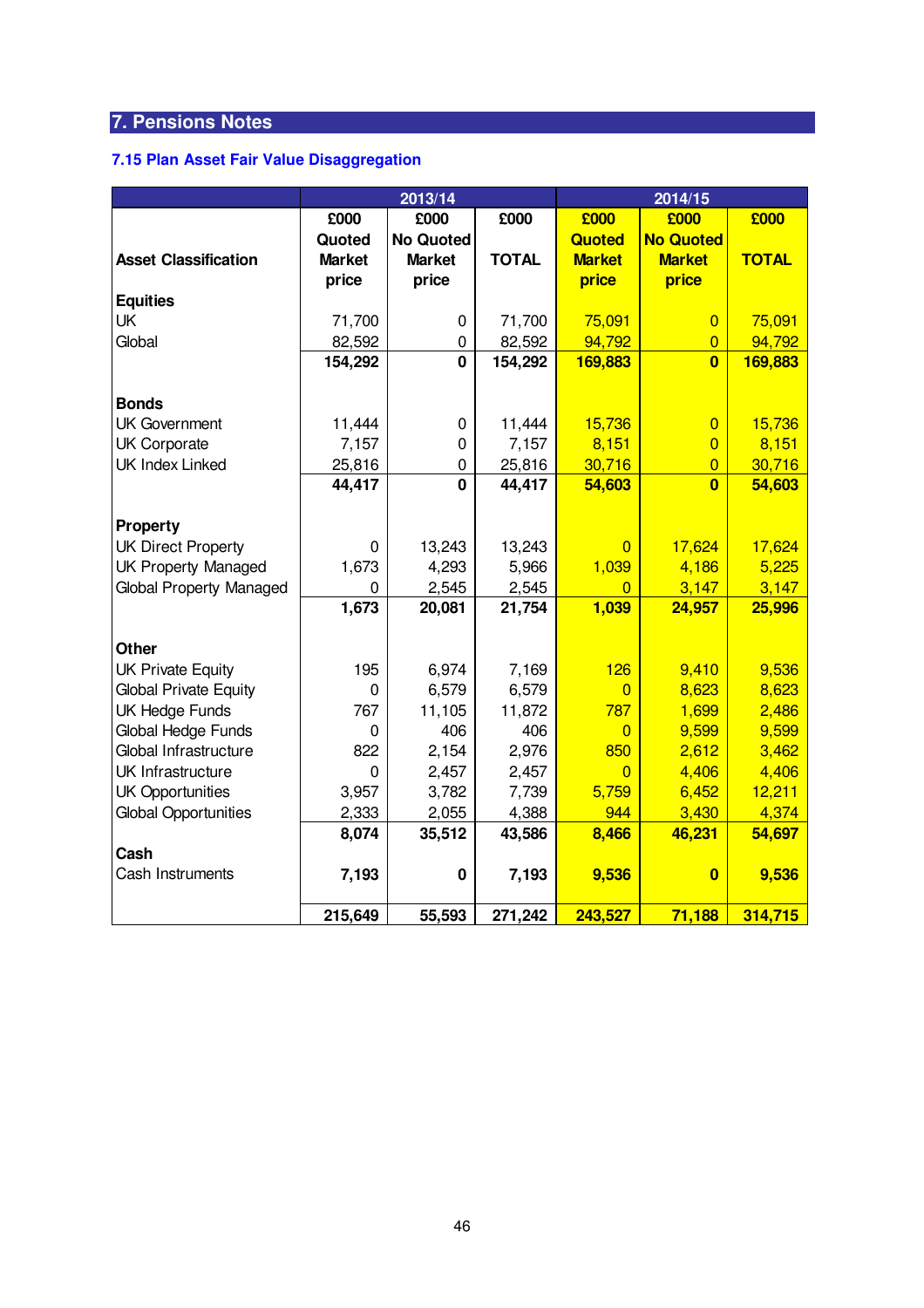#### **1. Scope of Responsibility**

- 1.1 The Chief Constable of Merseyside Police is responsible for maintaining the Queen's Peace and has direction and control over the officers and staff operating within the Merseyside Police Service. The Chief Constable of Merseyside holds office<sup>2</sup> under the Crown and is appointed by the Police and Crime Commissioner of Merseyside (PCC).
- 1.2 The Chief Constable of Merseyside Police is accountable to the law for the exercise of police powers, and to the PCC for the delivery of efficient and effective policing, management of resources and expenditure by the police force. At all times the Chief Constable, police officers and staff, remain operationally independent in the service of the communities that they serve. In discharging his overall responsibilities, the Chief Constable of Merseyside is responsible for establishing and maintaining appropriate governance arrangements, risk management processes and ensuring that there is a sound system of internal control, which facilitates the effective exercise of these functions.
- 1.3 Merseyside Police established a Corporate Governance Framework through which the Chief Constable can be assured that the force's systems, policies and people are operating in a way that is driving the delivery of agreed corporate objectives, are focused on the key risks to the delivery of those objectives and are economic, efficient and effective.
- 1.4 This statement meets the requirements of Accounts and Audit (England) Regulations 2011, Regulation 4(3), which requires all relevant bodies to prepare an Annual Governance Statement.

#### **2. The Purpose of the Governance Framework**

- 2.1 The Governance Framework comprises the systems, processes, culture and values by which the force is directed and controlled, and the activities through which it accounts to and engages with the community. It enables the force to monitor the achievement of its strategic objectives and to consider whether those objectives have led to the delivery of appropriate, cost-effective services, including achieving value for money.
- 2.2 The system of internal control is a significant part of that framework and is designed to manage risk to a reasonable and foreseeable level. It cannot eliminate all risk of failure to achieve policies, aims and objectives. It can therefore only provide a reasonable, and not absolute, assurance of effectiveness. The system of internal control is based on an ongoing process designed to identify and prioritise the risks to the achievement of the force's policies, aims and objectives, to evaluate the likelihood of those risks being realised and the impact should they be realised, and to manage them effectively, efficiently and economically.

#### **3. The Governance Framework**

3.1 The Chief Constable of Merseyside Police is responsible for operational policing matters, the direction and control of police personnel, and for putting in place proper arrangements for the governance of the force. The Police and Crime Commissioner for Merseyside is required to hold him to account for the exercise of those functions, and those of the persons under his direction and control. It therefore follows that the PCC must satisfy herself that the force has appropriate mechanisms in place for the maintenance of good governance, and that these operate in practice.

 2 Definition of Office of Constable – "an independent and impartial officer, the holder of whom operates within and is accountable to the rule of law. Any holder of the office of constable is tasked with upholding and enforcing the law".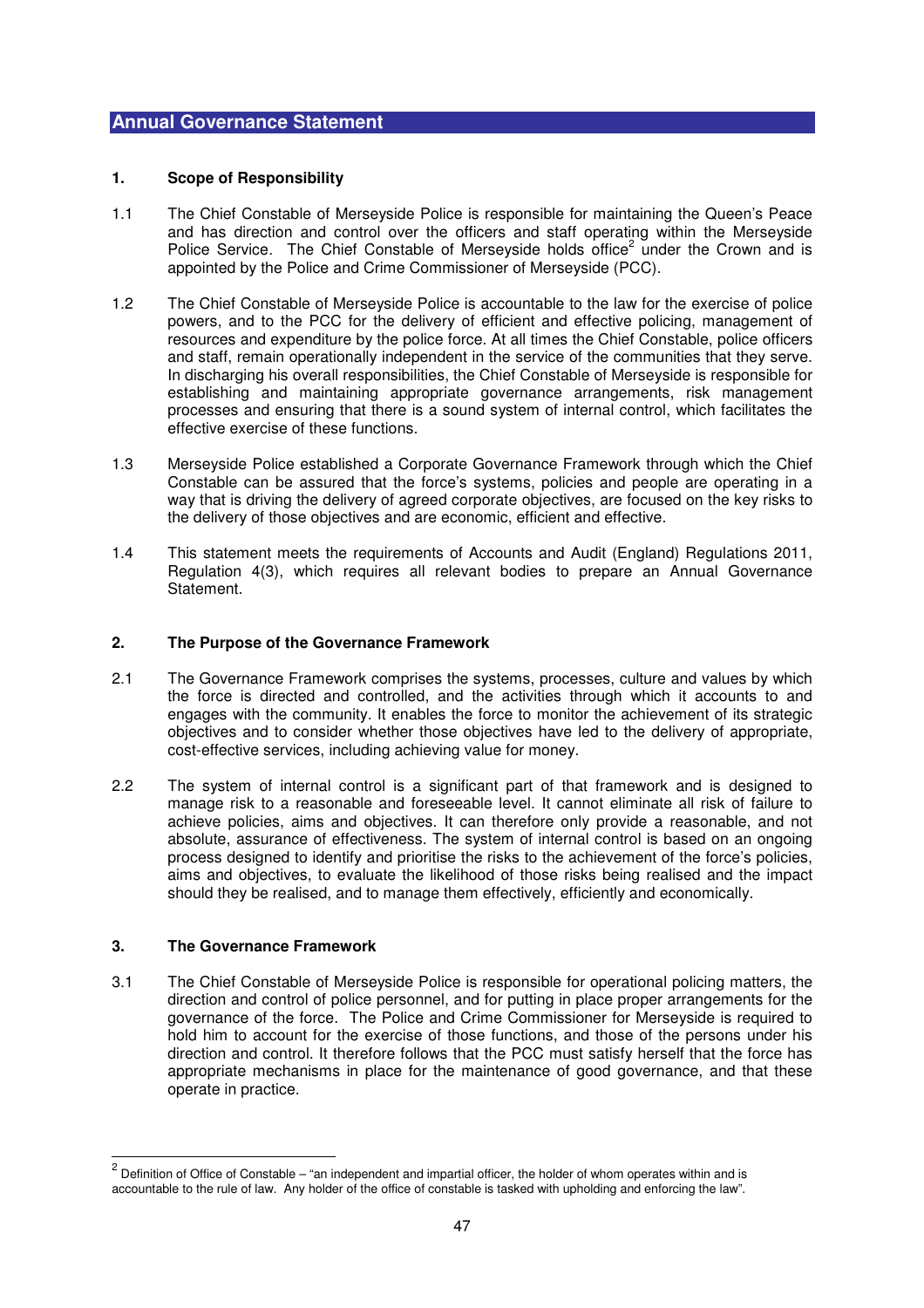3.2 The key elements of the system and processes that comprise the force's governance arrangements are detailed in this section. The elements are based on the approved Code of Corporate Governance, which incorporates the six core principles of good governance in the local context, and sets out the arrangements for reviewing their effectiveness. The key elements of the systems and processes that comprise the governance arrangements within the force are detailed below under the appropriate core principles of good governance:

## **(i) Focusing on the purpose of the PCC and the force, on outcomes for the community, and creating and implementing a vision for the local area.**

- supports **delivery of the PCC's Police and Crime Plan** for Merseyside through regular monitoring of performance via the force's performance framework and various governance meetings as outlined in the force's Assurance Framework.
- has developed a number of strategies, including:
	- o a **Serious & Organised Crime Strategy**, which embraces the national strategy and utilises the four strands of Pursue, Prevent, Protect and Prepare in order to build stronger communities whilst reducing threat and vulnerability.
	- o a **Local Policing Strategy**, which details what is delivered through local policing, The aim of the strategy is to provide excellent policing for the communities of Merseyside.
	- o a **Force Prevention Strategy**, which represents the commitment of Merseyside Police to ensure that Prevention is effectively embedded into core business.
- in conjunction with the PCC, regularly **consults and engages** with communities about policing, the prevention of crime and ASB. There is a dedicated section on each of the force's neighbourhood pages to enable members of the public to see what the current local policing priorities are and also the ability for the public to provide feedback through 'Have Your Say'.
- has established a joint **Corporate Governance Group**, consisting of senior members of the force and OPCC. This group is responsible for reviewing the Corporate Governance Framework on an annual basis and overseeing its implementation.
- has a number of **Community Safety Partnerships**, which are the umbrella arrangements that govern our approach to partnership working. All local partnership arrangements feed into this umbrella framework in a variety of ways.
- has focused its savings programme to enable the force to meet the ongoing Government spending cuts. It is expected that the budget for the force will be reduced by a further £48m between April 2016 and April 2019.
- is proactive in understanding and dealing with failure in service delivery. As part of the drive for **continuous improvement** the force is focusing on understanding demand in an effort to ensure that everything that we do adds value to the customer/user.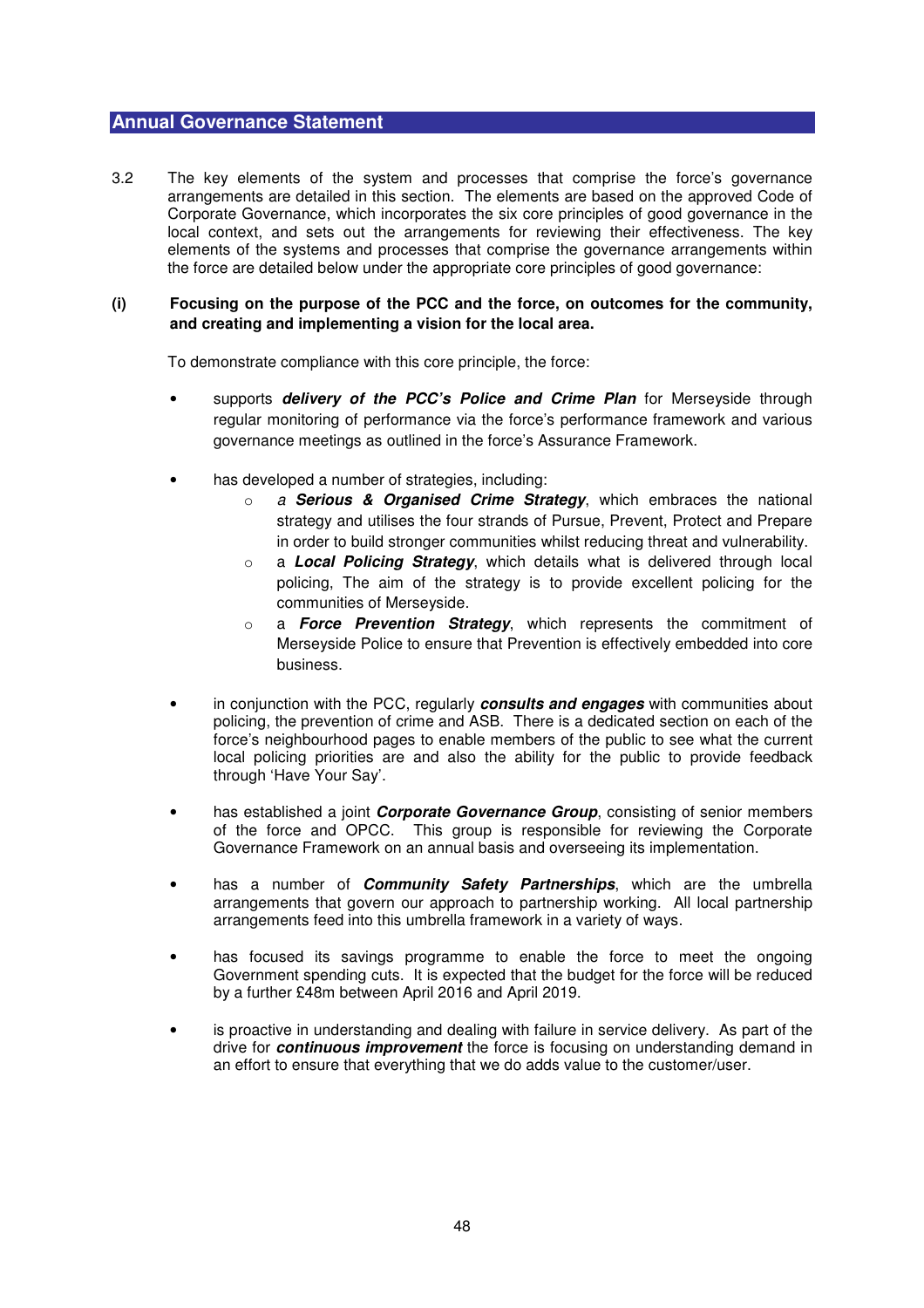- Balances **value for money** considerations against organisational risk and underpin planning and performance management processes, including those activities delivered in partnership.
- publishes its **budget and statement of accounts**, which communicates its activities, achievements, financial position and performance. In addition, the Chief Constable has jointly developed a Medium Term Financial Strategy with the PCC.
- has developed governance and approval processes around the **Estate Strategy** to ensure the correct mechanisms are in place and auditable for delivering estate projects.
- has developed effective arrangements to **monitor force performance**, which is reported to the PCC via the Performance and Scrutiny Group. The relevant data is published on the PCC's website.

#### **(ii) Leaders, officers and partners working together to achieve a common purpose with clearly defined functions and roles.**

- is fully compliant with the requirements of the **Policing Protocol** in terms of the respective statutory roles of the Chief Constable, PCC and senior staff.
- provides each member of staff (including senior officers) with **clear job descriptions**, setting out the principal accountabilities for each role.
- produces regular updates and publishes an **organisation chart**, which sets out each portfolio and the senior officers and staff within each BCU and department.
- has developed a **Scheme of Delegation**, which provides personnel with the legal authority to carry out appropriate duties of the Chief Constable.
- controls the **force establishment and movement of staff** via the Origin IT system, which provides tight control over organisational structure.
- has established a number of **formal and informal lines of communication** in conjunction with the OPCC to ensure smooth running of business. The Chief Constable and PCC have regular one to one meetings and a force/OPCC Liaison Meeting has been set up to resolve any issues around governance.
- has produced a **'Chief Officer Local Arrangements' document**, which aims to establish a consistent understanding of local arrangements - what is expected of chief officers, what they are entitled to, and the relevant policies and procedures for achieving this.
- follow the **nationally agreed arrangements for remuneration** of Police Officer (Superintending and Federated ranks) and Police Staff. Pay and conditions are negotiated and set nationally.
- contributes to a **regular update against each of the priorities outlined in the Police and Crime Plan**. The PCC presents this on a regular basis to the Police and Crime Panel.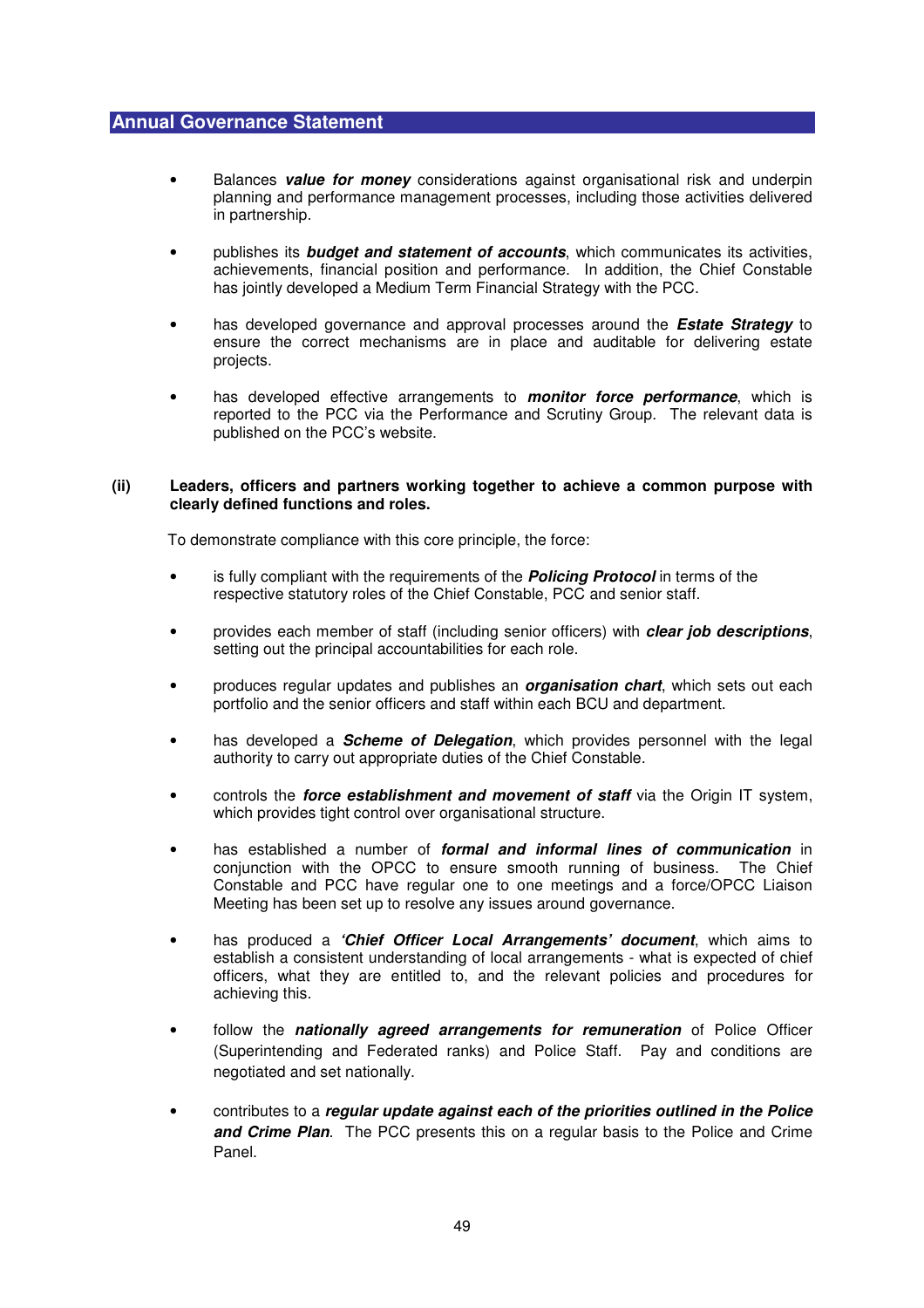• governs **significant partnerships** via protocols set amongst the various Community Safety Partnership arrangements.

#### **(iii) Promoting values for the PCC and demonstrating the values of good governance through upholding high standards of conduct and behaviour.**

To demonstrate compliance with this core principle, the force:

- and Chief Constable's overriding priority is to uphold **high standards of conduct and behaviour**. This is achieved via a number of separate but connected initiatives, eg Just Trilogy, Chief Constable's Roadshows, Standards and Values Policy and the Integrity and Anti-Corruption Strategy.
- has developed a **Force Strategy for 2015-2018**, promoting excellent policing for the communities of Merseyside. This focuses on adapting the highest of standards, doing the right thing and demonstrating honesty and integrity.
- has introduced the **Integrity and Anti-Corruption Board** to oversee delivery of the Integrity and Anti-Corruption Strategy, which is chaired by the Deputy Chief Constable.
- actively promotes **Authorised Professional Practice**, as the official source of policing practice. This is produced by the College of Policing, to help inform decision-making across all areas of policing.
- has fully embedded the **statutory Code of Ethics** produced by the College of Policing.
- has developed and introduced **numerous policies**, specifically designed to address any potential to undermine the Chief Constable's efforts to uphold high standards of conduct and behaviour. These include:
	- Business Interests Policy
	- Doing The Right Thing Policy (Whistleblowing Policy)
	- Gifts & Hospitality Policy
	- Notifiable Associations Policy
	- Referred Officer Policy
	- Service Confidence Policy
	- Standards & Values Policy (recently amended to reflect introduction of statutory Code of Ethics)
	- Substance Misuse Policy
	- **Vetting Policy**
- has **supporting policies** designed to deliver high standards and values:
	- Email & Electronic Messaging
	- **Internet**
	- IT Acceptable Use
	- Mobile Phone
	- Pocket Notebook
	- Remote Working

#### **(iv) Taking informed and transparent decisions, which are subject to effective scrutiny and managing risk.**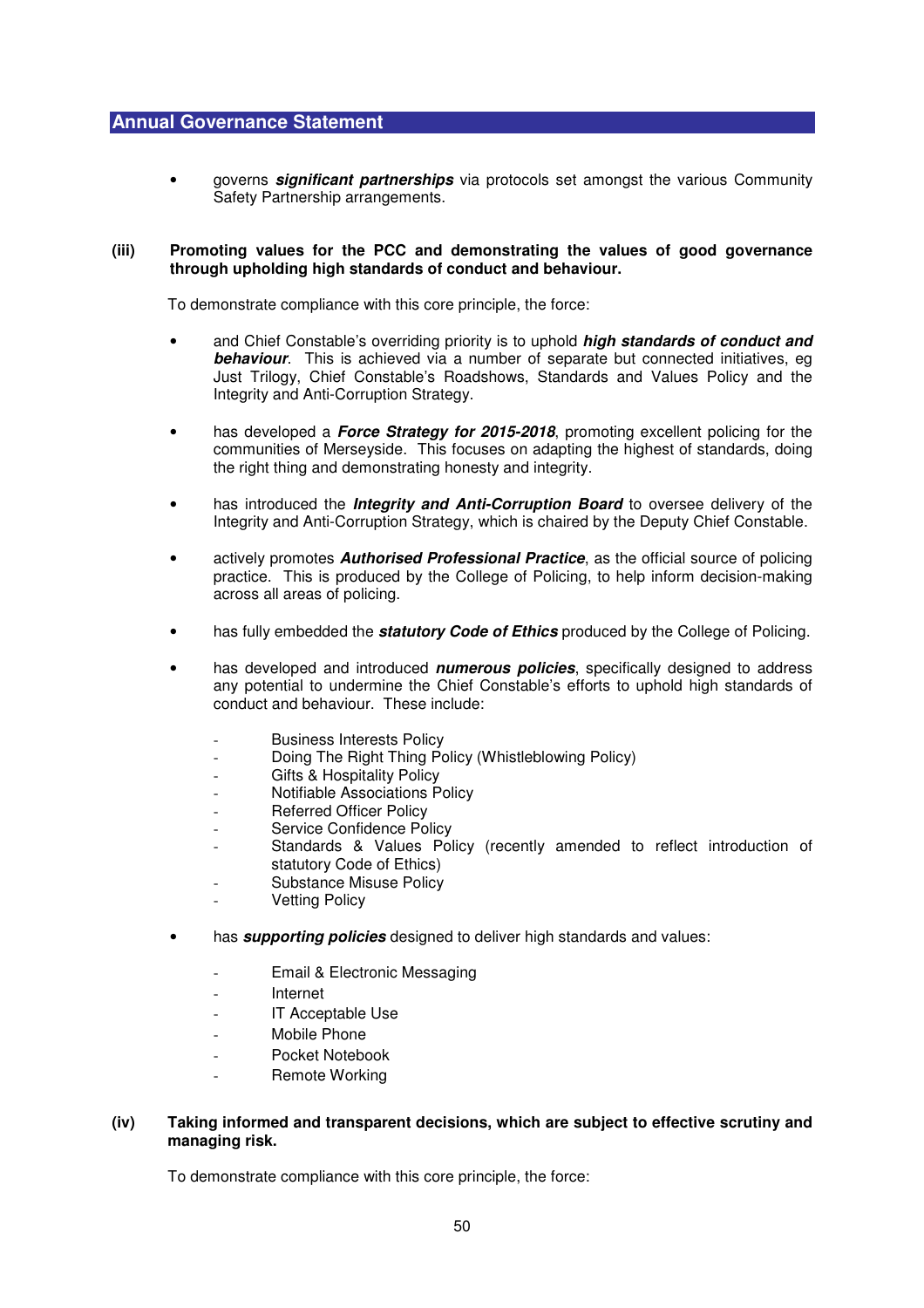- has developed effective **arrangements to monitor force performance**, both operational and organisational, which is reported to the PCC via the Performance and Scrutiny Group.
- has a number of corporate meetings, designed collectively to ensure that **strategic decisions are well informed**. These meetings are recorded and actions published to provide a record of decision-making.
- in conjunction with the PCC, has established a **joint Internal Audit Service**. The primary role of Internal Audit is to give an assurance to the PCC and Chief Constable, through the Audit Committee, on the effectiveness of the controls in place to manage risks.
- has well developed **risk management arrangements**, with risks being managed at force and portfolio level, as well as within the change programme.
- has developed a comprehensive **review and inspection programme**, which takes into account the force's strategic risks. It is a programme of BCU/Departmental inspections resulting in action plans and improved performance.
- **publishes outcomes and actions from corporate decision-making meetings**, in accordance with the force's publication scheme.
- has a **dedicated department to deal with complaints**. The complaints process has been reviewed to fall in line with the changes to the police complaints system introduced by the Police Reform and Social Responsibility Act 2011.
- has developed a **Scheme of Delegation**, which provides personnel with the legal authority to carry out appropriate duties of the Chief Constable.
- has a **Scheme of Corporate Governance**, which highlights the parameters for key roles in the corporations sole including consents or delegations from the Commissioner and Chief Constable, financial regulations, contract standing orders and limits.

## **(v) Developing the capacity and capability of the PCC, officers of the PCC and the Force to be effective.**

- is committed to achieving its vision of Excellent Policing for the Communities of Merseyside. The **People Strategy for 2012-2016** underpins our vision by supporting the strategic, cultural and functional changes, which will transform the organisation.
- regularly undertakes **succession planning for senior officers**, which identifies potential operational gaps in the future and develops individuals to ensure those gaps are filled.
- has **implemented a training plan**, which has been constructed using a prioritisation model.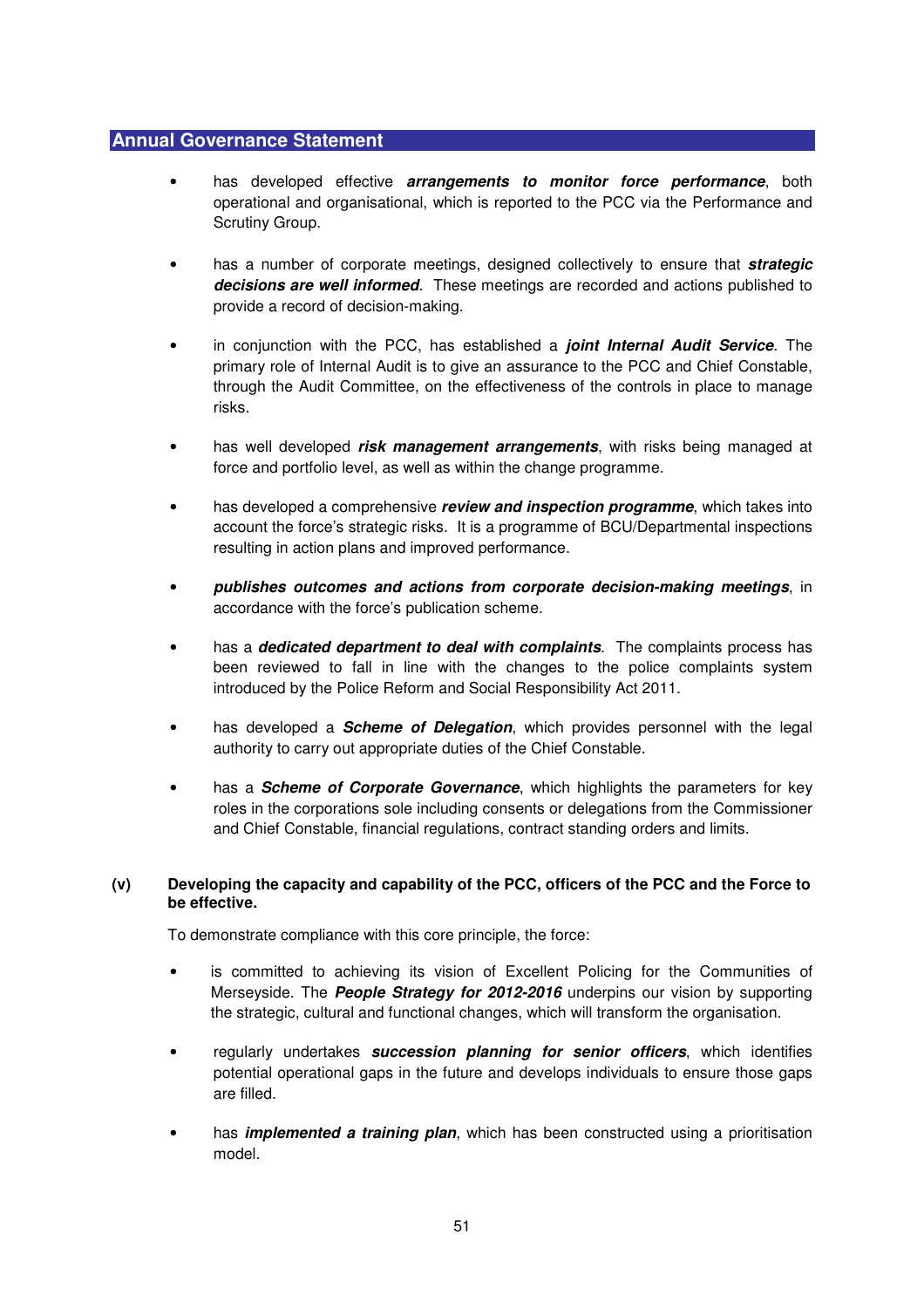- has developed **local induction programmes**, supported by a force induction pack for all new starters.
- has introduced a **simplified PDR process**, which has reduced bureaucracy, freeing up line managers' time.
- has implemented the College of Policing **Fast Track Programme**, which is a development programme and promotion mechanism to enable the most talented to advance to the rank of inspector within two years for serving constables and three years for police staff, special constables and external graduates.

#### **(vi) Engaging with local people and other stakeholders to ensure robust public accountability.**

- has quarterly **'Have Your Say' neighbourhood meetings**, which are used to consult and engage with communities about policing and the prevention of crime and antisocial behaviour.
- produces quarterly **neighbourhood newsletters** to provide feedback.
- uses the website to provide vital information to the community and also provides a **mechanism for local communities to raise questions** over their local issues and concerns.
- publishes the **minutes of BCU and force meetings** on the website, along with the gifts and hospitality register and other financial reporting documents such as expenses.
- has developed a Force Twitter account to provide **information to the communities of Merseyside**. In addition, the majority of neighbourhoods within the force manage their own Twitter accounts to provide communities with news and information of local concern.
- The force's Facebook account is another mechanism by which we reach our communities.
- has an **Independent Advisory Group** (IAG) that meets every six weeks. The force consults with the group and seeks their views on matters of policy (e.g. stop search) and how policing is effecting the different communities within Merseyside.
- has an **interfaith group** with representatives from all the major religions across Merseyside. The group meets quarterly.
- has a **Lay Observation Scheme**. MIAG and YIAG members have been provided with additional training and input to view Body Worn camera footage of Stop & Search encounters. The observers watch randomly selected stop & search encounters and complete a comprehensive feedback form for the officer conducting the search on the legitimacy, necessary requirements and perception of the officer's conduct. This is then fed back via supervision. This is currently conducted quarterly.
- engages with young people through the Office of the Police and Crime Commissioner (OPCC) **Youth Advisory Group** (YAG).
- has an **Insight (Ride Along) scheme**, which gives an opportunity for members of the community to gain insight into the work / role of a police officer and allows to provide feedback as to how we can improve our service.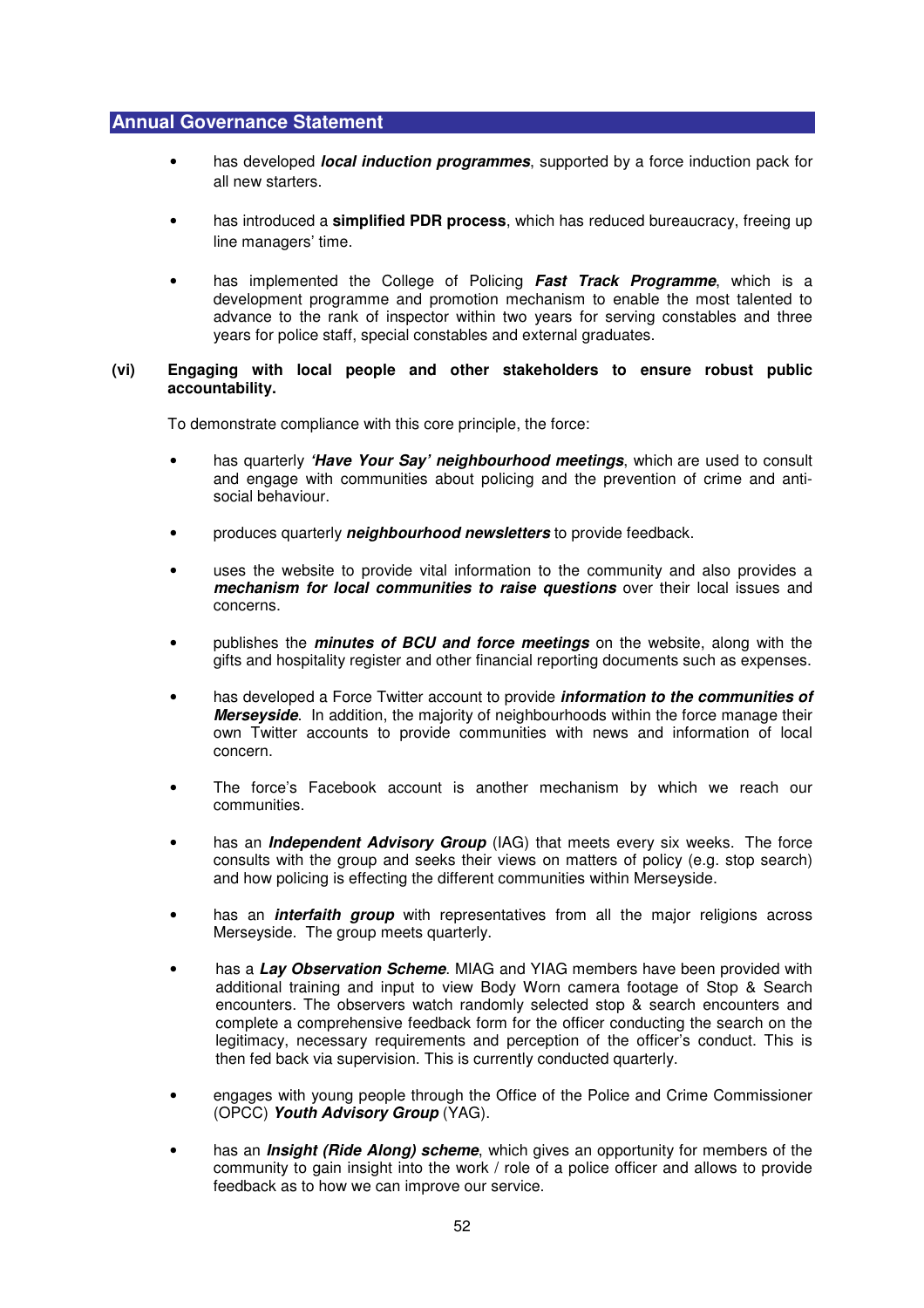- undertakes **surveys to obtain feedback from service users** in relation to particular issues and concerns raised both across the force and in individual neighbourhoods.
- has established **Community Focus groups** to seek the views of local communities.
- **engages with cultural and ethnic groups** at a force level and local community groups at neighbourhood level to discuss local issues and concerns.
- have staff networks with **multiple community links** and links to other stakeholders that are used to disseminate information and obtain feedback.
- publishes its **equality objectives**, at least every four years, in line with the Equality Act 2010.
- regularly **reviews its allocation and deployment of resources** to best meet the demands of the community, taking into account threat/harm/risk and directing resources to those priorities that need services most.

#### **4. Review of Effectiveness**

- 4.1 The Chief Constable of Merseyside has responsibility for conducting, at least annually, a review of the effectiveness of the governance framework, including:
	- the system of internal control, and
	- internal audit.
- 4.2 The review of effectiveness for 2014-15 has been informed by the work of senior managers within the force, who have responsibility for the development and maintenance of the governance environment; the Head of Internal Audit's annual report; and also by comments made by external auditors and other review agencies and inspectorates. The review also comprises:
	- An annual review of the key documents within the Chief Constable's corporate governance framework eg Financial Regulations. This provides assurance around potential vulnerability to fraud or breaches of financial regulations.
	- An overarching review of the governance arrangements in place to support each of the core principles. As part of the review the Chief Constable's Code of Corporate Governance is updated to reflect changes to the governance framework and the implementation of the prior year's AGS development plan.
	- A review of what has happened during the past year to evidence how the governance framework has been complied with. The process includes consideration of the questions and challenges raised within the CIPFA Good Governance Guidance Note for Police and a discussion on how well existing arrangements meet the good practice guidance within the quidance.
- 4.3 The following arrangements enable the force to review the effectiveness of the governance framework:

#### **Chief Constable of Merseyside Police**

The Chief Constable is responsible for approving the local Code of Corporate Governance and for undertaking an annual review of its effectiveness. The Chief Constable received and approved the Annual Governance Statement in September 2015. The Annual Governance Statement is signed by the Chief Constable and the Director of Resources (Chief Finance Officer).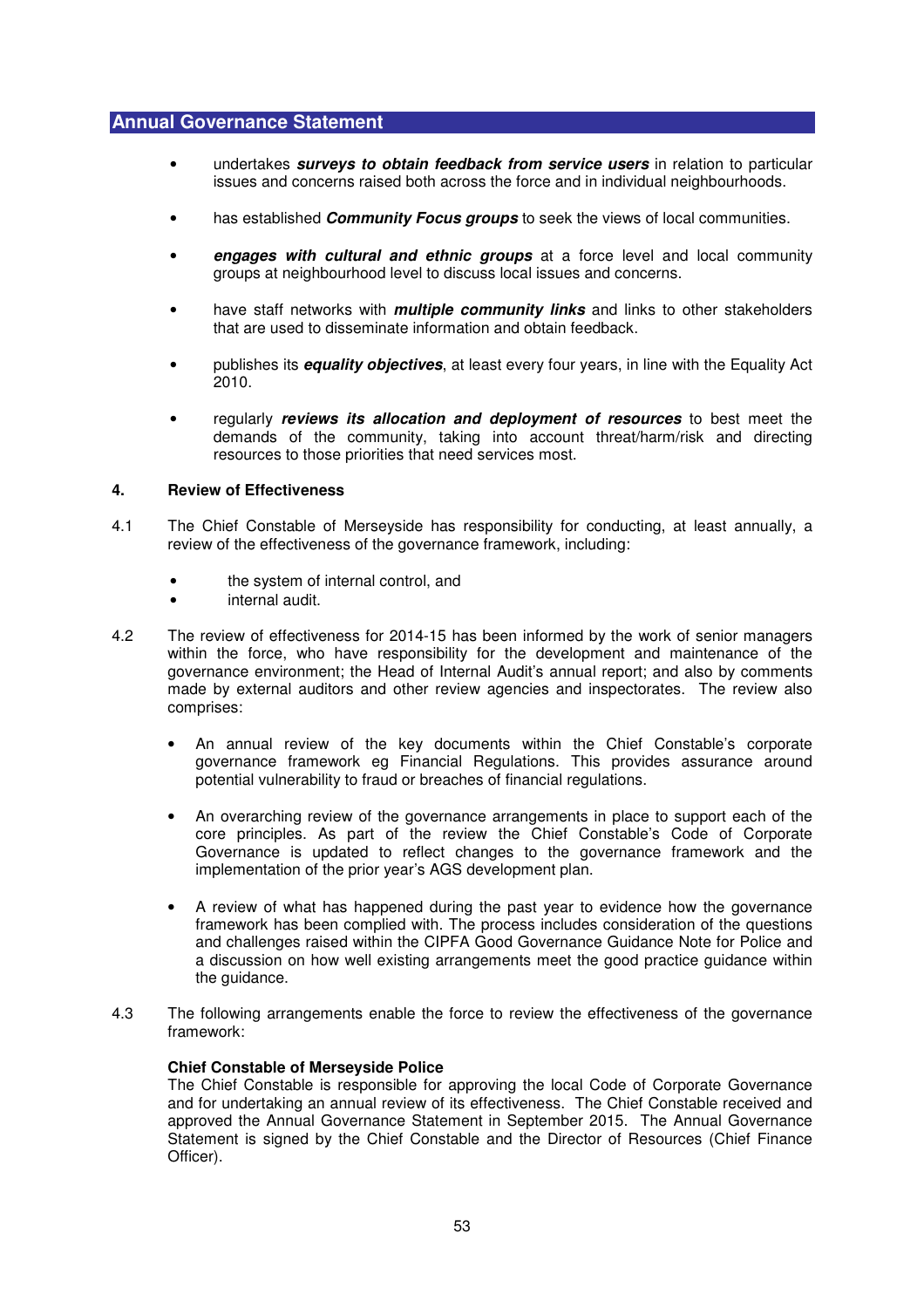#### **Assurance Framework**

The force has developed an Assurance Framework, which is a structured means of identifying and mapping the key sources of assurance in the organisation and comprises evidence to support the Annual Governance Statement. In addition, an Assurance Statement has been developed for each Chief Officer portfolio, which is a high level document detailing the force's statutory obligations within the overall governance framework.

#### **Shared Internal Audit Service**

The PCC and Chief Constable have a shared Internal Audit Service. This is to ensure the production and delivery of a risk based Internal Audit Plan that will be able to support two separate annual audit opinions.

The primary role of Internal Audit is to give an assurance to the PCC and Chief Constable, through the Audit Committee, on the effectiveness of the controls in place to manage risks. To this end the Head of Internal Audit delivers an annual opinion on the effectiveness of the governance, risk management arrangements and internal control environment reviewed by the Shared Internal Audit Service. This annual opinion is one of the key sources of evidence in support of the Annual Governance Statement. Any issues identified during an audit were dealt with initially in the relevant audit report, with any major control weaknesses initially being reported to the Chief Finance Officers. Significant governance failures identified through general audit work are referred to the Audit Committee.

On the basis of the programme of planned internal audit work undertaken in 2014/15, it is the Head of Internal Audit's opinion that the Chief Constable of Merseyside has adequate and effective risk management, control and governance processes to manage the achievement of the organisation's objectives.

#### **External Audit**

The PCC and Chief Constable's external auditors are Grant Thornton. Grant Thornton's plans and reports, including the Annual Governance Report and the Annual Audit Letter, are considered by the PCC and the Audit Committee at appropriate times during the annual cycle of meetings.

In respect of the 2014/15 audit, Grant Thornton issued the PCC with an 'Unqualified' audit opinion, i.e. that the accounts give a 'true and fair' view of the financial position of the PCC and Group as at 31st March 2015 and of its expenditure and income for the year then ended; and confirmed that the accounts had been properly prepared in accordance with the CIPFA/LASAAC Code of Practice on Local Authority Accounting in the United Kingdom 2014/15.

# **Joint Audit Committee**

The PCC and Chief Constable's independent Audit Committee continues to provide independent assurance of the adequacy of the risk management framework and the associated control environment. This also provides independent scrutiny of the organisation's financial and non-financial performance to the extent that it affects the organisation's exposure to risk and weakens the control environment, and to oversee the financial reporting process.

During the course of the year the Committee met five times. The Committee has received assurances on the operation of the Commissioner's and Chief Constable's systems of governance, risk management and financial reporting and annual governance statement arrangements. Its work has not identified any significant control risks and the Committee concludes that the arrangements reviewed are adequate.

In accordance with the CIPFA's guidance to Police Audit Committees published in 2013, the Audit Committee undertook an assessment of its performance against their terms of reference and objectives. Members determined that it was effective but identified areas where improvements could be made. These included implementing 'champion' roles and understanding the wider arrangements for countering fraud and corruption risks and the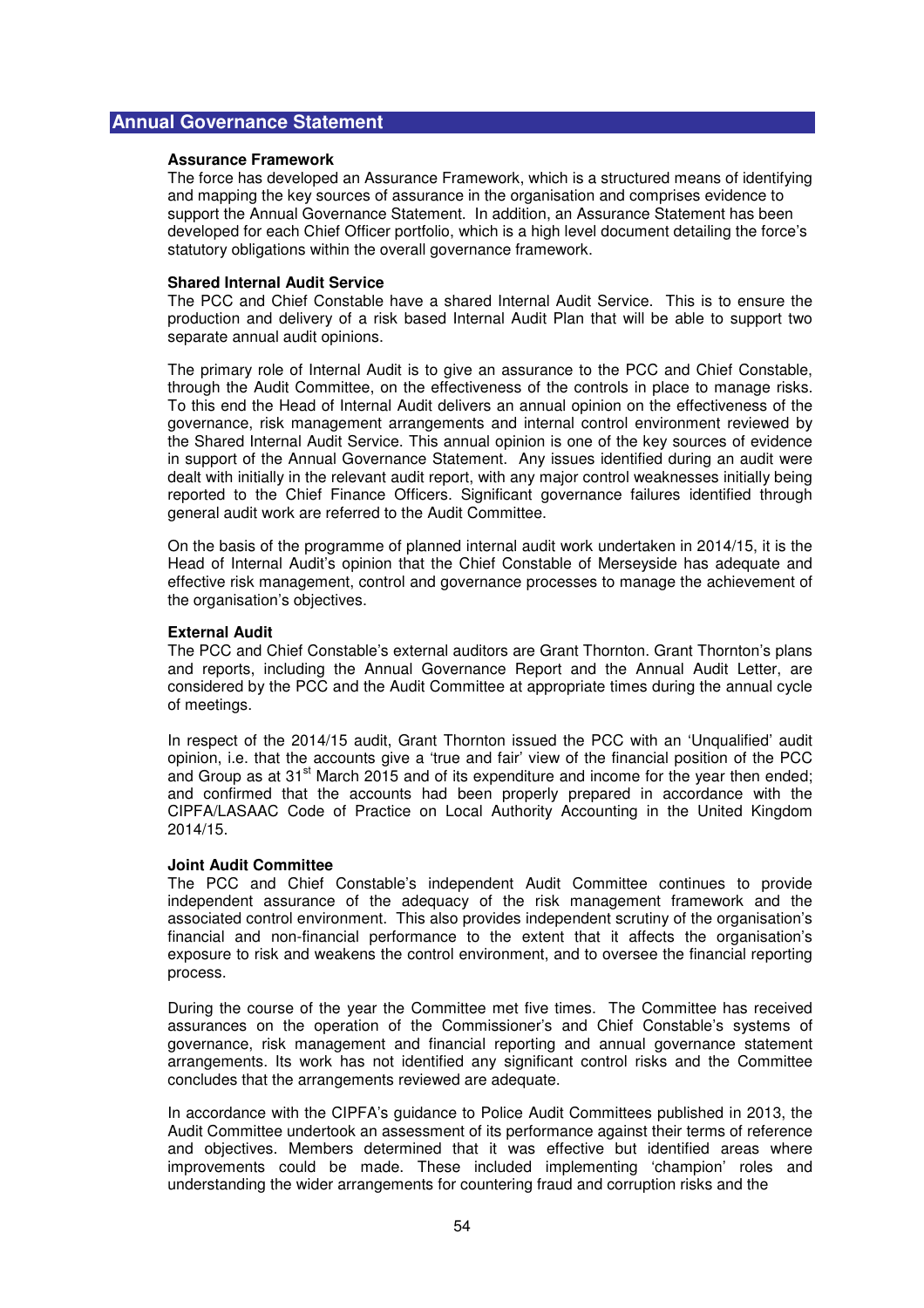approach to ethical standards. The findings of the review have been reported to the Commissioner and Chief Constable and an action plan was agreed to to address the areas identified. The Committee recognises the significant challenges facing the Commissioner and the Chief Constable and aims to support good governance in developments such as the estate strategy, victim services and the continuing requirements to make cost savings.

The Committee also concluded that it has received assurances on the operation of the Commissioner's and Chief Constable's system of governance, risk management and financial reporting and annual governance statement arrangements. Its work has not identified any significant control risks and the committee concludes that the arrangements are adequate.

#### **Force Review & Inspection Team**

The force has its own Review and Inspection Team who are responsible for providing assurance to the Deputy Chief Constable (DCC) in relation to areas of risk for the force. Areas, functions and processes at risk are identified from a number of sources including the force's risk register. Reviews and inspections are undertaken and a level of assurance of compliance, fitness for purpose and risk is reported back to individual Chief Officers and action plans monitored via appropriate governance meetings.

#### **Her Majesty's Inspectorate of Constabulary (HMIC)**

The role of HMIC is to promote the efficiency and effectiveness of policing in England, Wales and Northern Ireland through inspection of police organisations and functions to ensure agreed standards are achieved and maintained; good practice is spread and performance is improved.

HMIC reports are sent to the Chief Constable and the PCC for consideration and appropriate action.

#### **Force decision making processes**

Policy and decision making within the force ultimately rests with the Chief Constable. A number of key corporate meetings exist to support him in this process:

- Chief Officer Group / Senior Management Team (COG/SMT) the main purpose of COG/SMT is to set force strategy and provide an integrated approach to oversee its delivery.
- Change COG/SMT the main purpose of the meeting is to provide governance and decision making to ensure work programmes are delivered to required timescales.
- Strategic Governance Meeting the main purpose of the Governance Meeting is to provide corporate oversight and governance across Chief Officer Portfolios.
- Strategic Performance Meetings The main purpose of the Strategic Performance Meeting is to measure outcomes against priorities. During 2014-15 the force transformed how it manages performance. The emphasis has moved away from a traditional target based culture to one that focuses on priorities based on threat, harm and risk and reports on an exceptions basis for other measures.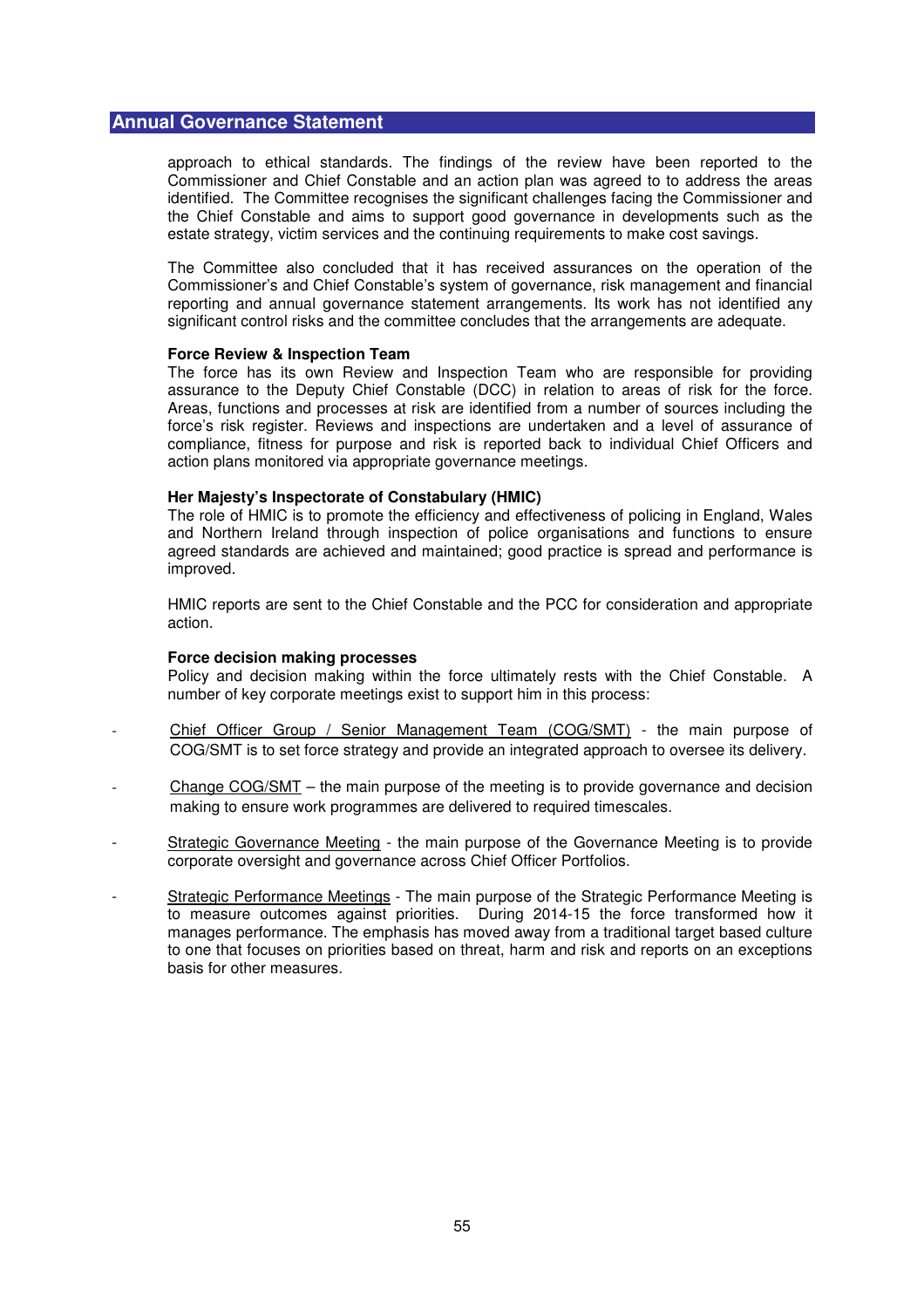# **5. Significant Governance Issues**

5.1 The following have been identified as significant governance issues for the force in 2015/16 and beyond.

| <b>Governance Issue</b>                                                                                                                                                                                                                                                                                      | <b>Action</b>                                                                                                                                                                                                                                                                                                                                                                                                                                                                                                     |
|--------------------------------------------------------------------------------------------------------------------------------------------------------------------------------------------------------------------------------------------------------------------------------------------------------------|-------------------------------------------------------------------------------------------------------------------------------------------------------------------------------------------------------------------------------------------------------------------------------------------------------------------------------------------------------------------------------------------------------------------------------------------------------------------------------------------------------------------|
| The Police & Crime Commissioner has set<br>a budget for 2015-16, however there is a<br>recognition that the ongoing Government<br>spending cuts will significantly impact upon<br>the force. It is expected that the force<br>budget will be reduced by a further £48m<br>between April 2016 and April 2019. | The force will need to ensure that robust<br>plans are developed and in place to balance<br>the budget in the Medium Term Financial<br>Strategy and beyond, in line with the<br>priorities of the organisation and the PCC.<br>The force is currently developing plans for a<br>functional model to enable the force to meet<br>its savings requirement. The future structure<br>will enable us to deliver the best possible<br>service to the communities of Merseyside<br>with the resources we have available. |
| In addition, the Home Office are consulting<br>on reforming the formula used to distribute<br>funding between the 43 geographic police<br>force areas in England and Wales.                                                                                                                                  | The consultation closes in September 2015<br>and the force will closely monitor any<br>recommendations that come out of the<br>consultation.                                                                                                                                                                                                                                                                                                                                                                      |
| Staff and officer numbers will fall in line with<br>the savings targets that the force will be<br>required to meet over the coming years.<br>Police Officer attrition rates and staff<br>redundancy programmes may be stretched<br>as these targets escalate.                                                | Staff and officer numbers will be closely<br>monitored against the savings targets and<br>the force will place a moratorium on officer<br>recruitment until the position becomes clear.                                                                                                                                                                                                                                                                                                                           |
| The development of the approved Estate<br>Strategy and implementation of governance<br>and approvals processes around the Estate<br>Strategy.                                                                                                                                                                | The force has developed a comprehensive<br>governance and approvals process in<br>relation to the Estate Strategy. This is to<br>ensure the correct mechanisms are in place<br>and auditable for delivering estate projects.<br>The development of a Strategic<br>Implementation Group and Estate Strategy<br>Steering Group will ensure development and<br>delivery of the police estate.                                                                                                                        |
| The identification of potential and on-going<br>collaboration with the Merseyside Fire and<br>Rescue Authority (MFRA).                                                                                                                                                                                       | The PCC and the MFRA have established a<br>Joint Fire and Rescue and Police Committee<br>to oversee collaboration between the Fire<br>and Police Services and consider<br>opportunities for greater collaboration.<br>Individual Project Teams have been<br>established to look at possible areas of<br>collaboration these teams will report back to<br>the Committee.                                                                                                                                           |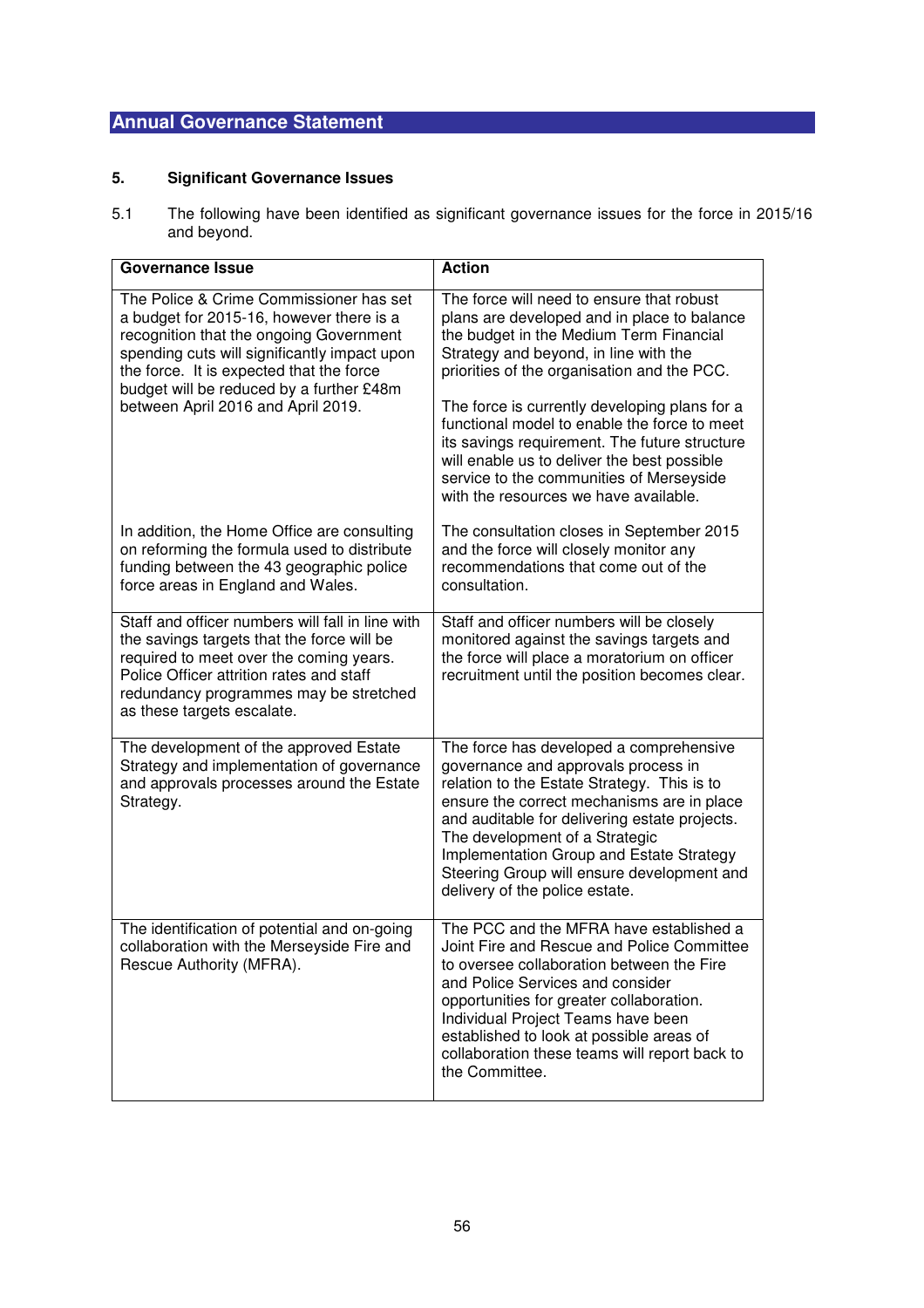**Signed** 

**The Annual Governance Statement was signed by Sir Jon Murphy and Geoff Broadhead on 18th September 2015.** 

**Sir Jon Murphy QPM 18th September 2015 Chief Constable, Merseyside Police**  **Geoff Broadhead CPFA 18th September 2015 Chief Finance Officer, Merseyside Police**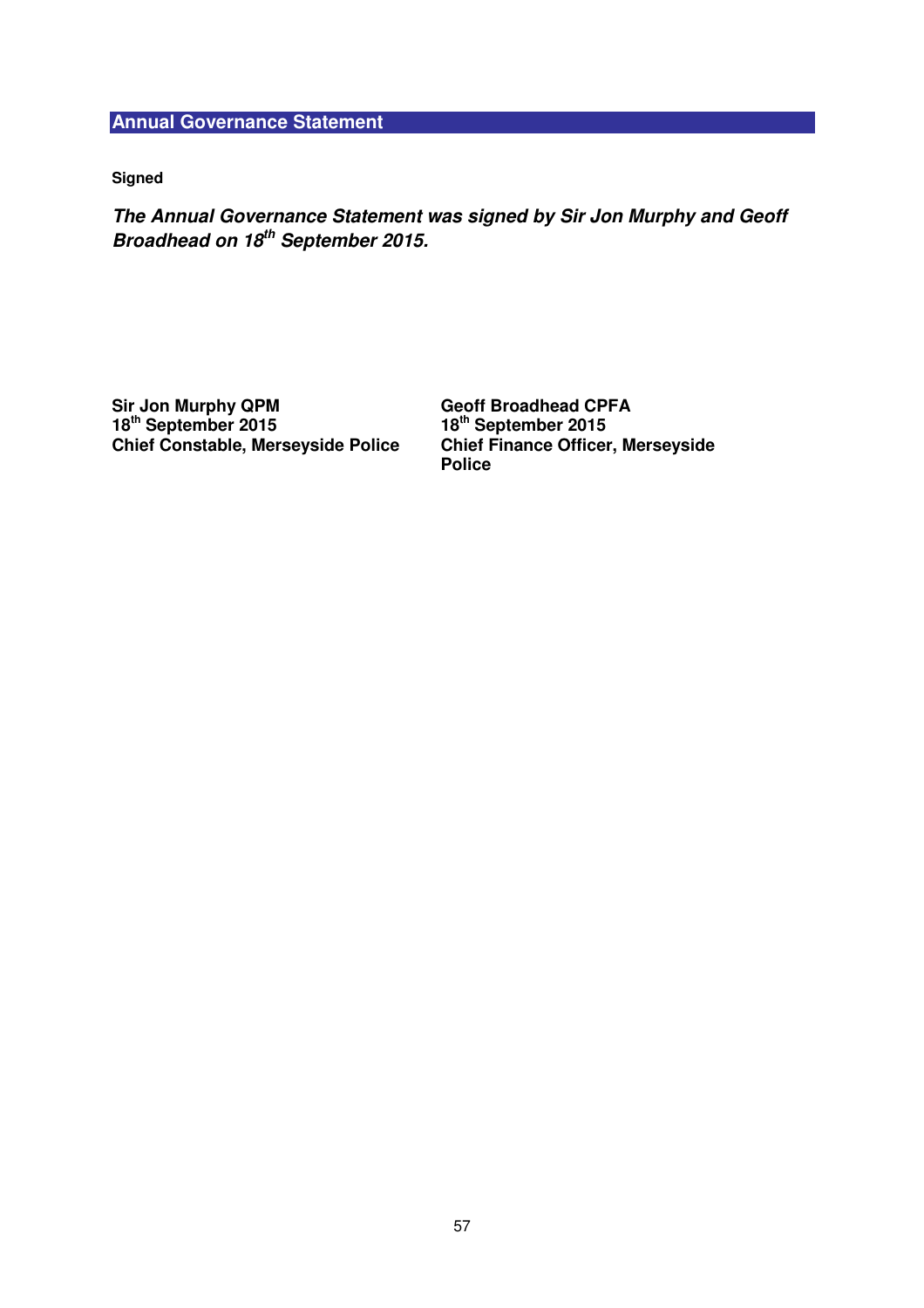## **Glossary of Terms**

#### **ACCOUNTING POLICIES**

Accounting policies are the specific principles, bases, conventions, rules and practices applied by an entity in preparing and presenting financial statements.

#### **ACCRUALS BASIS**

The accruals basis of accounting requires the non-cash effects of transactions to be reflected in the financial statements for the accounting period in which those effects are experienced and not in the period in which any cash is received or paid.

#### **AMORTISATION**

An annual charge to reflect the extent to which an intangible asset has been worn out or consumed during the financial year.

#### **ASSET CEILING**

The asset ceiling is an upper limit on what is allowed to be recognised as a defined benefit asset broadly depending on whether the employer reporting entity can either get refunds from the outside/'third party' pension scheme or a reduction in future contributions to the outside/'third party' pension scheme.

#### **BALANCE SHEET**

The Balance Sheet represents a summary of the assets, liabilities, funds and reserves of the CC.

#### **CREDITORS**

Individuals or organisations to whom the CC owes money at the end of the financial year.

#### **CURRENT SERVICE COST (PENSIONS)**

This measures the increase in the present value of pensions liabilities generated in the financial year by employees. It is an estimate of the true economic cost of employing people in the financial year, earning service that will eventually entitle them to the receipt of a lump sum and pension when they retire.

#### **DEBTORS**

Individuals or organisations who owe the CC money at the end of the financial year.

#### **DEFERRED LIABILITY**

Liabilities, which by arrangement are payable over a period of time.

#### **DEPRECIATION**

An annual charge to reflect the extent to which a tangible asset has been worn out or consumed during the financial year.

### **EXPECTED RATE OF RETURN ON PENSIONS ASSETS**

This is the measure of the average rate of return expected on investment assets held by the Scheme for the year. It is not intended to reflect the actual realised return on the Scheme, but a longer-term measure, based on the fair value of the assets at the start of the year and an expected return factor. Plan assets comprise:

- assets held by a long-term employee benefit fund; and
- qualifying insurance policies (not relevant for Police)

#### **FAIR VALUE**

The amount for which an asset could be exchanged, or a liability settled, between knowledgeable willing parties in an arm's length transaction.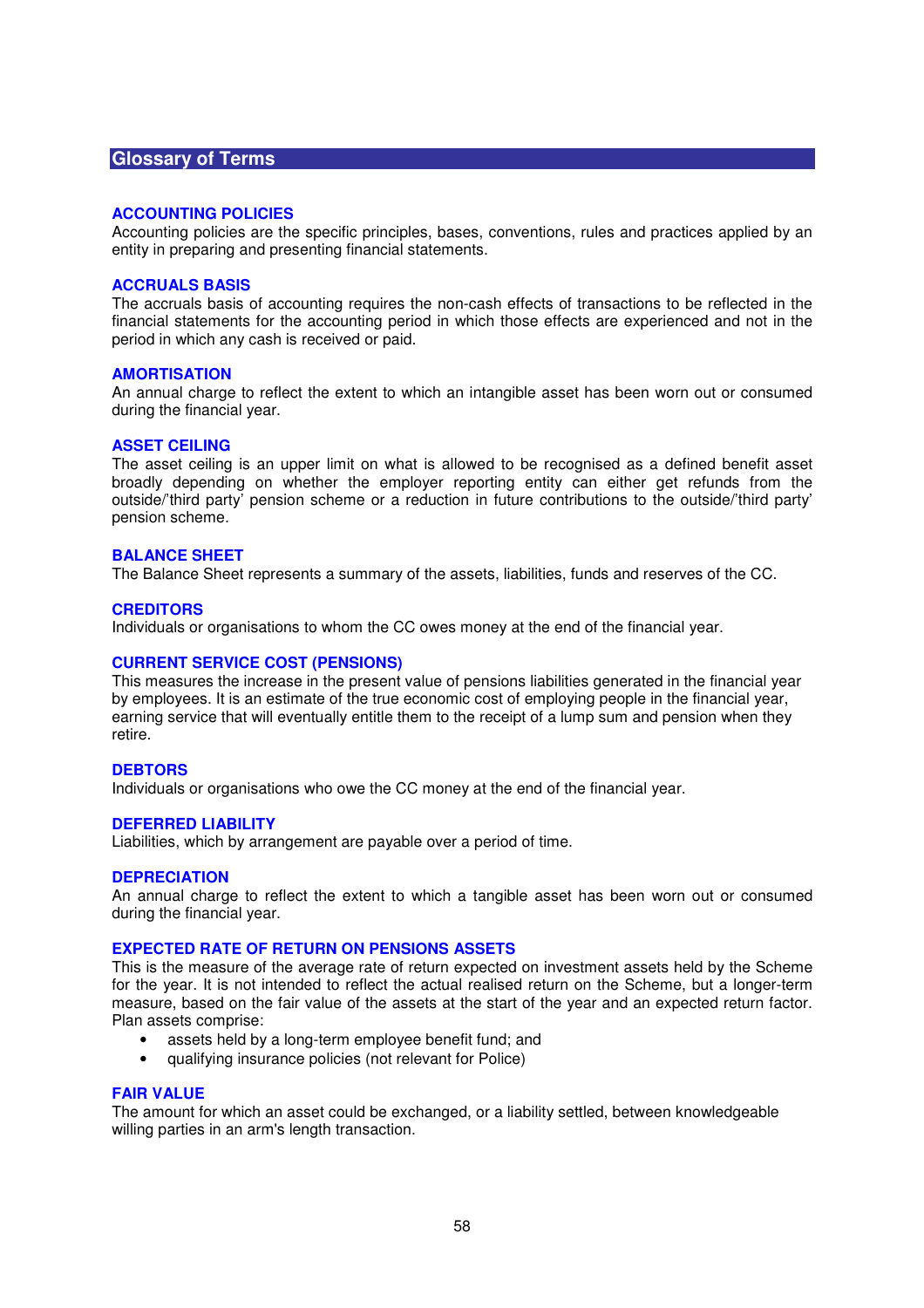# **Glossary of Terms**

#### **FINANCIAL INSTRUMENT**

This is any contract that gives rise to a financial asset of one entity and a financial liability of another. The term covers both financial assets such as loans receivable and liabilities such as borrowings.

#### **FINANCING ACTIVITIES (CASH FLOW)**

Financing activities are activities that result in changes in the size and composition of the principal, received from or repaid to external providers of finance.

#### **INTRA-GROUP FUNDING**

Funding provided by the PCC to the CC to enable the CC to undertake day-to-day policing.

#### **INVESTING ACTIVITIES (CASH FLOW)**

Investing activities are the acquisition and disposal of long-term assets and other investments, not included in cash equivalents.

#### **MATERIAL**

Omissions or misstatements of items are considered material if they could, individually or collectively, influence the decisions or assessments of users made on the basis of the financial statements.

# **NON DISTRIBUTED COSTS (PENSIONS)**

This covers past service costs settlements and curtailments in respect of IAS19 pension costs. It also covers costs associated with unused assets.

#### **THE CHIEF CONSTABLE OF MERSEYSIDE POLICE (CC)**

The Chief Constable of Merseyside Police is a separate corporation sole which was established on 22nd November 2012.

#### **THE CODE (The Code of Practice on Local Accounting in the United Kingdom 2014/15)**

The Code defines proper accounting practices for local authorities in England, Wales, Scotland and Northern Ireland and applies to accounting periods commencing on or after 1st April 2014.

#### **THE COMPREHENSIVE INCOME AND EXPENDITURE STATEMENT**

The account which summarises the costs of all the functions of the CC. It also includes notional charges for the fair use of assets and the notional cost of retirement benefits earned by employees in the year.

#### **OPERATING ACTIVITIES (CASH FLOW)**

Operating activities are the activities of the entity that are not investing or financing activities.

#### **OPERATING LEASE**

A lease where substantially all the risks and rewards of ownership remain with the lessor.

### **PAST SERVICE COSTS (PENSIONS)**

These costs represent the increase in liabilities arising from decisions taken in the current year to improve retirement benefits, but whose financial effect is derived from service earned in earlier years.

#### **POLICE AND CRIME COMMISSIONER FOR MERSEYSIDE (PCC)**

The Police and Crime Commissioner for Merseyside is a separate corporation sole which was established on 22nd November 2012.